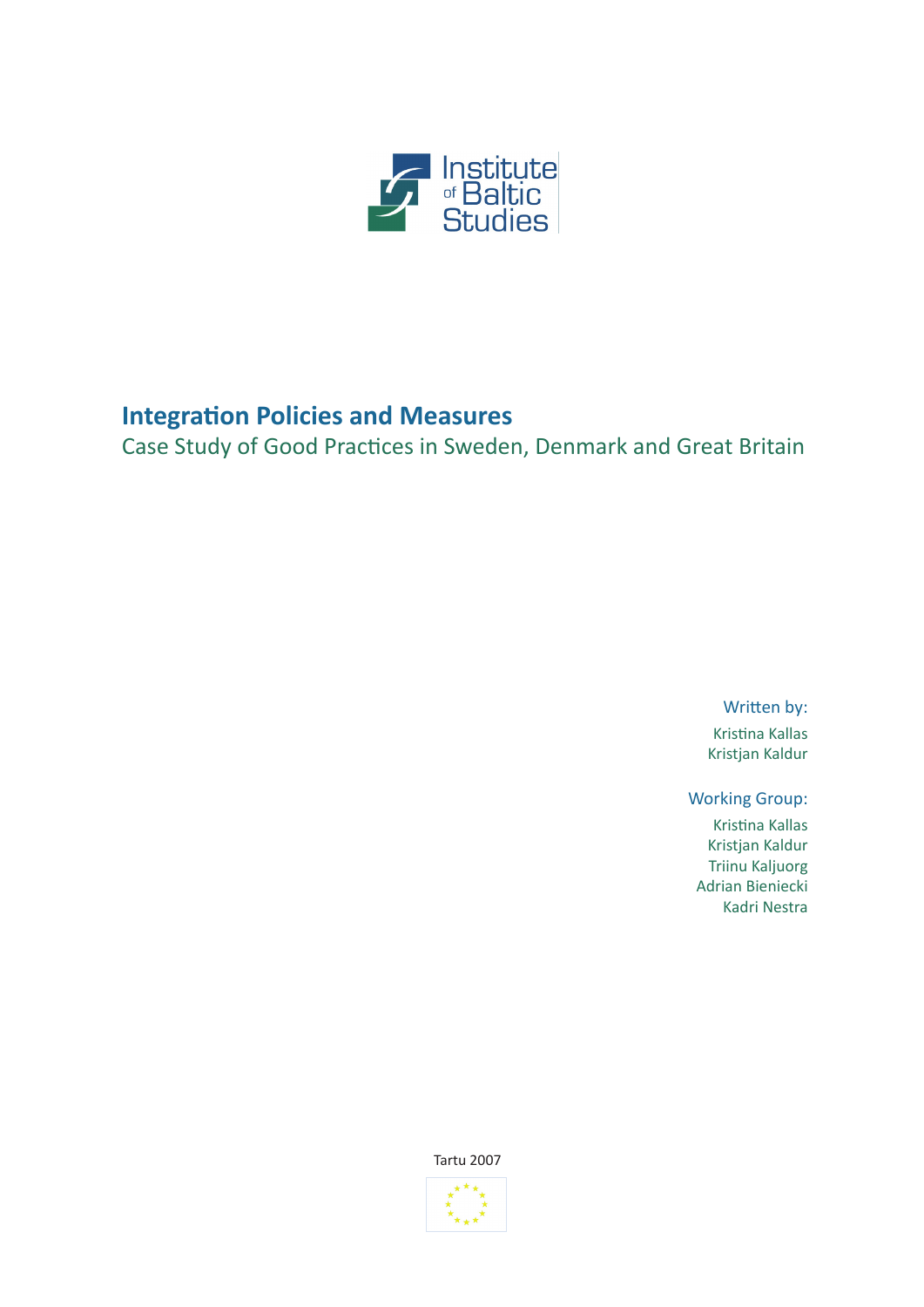The book:

The research is completed with the support of European Commission.

Public Procurement nr. 034118 *Development of the National Integration Programme for 2008-2013*

Ordered by: the Ministry of Finance

ISBN 978-9985-9658-3-2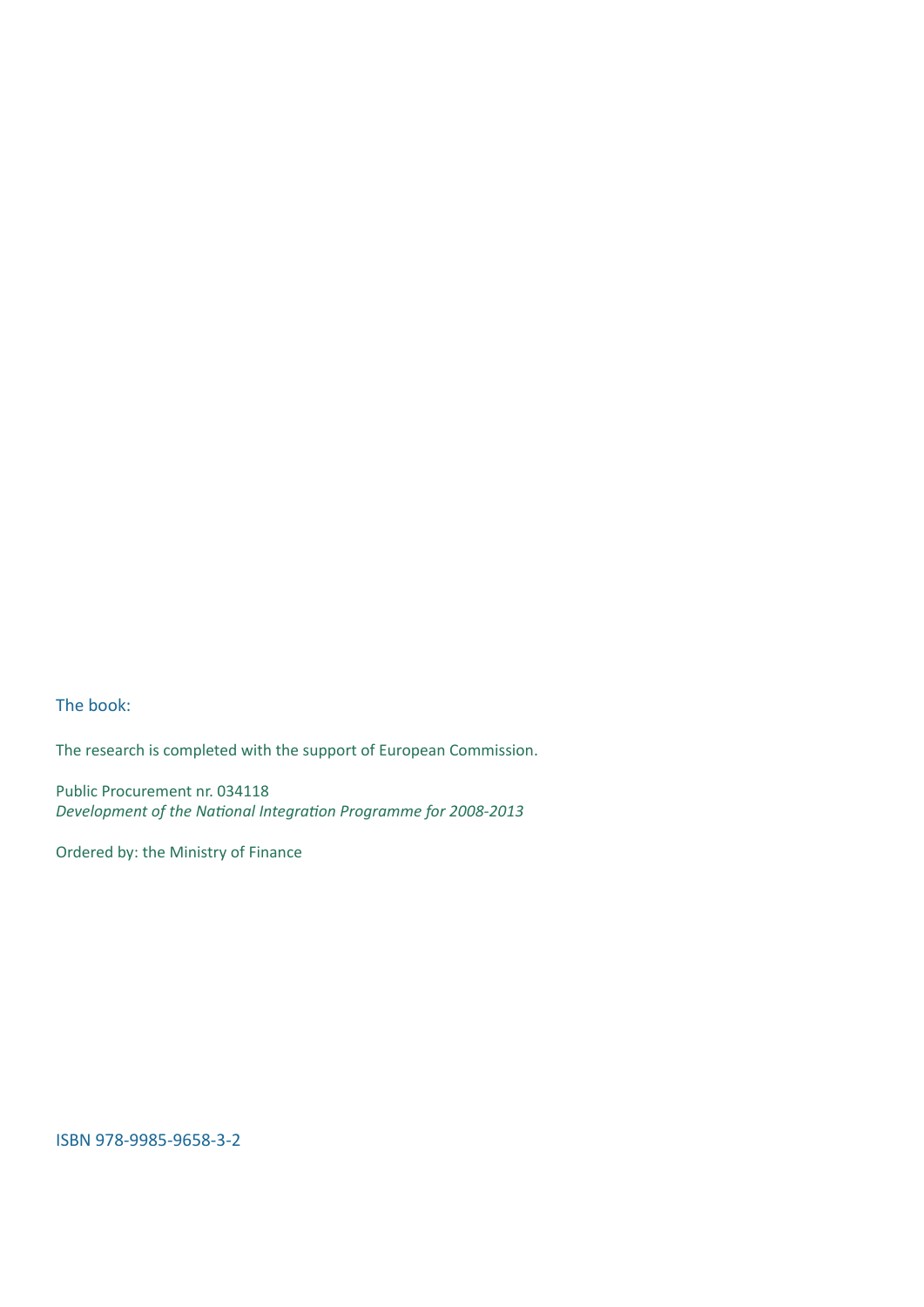# **TABLE OF CONTENTS**

| <b>INTRODUCTION</b>                                                                        | 5  |
|--------------------------------------------------------------------------------------------|----|
| PART I: THE HISTORY OF IMMIGRATION INTO SWEDEN, DENMARK, AND GREAT BRITAIN AND THEIR STATE |    |
| <b>INTEGRATION POLICIES</b>                                                                | 9  |
| Sweden                                                                                     | 9  |
| <b>Denmark</b>                                                                             | 15 |
| <b>Great Britain</b>                                                                       | 22 |
| <b>Useful Links</b>                                                                        | 32 |
| <b>PART II: EXAMPLES OF BEST PRACTICES OF INTEGRATION POLICY ACTIONS</b>                   | 33 |
| Education                                                                                  | 33 |
| Citizenship Education                                                                      | 34 |
| Intercultural Education and Teachers' Training                                             | 39 |
| Examples of Various Projects for Intercultural Education                                   | 42 |
| Measures to Decrease Segregation in Schools                                                | 44 |
| Actions Directed at Immigrant Youths                                                       | 47 |
| Useful Links                                                                               | 48 |
| <b>Labour Market</b>                                                                       | 49 |
| "A New Chance for Everyone": Reform Plan of the Danish Welfare Policy                      | 51 |
| Adult Language Instruction as Organised in Denmark                                         | 52 |
| Public Sector Recruitment Policy in Great Britain                                          | 55 |
| Workplace Diversity Policy in the Public Sector in Sweden and Great Britain                | 56 |
| Examples of Measures and Actions in the Sphere of Labour Market Integration                | 59 |
| Useful Links                                                                               | 61 |
| <b>Involvement in Societal Life</b>                                                        | 62 |
| <b>Anti-Discrimination Policy</b>                                                          | 64 |
| <b>Integration of New Immigrants: Integration Agreements</b>                               | 66 |
| Integration Policy of the Local Government in the City of Malmö                            | 68 |
| <b>WORKS CITED</b>                                                                         | 73 |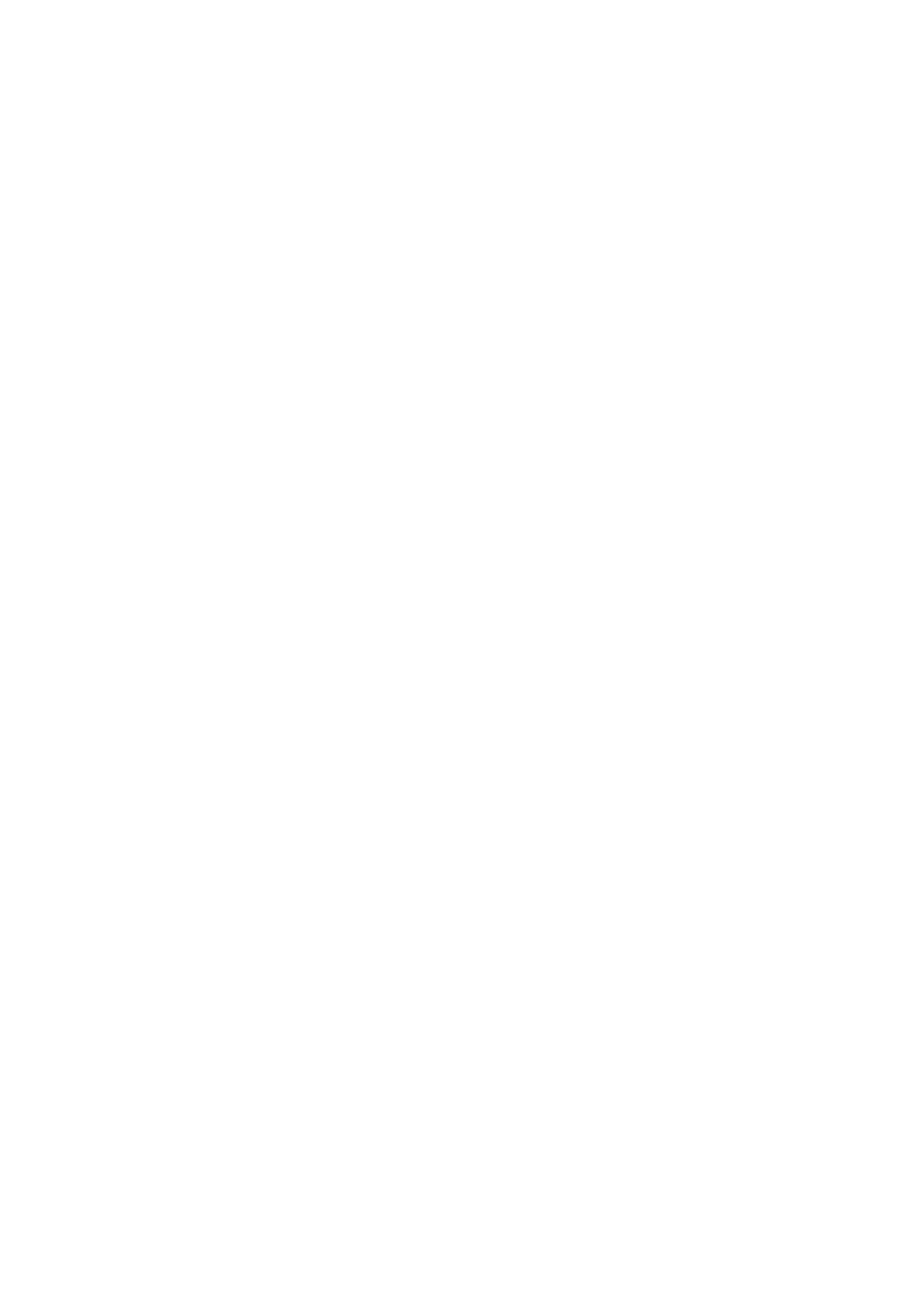## <span id="page-4-0"></span>**INTRODUCTION**

Having remarkably increased after World War II, the immigration into the countries of Western Europe, partially encouraged by the countries themselves, has made integration one of the most important political issues in almost all European Union countries. Alongside such traditionally popular immigration destinations as Great Britain, Germany, France and Nordic Countries, former so called "immigration source countries" such as Spain, Italy, Portugal and Greece are facing immigration and integration problems today. The issues of immigration and integration have become the focus of political arguments in almost all the countries. In addition, the issue of immigration has made its way into political debates on the European Union level directing the Union towards the development of uniform immigration and integration policy. The initial post-war optimistic outlook on fast and effective integration during one generation and the "multicultural era" of the 1970s is now being replaced by considerably more pessimistic views about the possibility of immigrants and native population co-existing in equality and harmony. The belief that the integration policy in effect so far has failed is becoming dominant in many European countries. In some countries the criticism is based on the idea that continuous immigration has placed some strain on the viability of the welfare state model. In others, the focus is on the difference in values of the immigrants and native population stemming from their cultural backgrounds, which leads to the fragmentation of society and the decrease of both internal and external security. "The war against terrorism" has given the integration problems of Muslim immigrants especial priority alongside the issues of the social status of women immigrants.

Although Estonia initiated its state integration policy remarkably later than European countries and even though its history of integration is rather short, it still can be compared to the countries that have already been implementing their integration policies since 1960s. The purpose of the current research is to give an overview of the integration policies employed by Sweden, Denmark and Great Britain as well as to indicate changes and directions in their policies. Studying other countries' best practices will enable Estonian policymakers to obtain the information and ideas about successful policy measures and to use them in Estonian policy development. On the other hand, it is a comparison method that would enable Estonia to assess its policy by comparing itself to other countries. That is why the given study not only describes best practices in the field of policy measures, but also emphasises the general goals, structure and benchmarks of integration policy that Estonian policy developers could compare theirs too.

Still, emphasising other countries' successful policy measures does not imply an obligation to take them over automatically. What plays an important role in any country's integration policy development is the existing ethno-political situation and the history of its development, as well as many other factors carrying great weight in reaching political consensus. It must be stressed that the measures presented in the research are only partially applicable to Estonia as there are no other countries in Europe, with the exception of Latvia, with a similar history of immigration and a structure of immigrants.

Both, the duration of the experience of implementation of integration policies dating back to the 1960s-1970s in all the three countries and various expert statements assessing the integration policies of European countries determined the choice of the countries included in this research. Sweden has been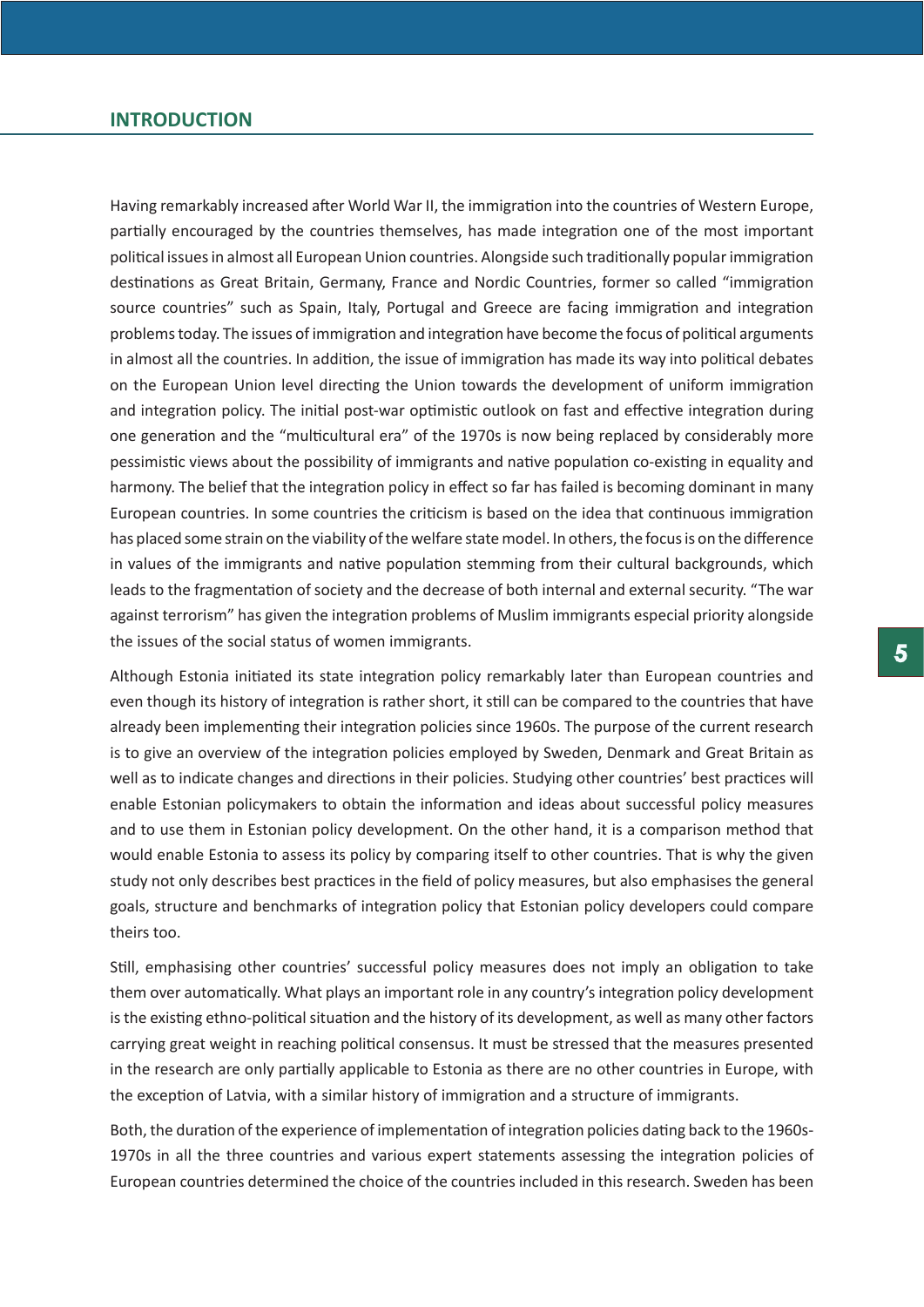considered as displaying one of the best practices of Europe in immigrants' integration and employing the immigrant-directed policy.<sup>1</sup> Since its start, Swedish integration policy has originated from the principles of state welfare policy, where the objective of the integration is the uniformity of the standards of living of the immigrants and native population. Danish integration policy was initially similar to the Swedish model with the emphasis on achieving the economic and social equality of immigrants and native population. However, since year 2000 Danish immigration and integration policy has taken a sharp turn and started moving in a new direction: from the integration emphasising multiculturalism and based on social benefits to imposing strict limits on immigration and making the immigrants mainly responsible for the integration progress. Other countries, the Netherlands and Germany, for example, have also moved from the welfare state support model towards making it the immigrants' obligation to become integrated. Danish integration policy is now focused on better integrating immigrants into the job market and thus decreasing their dependence on social benefits; it is namely the policy measures in this field that have been a good practice example for Estonia. In addition, both Sweden and Denmark have delegated activity and responsibility in their integration policy administration to the local level, considering this level the most effective in implementing integration policy. In describing the administrative order of integration policies of both countries, the current research pays attention to the role of local councils, which is still rather modest in Estonia. Great Britain, in turn, is one of the European countries with the longest integration experience, however the reason for including its practices in the study was its large-scale anti-discrimination policy which as a part of integration policy is still underdeveloped in Estonia.

In the course of the research, the measures used in various fields of integration policy such as education, employment, involvement in public affairs and the struggle against discrimination were mapped. In addition to analysing specific measures, the objective of the researches was to describe the administrative arrangements of integration policies in these countries and to bring forth the responsibilities and the scope of activity of different government levels.

Several important general observations for Estonian integration policy could be concluded from the analysis of the integration policies of the countries included in the study:

(1) *Government as an example.* Apart from the roles of the integration policy developer, administrator, advisor and implementation inspector, the government has to play another major role - that of setting an example. The government and more generally the public sector of all the three countries has taken on the responsibility of being the pioneer in implementing the principles stated in the integration policy. The government can set a positive example and develop the best practice of fostering integration. Both Great Britain and Sweden have declared the role of the government being a good example in their integration policy, for instance, by undertaking the measures to support the employment of people of ethnic minority or immigrant background in public sector and thus setting an example for private sector. The samples of these policy measures are given in the subchapter on employment market.

<sup>1.</sup> The latest research in the field, Migrant Integration Policy Index MIPEX 2007, placed Sweden at the top, whereas it outperformed Canada so far regarded as a multicultural model state (see www.integrationindex.eu)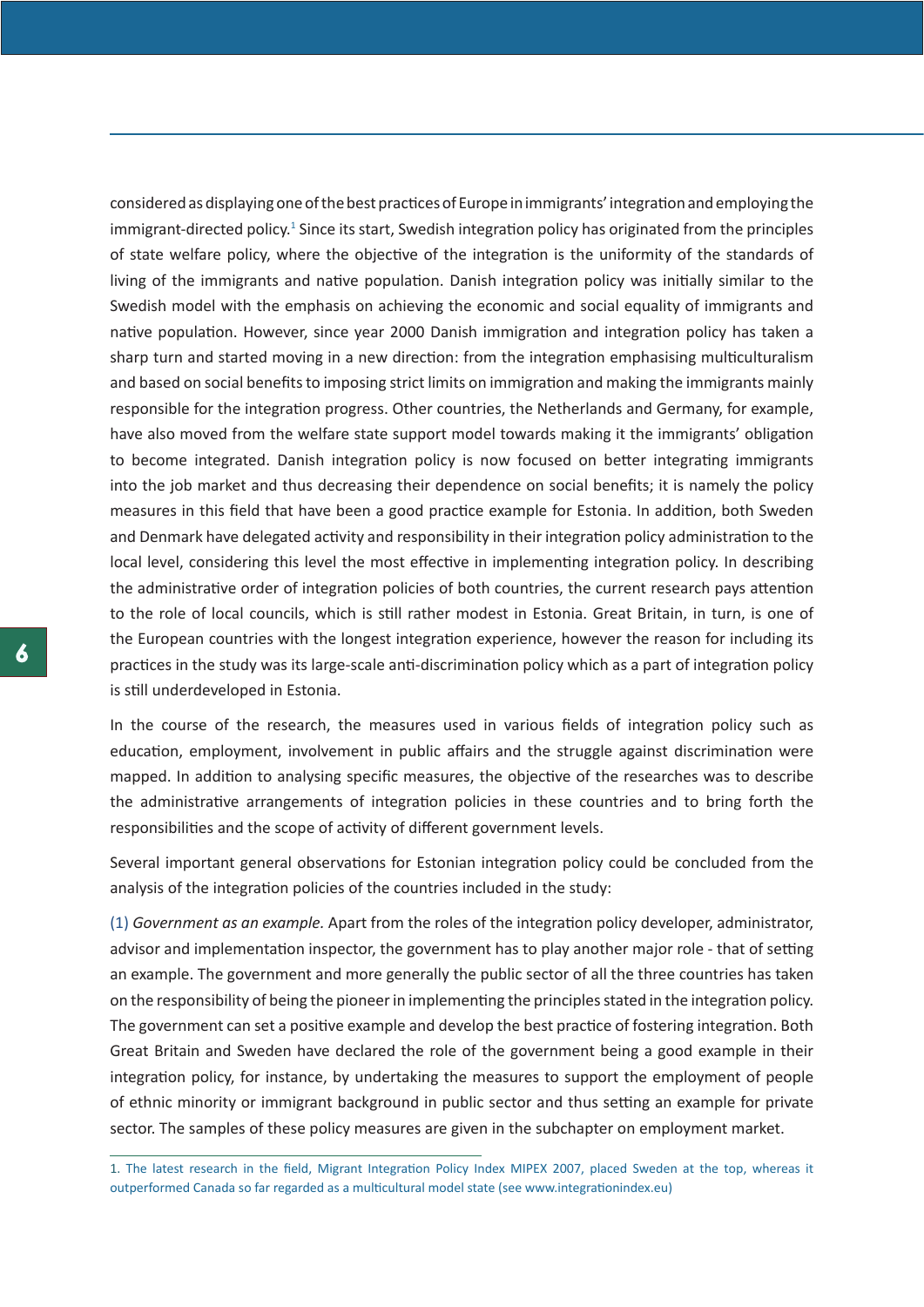(2) *Targeted activities versus mainstreaming:* integration is the policy area that does not only mean the development of special measures for the immigrant target group but also touches upon almost all the so called general policies from education and employment to regional development and external security.

The OSCE report<sup>2</sup> comparing integration policies of seven countries refers to the integration policy characteristic trend of moving from *targeted activities* meant for specific target groups to the method of *mainstreaming* (OSCE 2006: 34). While such targeted activities for specific target groups as language instruction and 'business start support' remain popular, it has been increasingly understood that in addition to those measures the problems of immigrants and their descendents need some reflection in general policy areas. Thus, for example, not only the organisation of language courses for immigrants is important, but also taking them into consideration as a target group in providing government services. Mainstreaming has emerged as an important principle of implementing integration policy in all the three countries studied in the present report. Mainstreaming refers to a policy measure of integrating the problems and needs of specific groups (for instance, immigrants and ethnic minorities) into the state's important programmes and policies thus providing a more integrated approach to solving the problems of these groups and the whole society. None of the three countries has a single all-round state integration programme; their integration policy consists of both general and specific programmes combined. Sweden has approved a state integration strategy that defines the general goals of integration while specific measures and activities have been developed in the course of specific area policies such as education, labour market, and discrimination. The mainstreaming method requires the existence of discrimination legislation and the screening of state policies and programmes, while at the same time analysing factors that influence integration, and the existence of competences for cross-cultural communication.

(3) The local council *carrying the responsibility of integration policy implementation*: In all the three countries local councils play an enormous role in the realization of integration policy. As a rule, it is the ministry that frames and works out the measure, but its implementation mostly happens on the local level. Thus, for example, in Denmark the language instruction programme for adult immigrants is composed and financed by the ministry, but the language courses are organised by local councils. Additionally, local councils themselves have been active in integration policy development. The current research thoroughly describes the integration policy of the city of Malmö, Sweden.

<sup>2.</sup> The countries under comparison were Denmark, France, Germany, Netherlands, Sweden, Great Britain and Canada.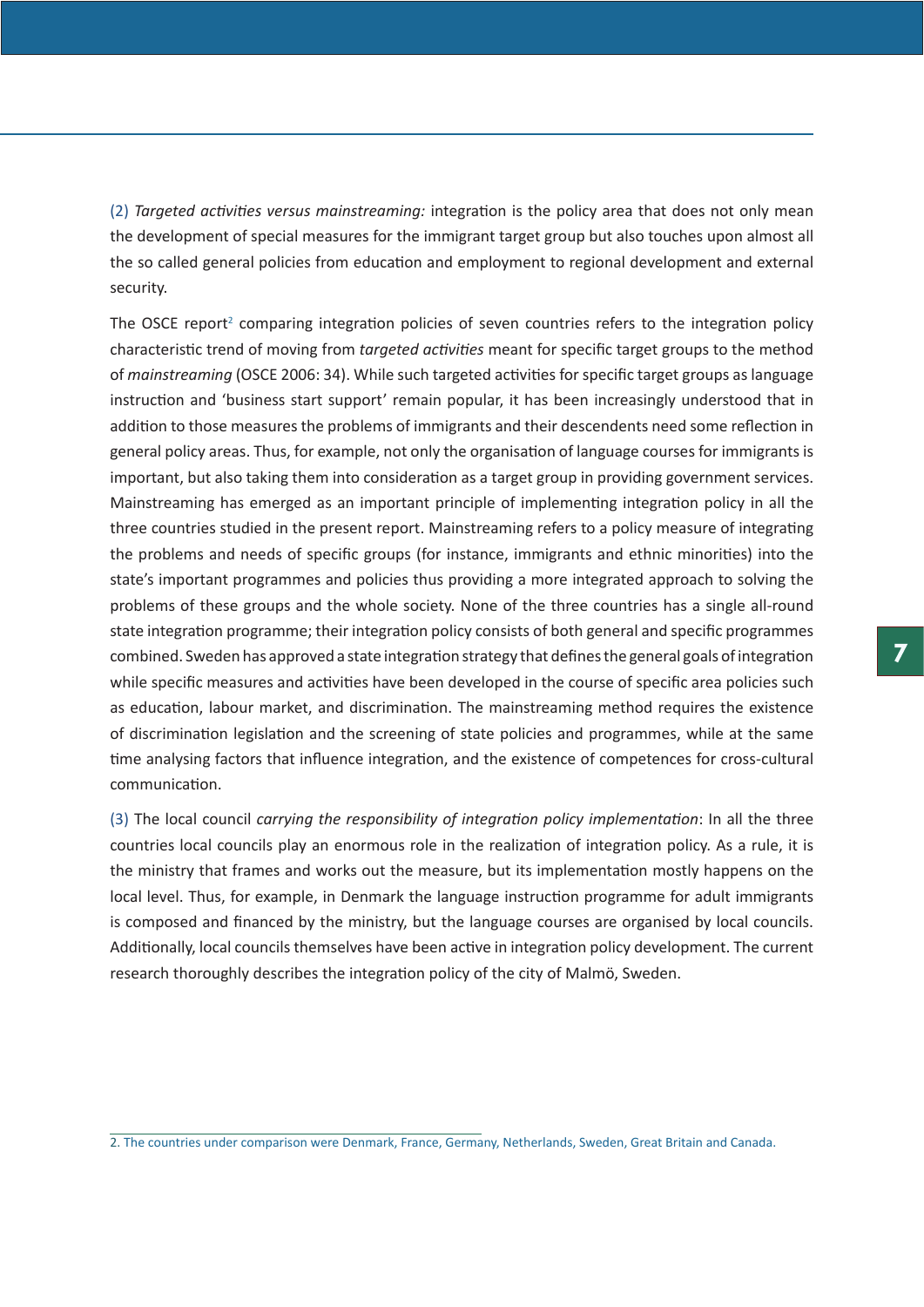Although no significant inflow of new immigrants in the nearest years has been predicted for Estonia, the authors of the current research have considered it useful to give an overview of the measures used by European countries for the reception of new immigrants and their integration. It is becoming a common practice in Europe to sign so called integration contracts that can be obligatory for an immigrant or linked to certain conditions such as liability for social benefits. A separate chapter deals with integration contracts.

The report of the study consists of two parts, the first of which gives an overview of the immigration history, integration policy development process and its administrative arrangements in the analysed countries. The second part of the report is focused on particular policy areas and the actions implemented there, giving some examples of the projects and programmes that are being employed. Keeping in mind the challenges and problems of integration policy in Estonia, good practice examples are given in separate text boxes. In order to give more thorough descriptions of the measures mentioned in the research as well as additional reading for those interested in the issue there is a list of useful Internet links at the end of each chapter.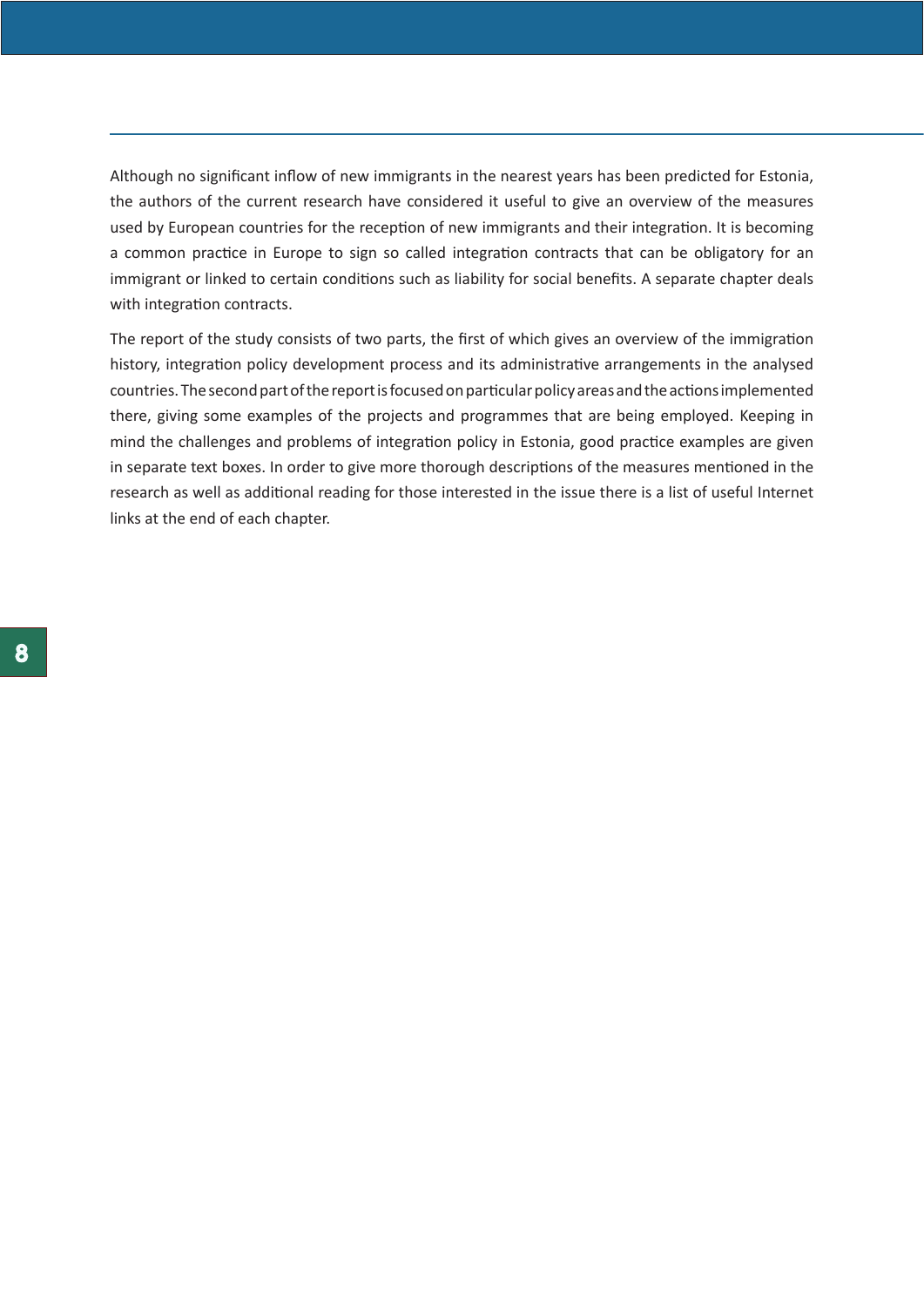# <span id="page-8-0"></span>**Sweden**

## **Population and Immigration History**

Sweden has been a destination of international migration since the end World War II. In 2002, immigrants constituted 12.2 per cent of the whole population (about 1.1 million people).<sup>3</sup> In comparison with other countries, Sweden is in the forefront of the Western European countries in terms of the proportion of immigrants; the only country ahead of Sweden in this respect is Luxembourg where immigrants form 33 per cent of the population (OECD 2006). The data about the population of the countries studied in the current research is provided in the Appendix in Table 1.

A large proportion of immigrants come from the Nordic Countries and Western Europe, with the Finnish community being the largest and constituting 17 per cent of all the immigrants. Finland as the main source of immigration is numerically followed by Serbia and Montenegro (7 per cent), Iraq (6 per cent), Bosnia and Herzegovina, Iran (5 per cent each) and Poland (4 per cent). The list of the countries that Swedish immigrants originate from characterises perfectly the country's immigration policy where the emphasis in the last decades has been on accepting asylum seekers and refugees fleeing from wars and conflict areas.

However, the first group of immigrants in 1950s chiefly consisted of labour immigrants from other European countries. The so called first immigration period of 1950-1960s is described as labour force immigration, and refugees from outside Europe formed just a small part of all the immigrants. This period can be characterised by Sweden's rapid economic growth that was influenced by the post-war reconstruction processes in neighbouring countries, and which was only possible due to importing workforce from West Germany and Nordic Countries as a start, and later from Greece, Yugoslavia and Turkey.

By the end of the 1960s economic growth started slowing down and the protests against labour immigration began, mainly on the part of labour unions that emphasised numerous negative sideeffects in connection with immigration. In 1968, new immigration rules were established that required workers from anywhere but Nordic Countries to apply for work and residence permits even before entering the country, which brought on a significant decrease in labour immigration. The 1970s were the starting point of another type of immigration: the arrival of refugees and asylum seekers. This form of immigration became an especially massive one in the 1990s due to the multiplication of the number of armed conflicts in the world, but also in Europe after the collapse of communist regimes. The change of the character of immigration caused the change in the list of immigration source countries. Thus, the majority of immigrants in 1970s originated from Chile, Poland and Turkey; in the 1980s, from Chile, Ethiopia and Iran; and in 1990s, from Iraq, Yugoslavia, and the rest of Eastern Europe (Bevelander 2004:8). 3. Refers to a group of people born outside Sweden, which does not include second or third generation immigrants born in

Sweden.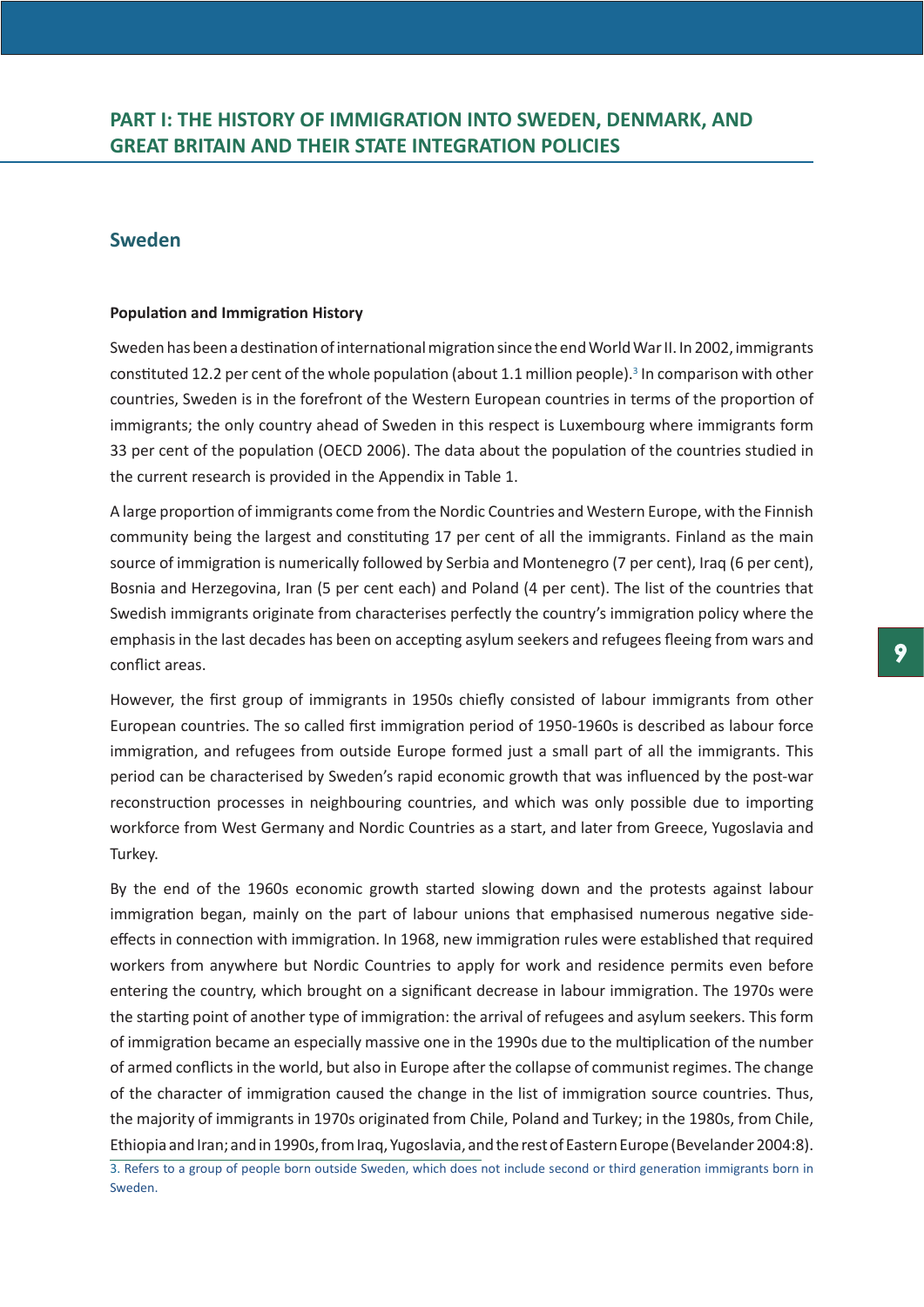Between 1984 and 2001 Sweden received about 400,000 asylum seekers' applications, 40 per cent of which were the refugees from former Yugoslavia. Together with refugees from Iraq and Iran (refugees from either country constitute 10 per cent of asylum seekers), these countries provided the lion's share of asylum seekers in these years (Bevelander 2004:12).

The so called non-native residents of Sweden can roughly be divided into three large groups:

(1) Immigrants from Nordic Countries, mainly from Finland, who benefit from special conditions (as to their rights) provided by the treaty of cooperation between Nordic Countries and their history. It includes people who arrived in Sweden in 1950s-1960s in order to find work there and whose integration problems were quite minor compared to those of other, later arrivals;

(2) People who immigrated from Europe (except Nordic Countries) and Turkey in order to find work and whose immigration period fall between years 1950-1970;

(3) Refugees and asylum seekers who have formed the main group of immigrants since 1970s and are now one of the main target groups of integration policy.

People immigrating due to family reasons (family reunion or marriage), in turn, form an additional group to the major ones.

#### **Swedish Integration Policy**

As a large proportion of people who immigrated in 1950s-1970s were migratory workers from other European countries, a large part of whom after a while returned to their native countries, and the integration of the remaining ones flowed without any major problems, so the need for nationally coordinated state integration policy in Sweden did not emerge. However, the change in the nature of immigration alongside language and cultural diversity shortly brought up the issue of the necessity of state integration policy. The first state integration policy document was adopted in 1957 and stated the goals of integration based on three principles:4

(a) *equality* – the equality of living standards of immigrants and Swedes. This principle originated from Sweden's welfare state model which makes the social and economic equality of the native population and immigrants (in terms of their income and social security) the main goal of integration policy.

(b) *Freedom of choice –* immigrants' freedom to choose between voluntary assimilation and retaining their specific identity. This freedom refers to both culture and the use of language – either assimilating one's children into Swedish-speaking community or keeping one's mother tongue could be chosen.

(c) *Partnership –* promoting mutual understanding, tolerance and solidarity through co-operation and partnership between immigrants and the native population. The implementation of this principle is also supported by the state, i.e. by special funding of immigrant organisations.

<sup>4.</sup> This is why the Swedish integration model has also been presented as an example of multicultural democracy, alongside with Canada and Australia that also stated the goal of their immigrants' integration policy as the creation of multicultural democracy in the 1970s. Later, in 1980s, these were followed by Great Britain and the Netherlands.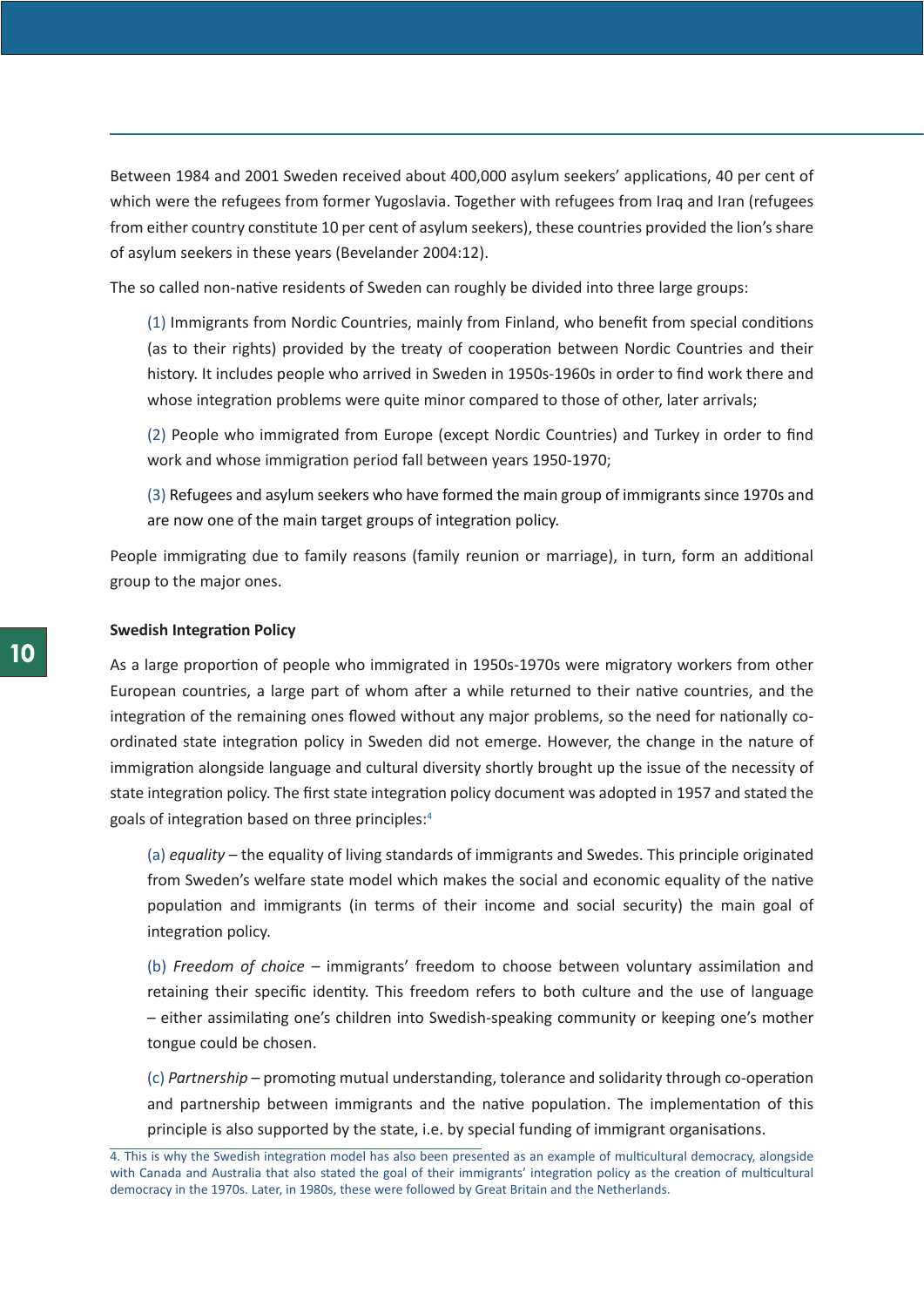It was one of the first policies after that of Canada that set multiculturalism as its objective. In 1980s-1990s, a need emerged to reword the integration policy objectives due to the great number of asylum seekers. In 1998, Riksdagen passed the new integration policy document (*Sweden, future and diversity - from immigration policy towards integration policy*, 1997/98:16) that partially reworded the principles of integration. *Participation, delegation of authority and individual responsibility* became the new key words. According to the approved programme, integration takes place on two levels: that of an individual and of a community. In addition, the government's vision clearly refers to a bi-directional process that calls for "a new attitude towards planning which sees integration as a mutual, creative and stimulating process of changes that covers the whole society and not as a process that assumes oneway conformity of immigrants" (1997/98:16). The policies of gender equality and fighting against the ethnic discrimination, xenophobia and racism have also become important parts of integration policy.

In 2001, the government of Sweden presented the report *Swedish integration policy in the 21st century*  (2001/02:129) which contained the analysis of integration policy so far and determined its future trends. The report acknowledges that since Riksdag's approval of the state integration policy in 1998 and due to the mainstreaming effect caused by its implementation, the general awareness of integration needs and challenges has increased in society as a whole and, first and foremost, in the organisations directly connected to integration, as well as in the public sector. The report states the integration of immigrants into labour market and the finding a solution to their high unemployment rate in comparison to the native population remain the main challenges of integration policy. In addition to the unemployment issue, placing greater focus and resources on the policies targeted at immigrant children and youngsters, gender equality, and on development of common values in society are seen as the main aspects in need of improvement. Additionally, the government places importance on clearly defining the public sector's and organisations' scope of activity and responsibility in the area of integration policy.

#### **Swedish Citizenship Policy**

Swedish citizenship policy is based on the principle of descent (*jus sanguinis*), which means that the citizenship is automatically acquired if one of the parents is a Swedish citizen at the moment of a child's birth. The second citizenship policy principle is avoiding statelessness (i.e. having no citizenship at all); thus if provisions based on the law can leave a person without any citizenship, these provisions are not

 $\mathbf{O}$  is the avoidance of statelessness which means that if  $\mathbf{O}$  is the avoidance of statelessness which means that if provisions based on the law can leave a person without any citizenship, these provisions are not implemented. Granting the citizenship by following a simplified procedure is given to the children without any citizenship born in Sweden or to the children, who have lived in Sweden with a residence permit for at least five years. Additionally, citizenship following a simplified procedure is given to young people who have lived in Sweden with a residence permit for at least 5 years by the time they are 18.

implemented. The new Citizenship Act in force since 2001 also legalised, previously banned, double citizenship, leaving naturalised citizens a possibility to keep their previous citizenship. The Act also implies a territorial principle (*jus soli*) which enables several different groups of residents to receive citizenship following a simplified procedure.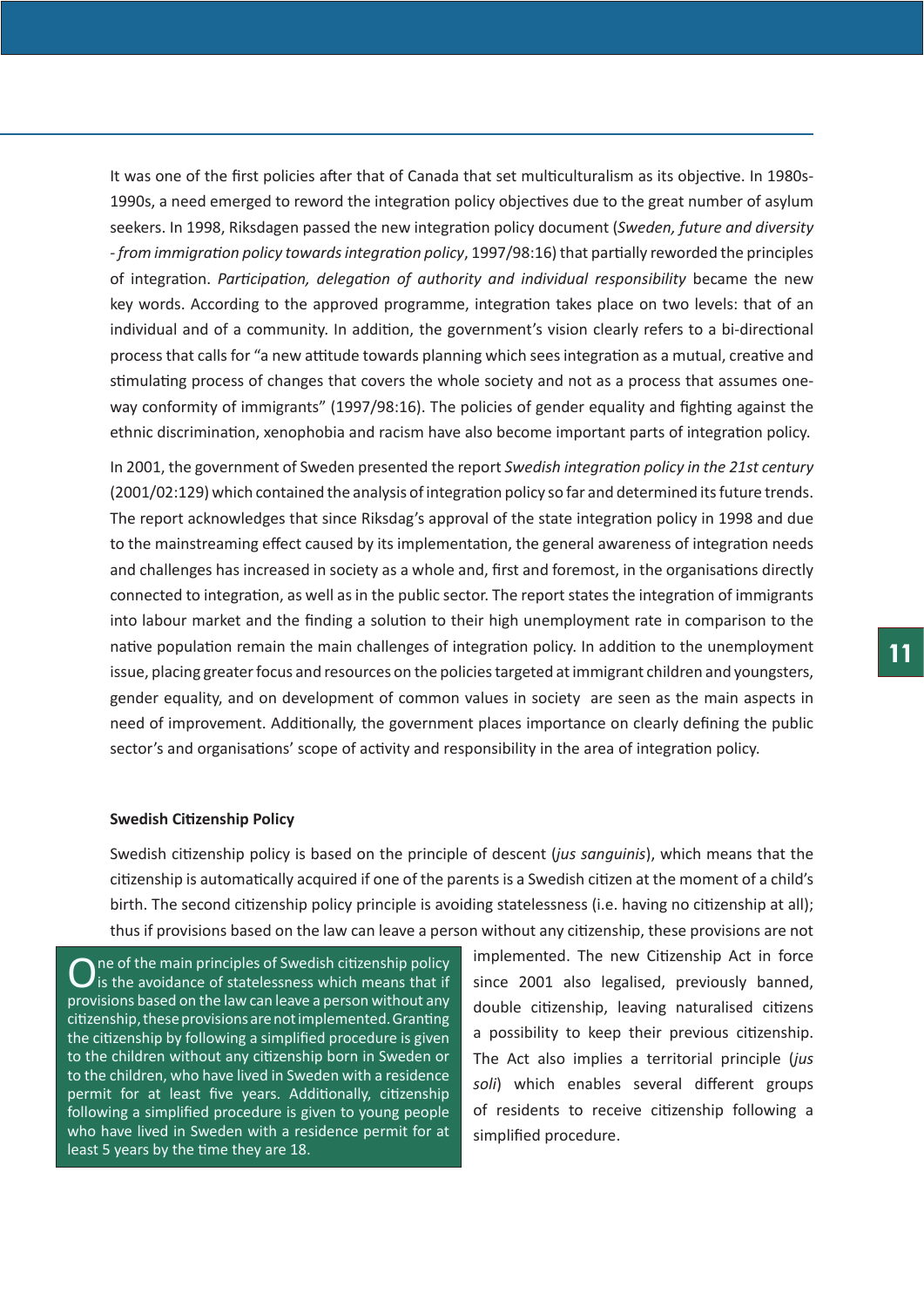Basically, implementing the principle of jus soli with certain conditions means that all the children born in Sweden or young people brought to Sweden as children have a possibility to obtain the citizenship following a simplified procedure. The conditions for naturalisation are rather simple compared to many other European countries: the duration of stay for 5 years principle is valid (3 years for residents without citizenship and 2 years for citizens of Nordic Countries) and the requirement stating that a person "has led and can be expected to lead a respectable life".<sup>5</sup> Thus, Swedish citizenship policy predisposes a higher naturalisation rate. 35,000 people on average are naturalised every year, which constitutes 7.5 per cent of all the foreigners in the country. In comparison to that, the naturalisation rate of Denmark is 4 per cent and that of Great Britain is 3 per cent of immigrants a year (see table 2 in the Appendix).<sup>6</sup> The Swedish Migration Board deals with citizenship questions.

#### **Intergration Debate**

In the course of its history, Swedish integration debate has been characterised by a positive predisposition towards refugees and asylum seekers which is partly caused by deep entrenchment of the solidarity principle in society and also by the state's determination to help refugees from all over the world based on that principle. Such discourse of Sweden's moral obligation to the world has also supported the state's integration policy. Additionally, the issue of immigration and refugees has not been under public scrutiny in comparison, possibly, to some other European countries, due to which the emergence of extremist anti-immigrant organisations has been much less noteworthy.

Nyamko Sabuni, the new integration minister since 2006, has set immigrants' integration into labour market her priority. The employment of native Swedes outperforms that of the citizens of non EU countries by 27.6 per cent, and the difference is even bigger among women and young people (MIPEX 2007). That is why promoting integration in labour market has been set a priority concentrating, among other things, on the anonymity requirement for the application procedure in public sector, a new language learning system, the creation of a parliament committee in order to discuss the labour force migration, and several other concomitant problems such as developing immigrants' skills, creating new jobs and developing the network of housekeeping services (babysitting, housekeeping). Additionally, political attention has been focused on fighting discrimination.

## **Organisation and Levels of Responsibility of Integration and Minority Policy**

In connection with new integration policy development in 1997-1998 the coordination of integration and immigration areas was also restructured. The integration department (*Integratsionsverket*) was divided into two organisations, Migration Board and Integration Board, both being subject to the Ministry of Industry, Labour Market and Communications. In 2006, Sweden changed its structure of

<sup>5.</sup> The Swedish Citizenship Act, March 2001

<sup>6.</sup> Such a comparison of naturalisation rates, however, should be regarded with certain reservations as apart from the citizenship policy it is also influenced by the immigrants' country of origin and several other factors. For example, when dealing with mainly refugees and asylum seekers who have lived in the country for quite a while, it can be assumed that they have a greater interest for the citizenship of the country of residence while foreigners residing in the state because of work (for example, a large number of USA citizens in Great Britain working in London headquarters of international corporations) might not be interested in obtaining the citizenship of the country of residence.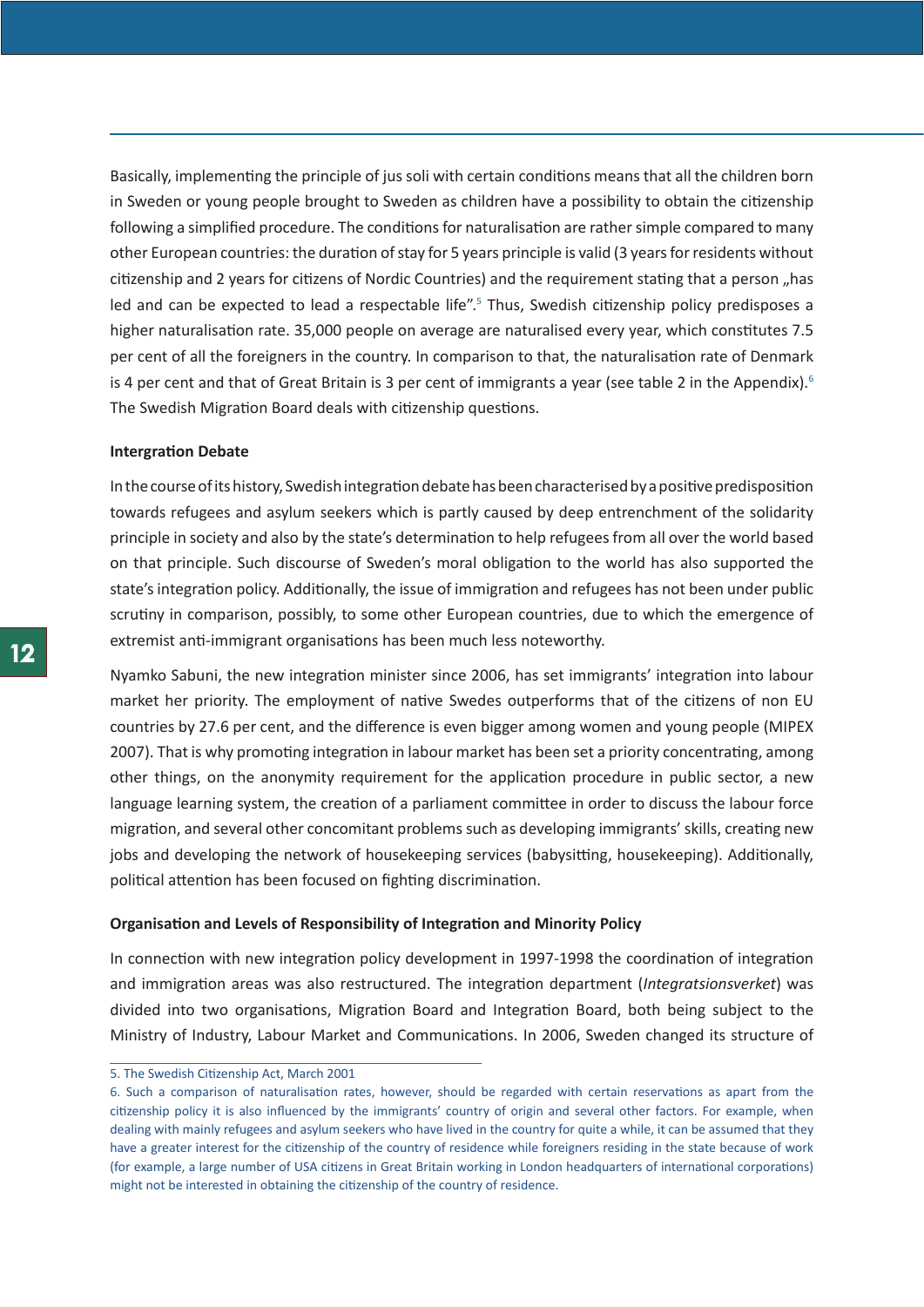implementing integration policy once again, creating a special Ministry of Integration and Gender Equality, which took over the responsibilities of the Integration Board.

The responsibilities of the Ministry of Integration and Gender Equality are rather wide and versatile, covering the following areas: the development and support of democracy in Sweden, the development of co-operation with non-governmental organisations, the co-ordination of integration policy, the development of adaptation programmes for immigrants, the development of anti-discrimination actions, the co-ordination of the government's actions in promoting gender equality, the issues of consumers' rights, the development and implementation of citizenship policy and legislation, the policy for ethic minorities' protection and the actions in support of their culture and languages, human rights issues, the policy for big cities' sustainable development, and youth policy. Its responsibility in the area of integration is to monitor the process of integration; to develop the policies for the areas of integration, discrimination and diversity; to co-ordinate horizontal integration actions and to implement state adaptation programmes in co-operation with local governments. Organizing co-operation with the Labour Market Department in order to provide immigrants and refugees with integration possibilities into labour market is also the ministry's task.

In order to ensure that the policy is interconnected with the largest possible number of sectors and political levels, the government has systematically tried to introduce the principle of mainstreaming, which states that the goals of integration policy must be incorporated into other policy areas. Labour market, education and healthcare policies, as well as housing, are the most important for the integration. Additionally, examples of mainstreaming include extensive legislation in the area of discrimination, developmental initiatives for the areas of large cities with the majority of immigrant population but also a far clearer responsibility division between different government bodies than before. With the approval of the integration policy document in 1998, respective changes were introduced into the regulation about the functioning of and responsibility of different government bodies and organisations (1995:1322). The changes stated that the public sector institutions must take into consideration the ethnic and cultural diversity existing in society in the process of planning all their actions and policies. In 2000, an inter-ministry working group (including the Ministries of Justice, of Foreign Affairs, of Social Affairs, of Education, of Culture, and of Agriculture) was established whose responsibility was to coordinate the government's actions in the integration policy area, to ensure that the goals of the policy were integrated into other policy areas and to help monitor and assess its performance.

In 1980s, special state-funded programmes for newly arrived immigrants and refugees were developed, and these included integration measures in the areas of Swedish language acquisition, education, labour market integration as well as providing housing. The development and funding of adaptation programmes does take place on the state level (Integration Board at first; the ministry since 2006), but their implementation and the responsibility for immigrants' integration has largely been the task of local governments. In 1998, the integration document clearly stated that local governments were to organise implementation of adaptation programmes on the principle of individual approach, which meant that the plan of actions had to be compiled by consulting every refugee or arrived immigrant and by taking into consideration their specific needs. The objective of such approach is to avoid giving the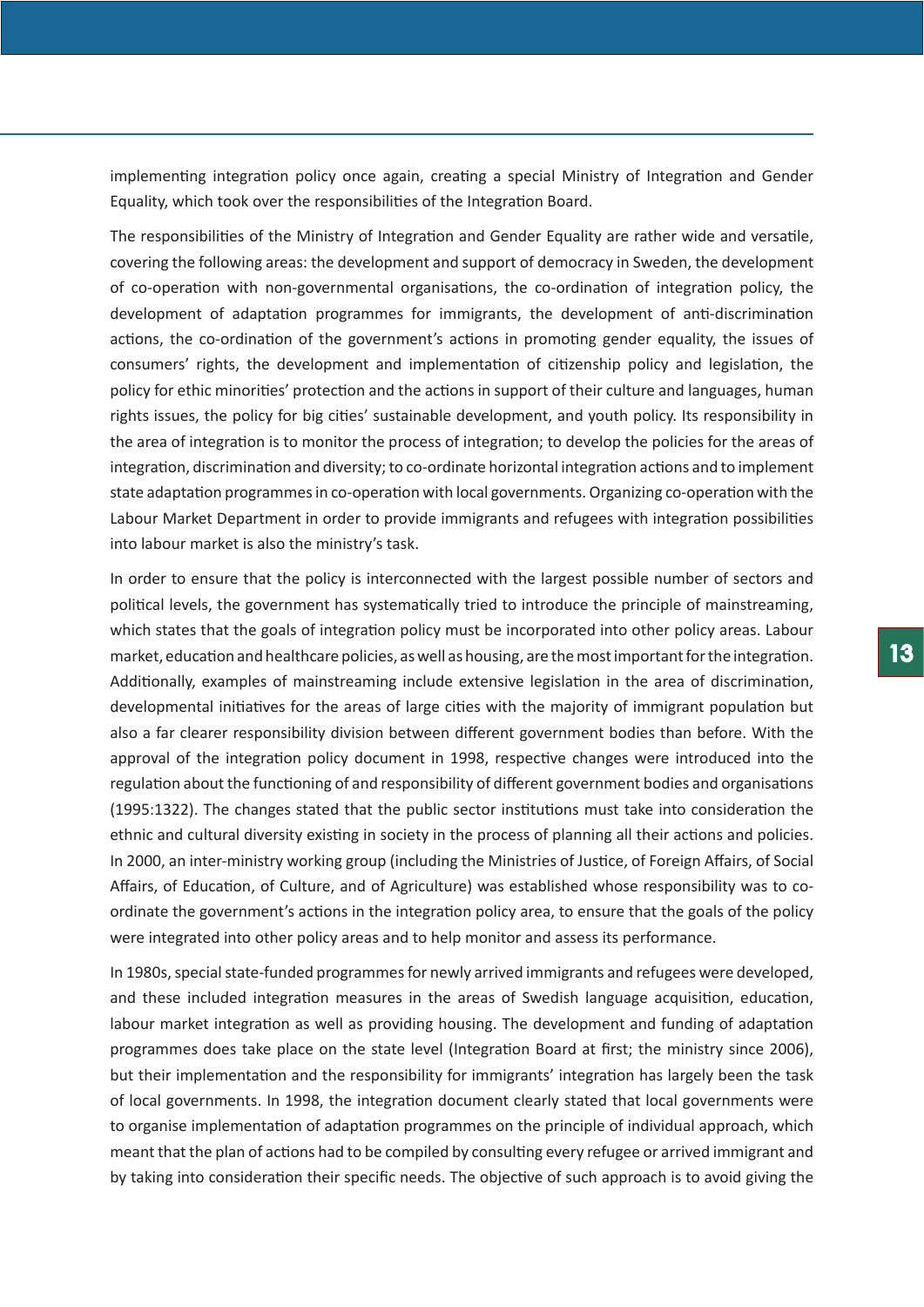immigrants a passive role. Adaptation programmes are meant to prepare and ensure an immigrant's smooth transition into the labour market. Before a programme starts, every person is assessed as to whether they are ready to enter the labour market at once; if not, an individual plan of action is compiled for every immigrant. The plan mostly includes Swedish language courses and a general introduction into Swedish society and culture. The participation in a programme is not obligatory, but one who has started it has to follow it through in order to receive the social benefits granted by the state. Local governments often organise different ceremonies for naturalised citizens thus welcoming new citizens. At the same time, implementation of integration policy by local governments has been criticised despite significant steps forward. The absence of clear methods or structures in order to identify and carry forward the best practices from one local government to another can be given as an example. Numerous directives and policy recommendations for improving or enhancing the programmes on the state level have also been issued, but regular upgrades of the programme itself have not been developed. There are numerous innovative initiatives at the local level, but their performance might not provide the minimal required effectiveness.

One characteristic aspect of the Swedish integration policy are the local development agreements. The state and a local government enter such an agreement in order to ensure sustainable development and to stop ethnical segregation mainly in the most sensitive parts of big cities (Stockholm, Göteborg, Malmö). Big cities' projects aim at solving the segregation problem by improving education opportunities with special emphasis on the opportunities for immigrant women and on decreasing crime rate among immigrants. A downward approach is used in order to achieve the specified goals, which means involving the residents of the areas in question themselves in the process of improving the situation by organising different dialogue promoting events, creating meeting points and other similar initiatives. The biggest project at hand within the framework of agreements on local development has so far been "Metropolitan policy" which has also been a good practice for other countries offering a relatively successful method for decreasing ethnic segregation and social isolation in cities.

One of the most important links between the Swedish state and local governments is County Administrative Council (CAC). A CAC is a state representing executive body at the county level whose responsibility is to ensure that the decisions made by the government and the Riksdag have the biggest possible effect and best performance in the respective county. CACs are also responsible for ethnic minorities' right to use their mother tongue in communication with public services and the courts. The latter is mostly the task of the county administrative council of Norrbotten which ensures that it is possible for those who speak Finnish, Sami or Meänkieli<sup>7</sup> as their mother tongue to use it for communication with state institutions. CAC also distributes government subsidies to local governments to support respective actions (i.e., for instance, the use of ethnic minorities' language). Every year CAC provides the government with a report on allocating government subsidies and the results of different regional initiatives.

<sup>7.</sup> Meänkieli (lit "our language") is a Finno-Ugric language spoken in the Northern parts of Sweden. It is intelligible to Finnish speakers, but due to political and historical reasons considered a minority language in Sweden. Meänkieli is spoken by approximately 40,000-70,000 people. Meänkieli was given the status of a minority language in Sweden on 1 April 2002.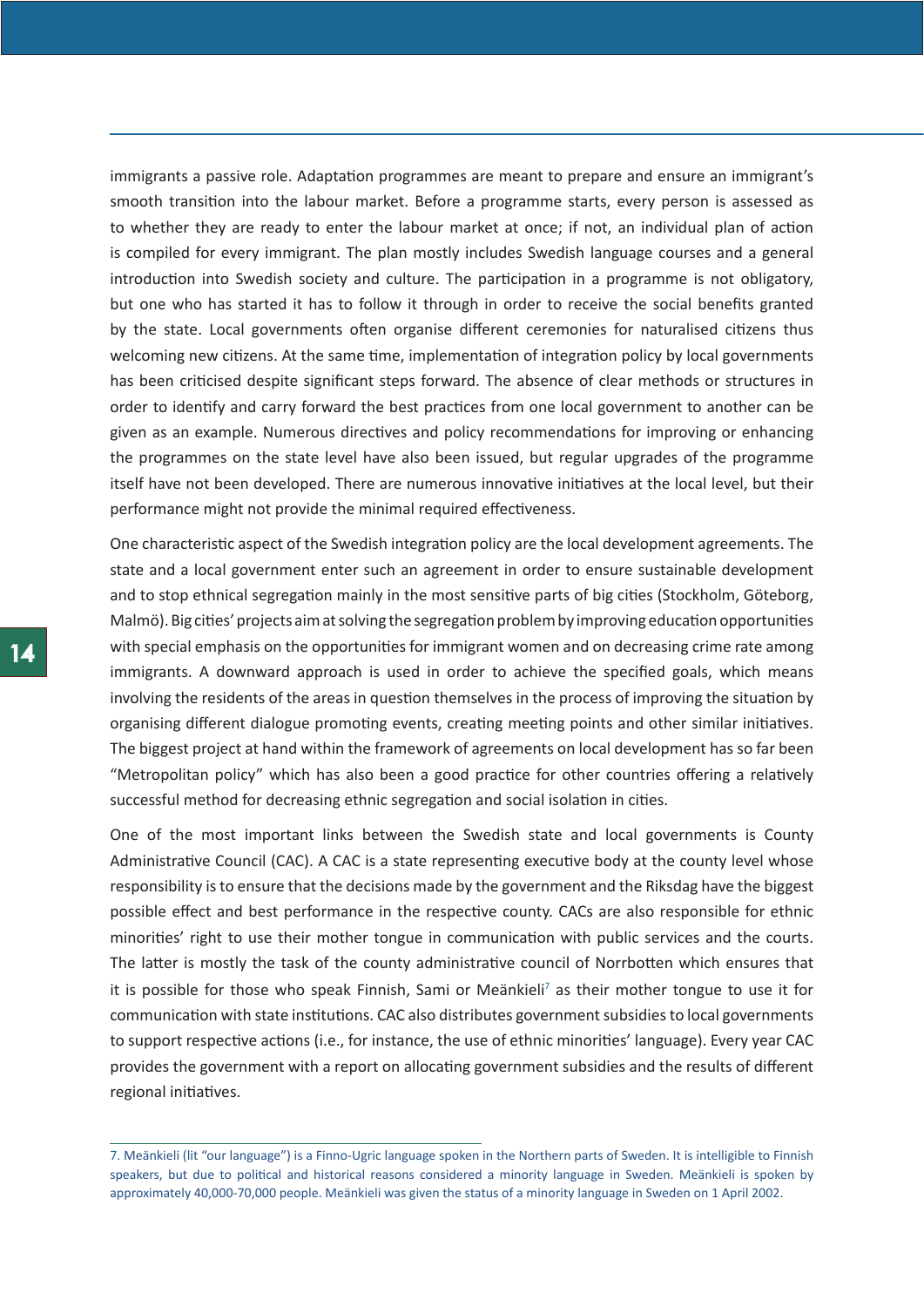# **Denmark**

#### **Population and the History of Immigration**

Traditionally, Denmark has not considered itself an immigration country and refugees, foreign workers and their families constitute just a small proportion of the otherwise homogeneous population. As at 2001, immigrants comprise 6.3 per cent of the Danish population.<sup>8</sup> Compared to year 1995, the proportion of residents of foreign origin has increased, but that has mainly happened due to the so called secondary immigration (family reunions and marriages) and to higher population growth among people of foreign origin. At the same time, the number of immigrants has been decreasing year by year, which is caused by Denmark's stricter immigration policy. The countries' data on the population of foreign origins is presented in Table 1 of the Appendix.

Danish immigration and integration policy distinguishes between three groups of immigrants:

(1) the biggest group comprises asylum seekers; with their application for asylum satisfied they obtain refugees' status;

(2) the second biggest group consists of people who have entered the country in order to be reunited with their families, for example, by marrying a Dane or a person living in Denmark with a residence permit;

(3) the third largest group consists of immigrants who have arrived to Denmark due to its labour force shortage or the abundance of vacant jobs, which they occupy according to their special skills or necessary training. They are mostly recruited by Danish organisations before entering the country.

The number of immigrants has been gradually decreasing since 1995, especially in the last several years. While in 1995, 27,700 people arrived in Denmark; in 2004 this number was a mere 9,385. Compared to 2001, the number of immigrants arriving each year has decreased by half (SOPEMI 2006). 1995 was also the year with the highest number of refugees and asylum applications (20,347 applications compared to 1,147 in 2005). At the same time, the immigration based on family reunion grew until 2001, when stricter immigration actions were implemented. The largest of immigrant groups in Denmark is the community of residents of Turkish origins, which comprises 12 per cent of all the immigrants. They are mostly those who immigrated in 1960s-1970s as foreign labour force and their descendants. Germany (7 per cent), Iraq (6 per cent) and Bosnia and Herzegovina follow Turkey as immigration source countries. Similarly to Sweden, there is a large number of people from other Nordic Countries among the immigrants, mainly from Sweden and Norway. In comparison to 1995, the number of immigrants from crisis areas outside Europe such as Iraq, Somali, Pakistan and Afghanistan has increased greatly. 43.2 per cent of immigrants and their descendants have Danish citizenship. The proportion of Danish citizens among first generation immigrants is 35 per cent; among those born in Denmark - 68.4 per cent (SOPEMI 2006).

<sup>8.</sup> This percentage only shows the proportion of first generation immigrants, not including the second and third generations. The authors of the report prefer emphasising this ratio in order to be able to compare Denmark with the other countries studied, Sweden and Great Britain. Immigrants and their descendants together constitute 8.4 per cent of the population (Danish Foreign Affairs Ministry 2006).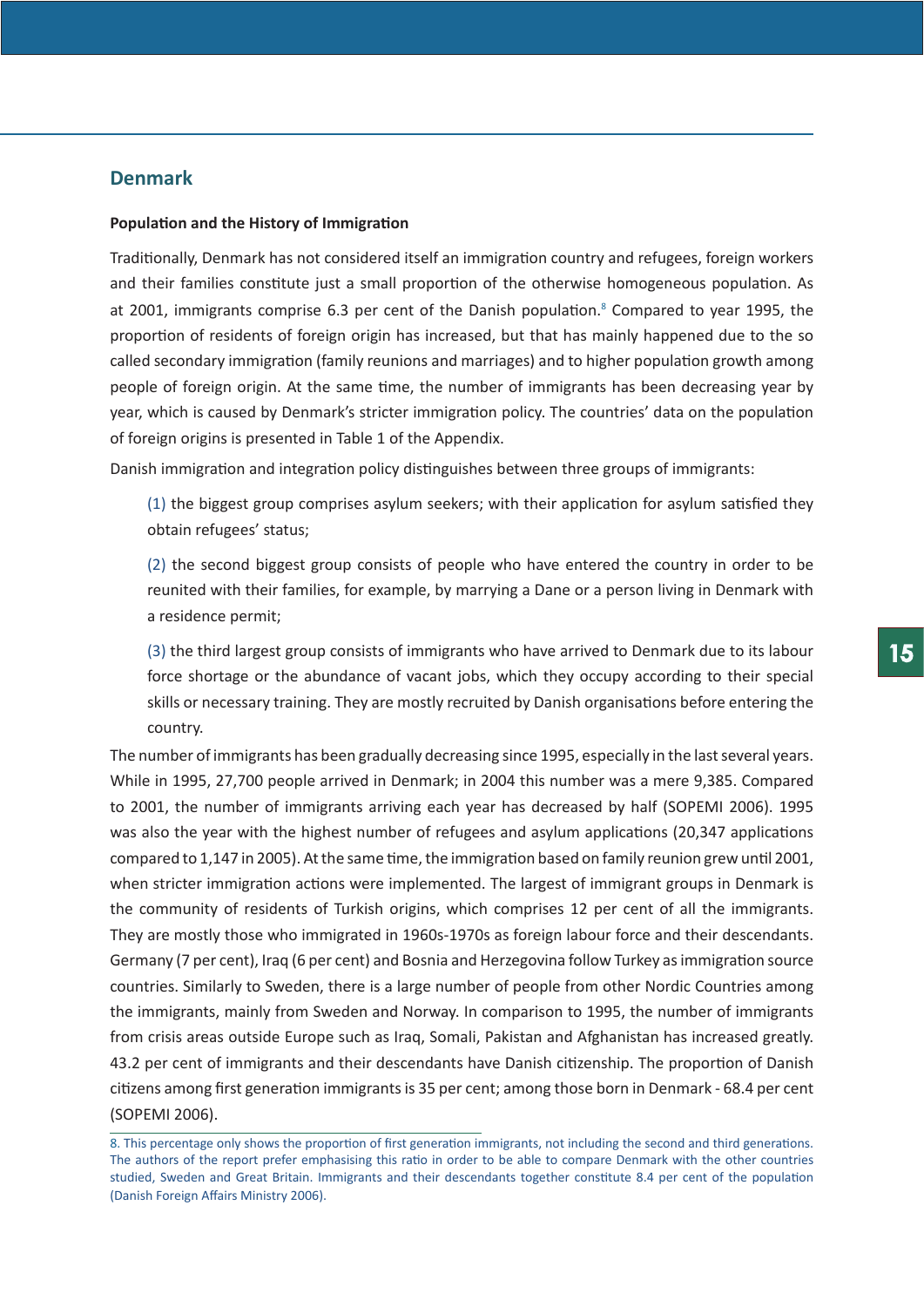#### **Danish Integration Policy**

Denmark initiated the development of national integration policy later that Sweden and Great Britain. The first documents concerning integration policy were adopted in 1983 when the government passed the Migration Policy Memorandum. The memorandum stated that integration is the policy goal for Denmark, but immigrants' cultural individuality is to be respected while preventing immigrants' geographical concentration in metropolis suburbs (Petersen 2004: 7).

Today's national integration policy is based on the Integration Act passed in 1999.<sup>9</sup> The objective of the Act is to ensure the application of integration measures to all the immigrants. Since the moment of passing the Act all the immigrants (except for those entering the country with the purpose of studying or working) are obliged to go through a 3-year long integration programme. The responsibility for integration activity concerning housing, the development and application of adaptation programmes and paying social and other benefits has been switched from the state and the Danish Refugee Council onto local governments. In the additional wording adopted in 2003, the integration programme was also directed to asylum seekers whereas in the interim period the Act only applied to refugees.

Although public dissatisfaction with Danish immigration and integration policy emerged already in 1990s under the governance of social democrats, it reached its peak during the 2001 election campaign. It resulted in social democrats' loss and the right liberal-conservative coalition, which included the Danish National Party known for its strong anti-immigrant views. The policy of the new government was directed at limiting immigration and strengthening its integration policy dealing with immigrants. In 2002, Denmark toughened it immigration policy, mainly concerning secondary immigration i.e. that based on family reunion and marriage. For a spouse to obtain the immigration permit to enter Denmark, he/she must be at least 24 years old. Additionally, the so called condition of existing connections was applied, which requires the spouses to prove that their connection to Denmark is stronger than that to any other country. A person is not obliged to provide the proof only if they have been living in Denmark or have been Danish citizens for more than 28 years or were born in Denmark and have lived there since. In addition to numerous other conditions the accepting side is obliged to prove its financial independence to the extent of  $\epsilon$ 7,407 in order to obtain the permit for immigration due to family reasons (SOPEMI 2006). The aim of changing the immigration policy was to limit the immigration of insufficiently skilled financially dependent people into Denmark. The influence of the new Act on immigration flow could already be noticed in the following year; while in 2002 2,083 immigrants or their descendants married people from outside Denmark, in the second half of the same year this number fell to 283 (Gulicova-Grethe 200: 3).

In Denmark there is no all-encompassing state integration programme but since 2001 the government has approved an array of policy strategies and action plans in the area of integration. These focus on either general integration problems or a specific area, for instance, the integration of people belonging to minority ethnic groups living in economically backward areas.

<sup>9.</sup> According to the Ministry of Foreign Affairs of Denmark, it is the first integration act in the World (*Factsheet Denmark*, Ministry of Foreign Affairs of Denmark, 2006).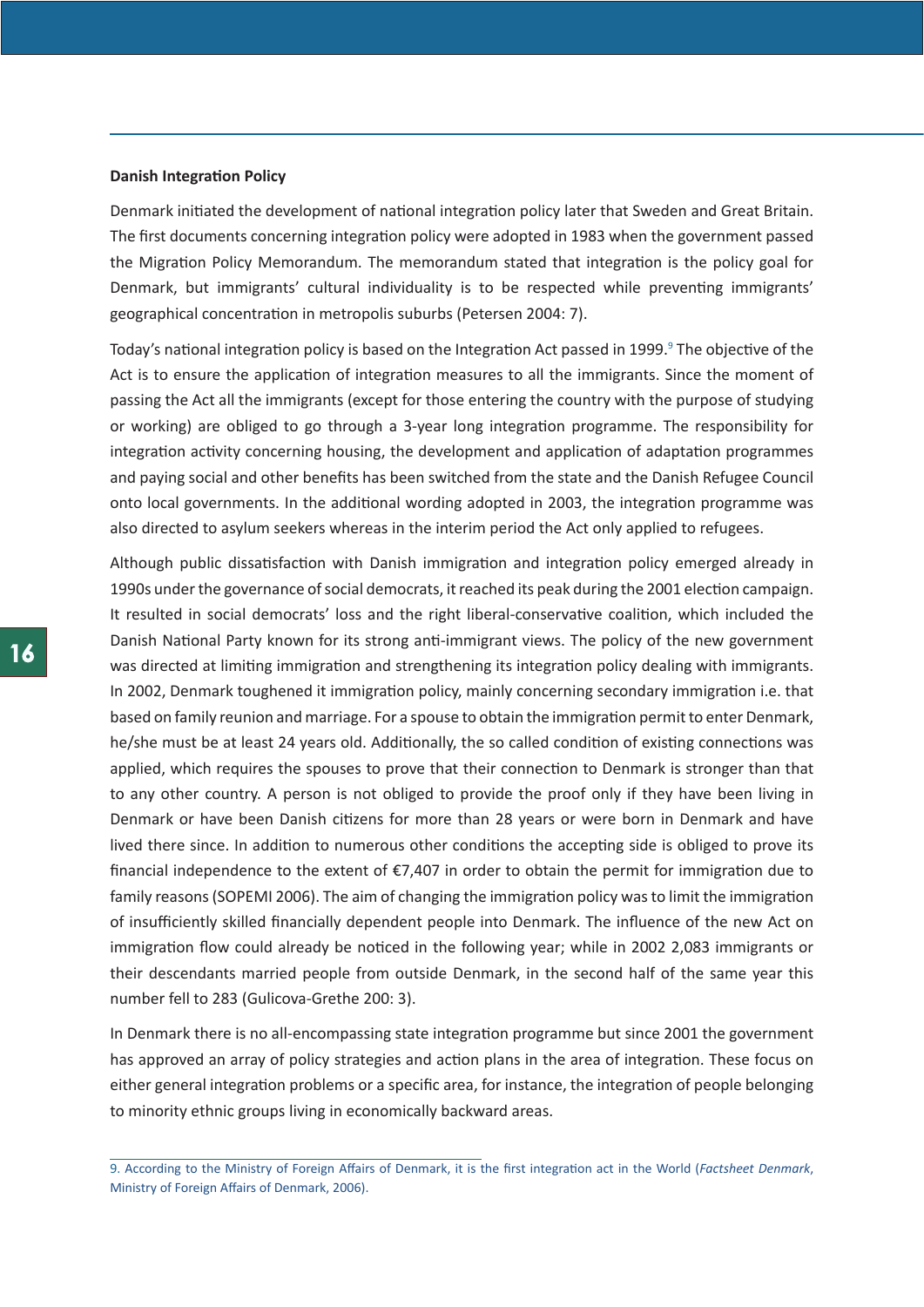In 2005, the government approved the programme "New Objectives" which states that that decrease of immigration in the recent years has created fertile ground for directing integration at the people who already live in Denmark. That is why it is claimed that tougher immigration policy has been a success, and the government is planning to continue with it. The immigrants' good Danish language command, well-rounded education (going through all the stages of education) and being active in the labour market are regarded as the signs of successful integration. Thus integration policy is mainly focused on (1) education: the aim is for immigrants to go through both basic and secondary education stages; and (2) labour market: the aim is to better integrate immigrants into the labour market, to improve their skills and thus decrease unemployment.

It is the high unemployment rate among immigrants that is one of the main challenges of the Danish integration policy. The unemployment rate of immigrants from outside the European Union is 8.3 per cent higher than that among Danish citizens; among young people aged 15-24 this difference in rates is already 25.2 per cent (MIPEX 2007). The government appointed in 2001 stated its goals as mainly dealing with the problem of unemployment and to connect the training within the framework of adaptation programmes to specific labour market situations (training in the workplaces, professional Danish language instruction etc.).

The coalition that came to power in 2001 signed the so called welfare agreement, which is a set of reforms in the areas of labour market, education, retirement benefit, investments into the future, science and innovation and business. In the area of integration, the government has set its goal to bring another 25,000 immigrants or their descendants into labour market by 2010. In order to achieve that goal, a strategic document "New Opportunity for Everyone" was developed in 2005, and it establishes specific steps in the areas of integration, education, and immigrants' employment on both state and local levels. The strategic document also foresees the restructuring of state financing of local governments as a key to performance. The actions of the welfare agreement and the strategic document are presented in the sub-chapter of the report on labour market integration.

In 2004, the new Integration Act and the new Act on Teaching the Danish Language to Adult Foreigners were applied. The goal of both Acts was to ensure better correspondence of integration actions to the needs and demands of integration into the labour market. According to the new Integration Act, integration actions consist of three areas: (1) consulting and improving immigrants' skills and qualifications by using training programmes; (2) vocational practice in state institutions and the private sector; and (3) employment policy supported by the salary benefit paid to the employer for up to one year. Additionally, the new Act enables local governments to receive financial support in order to better integrate immigrants' spouses into labour market.

## **Danish Citizenship Policy**

Danish citizenship policy is one of the toughest in Europe, which makes it remarkably different from the policy of its northern neighbour Sweden. Similarly to Sweden, the principle of descent (*jus sanguinis*) is applied, but avoiding statelessness is not the goal of the policy. Unlike in Sweden, Denmark also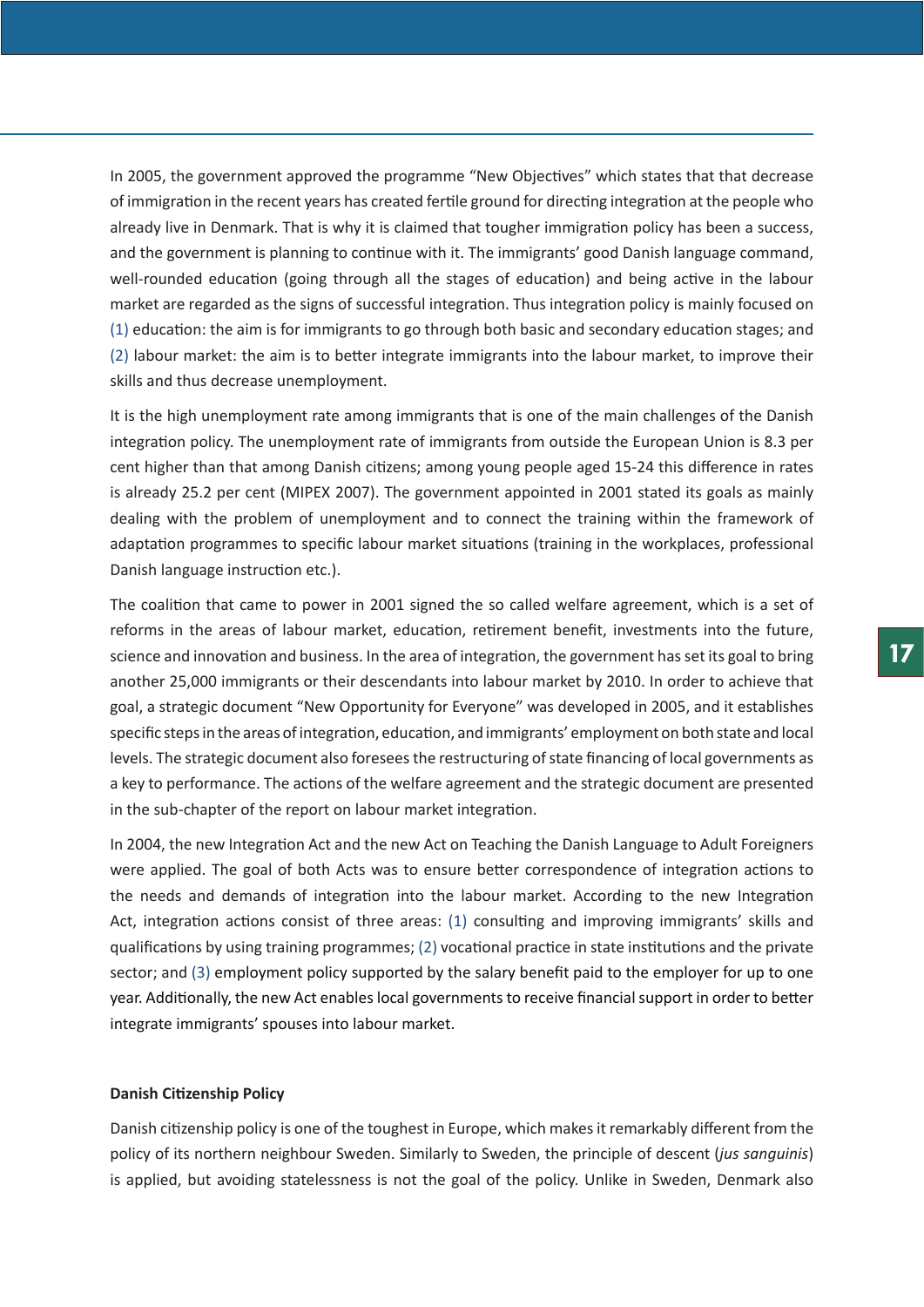bans double citizenship. Citizenship following a simplified procedure can be given to people born in Denmark or the citizens of Nordic Countries.

The new Danish Citizenship Act passed in 2004 sets all the limits of naturalisation. Before applying, a foreigner must live in Denmark for at least 9 years with a permanent residence permit (8 years for people without any citizenship and refugees, 6-8 years for spouses). A foreigner must pass two examinations one of which is a certified Danish language examination, and the other is a so called citizenship exam, checking the knowledge of Danish culture and history. Moreover, foreigners must prove their financial independence in the course of the past four to five years (for example, they should not have received benefits from the state on the basis of the Social Policy Act and Integration Policy Act) and sign two declarations, one of following the Danish constitution and human rights and the other of not having committed crimes in the past and no intention of such in the future.

In the period of 1995-2004 some 11,000 people were naturalised annually in Denmark on average, which makes up 4 per cent of all the immigrants (see Table 2 in Appendix). In comparison to Sweden, the naturalisation process in Denmark is slower and subject to fluctuations. In 1997 the naturalisation rate doubled (10,277 residents as opposed to 5,487 in 1997) which was caused by a sudden increase in the number of the Citizenship Department officials which led to a greater capacity of processing applications. However, in 2003 there was a sharp fall, and only 6,583 people were naturalised. That was caused by toughened naturalisation rules applied in 2002 (the Danish language examination and the introduction of residential qualification). Still, in 2004 the naturalisation process regained its previous momentum. The decision to grant citizenship is passed by the parliament, and the government presents citizenship applicants' lists to be approved to legislators twice a year. The Danish Immigration Service deals with immigration, emigration, and the processing of applications.

### **Organisation and Levels of Responsibility of Integration and Minority Policy**

Similarly to Sweden, there is also a central co-ordinating ministry in Denmark; after the formation of the liberalconservative government in 2001, a new Ministry of Immigration, Integration and Refugees was established in order to implement immigration and integration policies and took over the responsibility for the actions in the area of immigration and integration previously performed by other ministries. For example, the Danish language instruction was removed from the domain of the Ministry of Education and

Integration policy actions and the responsibility<br>of different state institutions and levels of ntegration policy actions and the responsibility government for implementing the policy is governed by *Act on Integration of Aliens in Denmark* passed in 1999. Organisation of the national integration policy on the basis of the act instead of state programmes or strategies makes it possible to define more clearly the responsibility scope and obligations of different levels of government and especially state and local authority in the area of integration.

the integration of immigrants into the labour market from that of the Ministry of Labour in order to be transferred into the new ministry's domain. The Integration Department responsible for the co-ordination of integration policy among different ministries, local governments and immigrants' organisations was created within the ministry. There is a separate Finance and Analysis Office responsible for the resource planning (budgeting) and quality assurance (monitoring, research, analysis) within the department.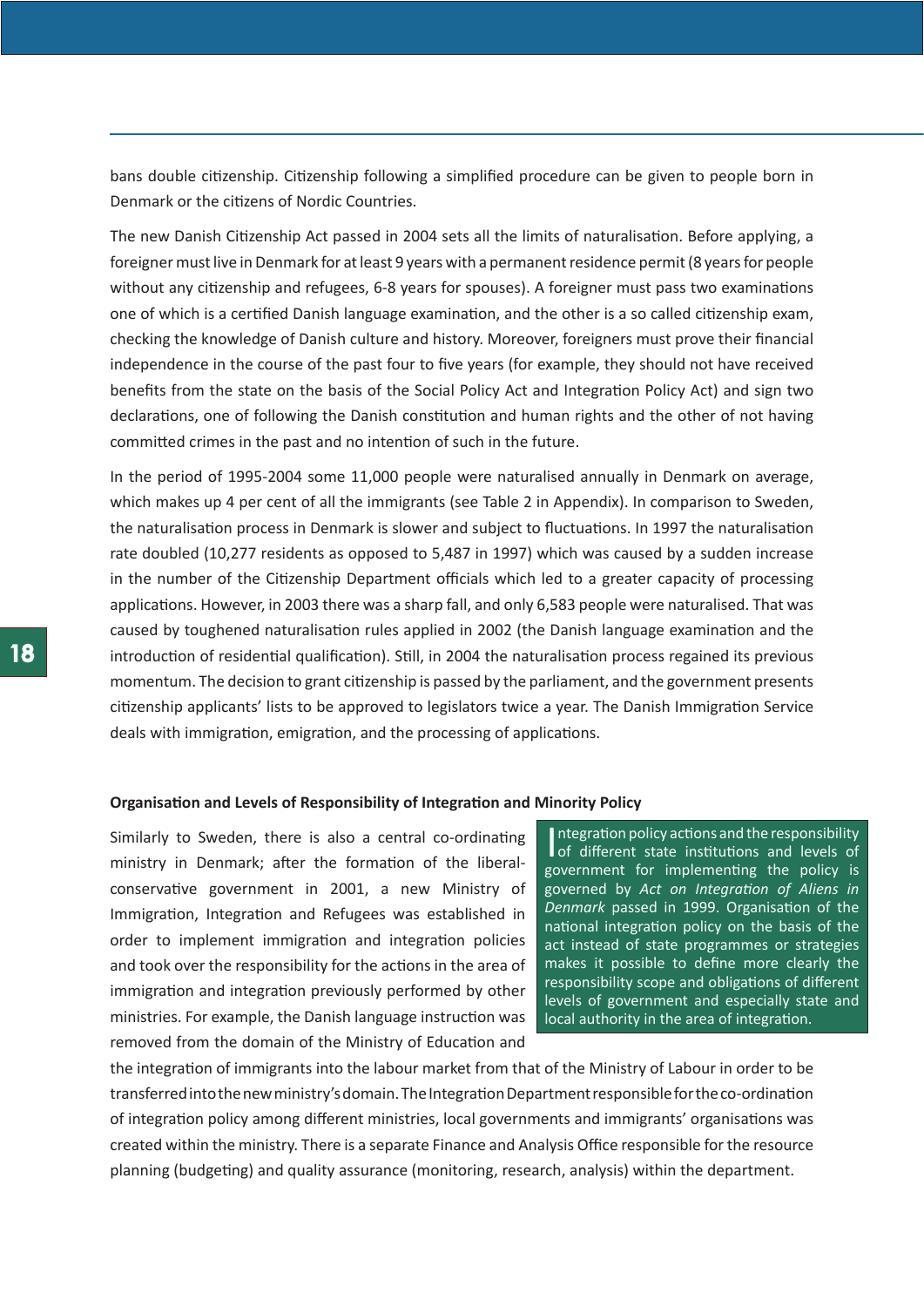The Act on Integration of Aliens in Demark passed in 1999 clearly stated integration actions and conditions and the organisation of their implementation. Similarly to Sweden, the state is responsible for developing the state integration policy, including immigrant adaptation programmes, but the main share of the responsibility for implementing the policy is in the domain of local governments. According to the law, all refugees and newly arrived immigrants (except for those immigrating in order to work or study) are subject to the 3-year integration process which includes several different elements. One of the most important elements is providing new immigrants with housing. This is based on the principle that distributes new immigrants among local governments (especially the areas with low immigrant concentration) whereas local governments must accept a particular number of new immigrants in accordance with the assigned quotas. It is thus the responsibility of local government to find and provide housing for the immigrants as well as ensure that the immigrants stay at their place of residence for three years. Since ethnic segregation and the emergence of ghettos are considered one of the factors impeding the integration of immigrants, Danish local governments take various actions in order to guarantee the immigrants' housing in different areas which ensures their larger and more effective social blending. The immigrants can move from one local government to another as an exception only if the receiving local government agrees to accept them and provides them with housing and carries out their adaptation programme. The main reason for immigrants' moving from one local government to another is finding a new job. Still, it is important to keep in mind that local governments are obliged to provide housing for refugees only; the immigrants reuniting with their families or arriving in order to work in Denmark are supposed to solve their problems on their own.

Before transferring an immigrant from the asylum centre to the place of residence in a local government, the latter must compile an individual plan of the immigrant's integration into Danish society, which culminates in an agreement between the local government and the immigrant signed not later than one month after arrival at the place of residence. The plan of action includes courses of Danish culture and society (citizenship education), Danish language as well as "activation measures" for entering the labour market. The stimuli for immigrants to participate in the courses are the social benefits allocated to immigrants in the amount that equals the benefits received by Danish citizens of the same social and financial status and the fact that the procurement of the residence permit depends on the fulfilment of the integration agreement. However, local governments can decrease these benefits if an immigrant does not participate in language courses or disregards other obligations stated in the individual integration plan. Still, the programme is relatively flexible – for example, if a person, having signed the integration agreement, should work, the local government must provide evening or weekend courses.

Although the issues of organising and conducting adaptation programmes are delegated to local governments (that can, in turn, delegate them – for instance, language instruction – further to respective (private) organisations; the local government still bears responsibility for the results and the quality), all the costs are funded by the government. The funding process is organised through state financing of local governments and consists of the following elements: (1) a firmly fixed sum of money for every person signing the agreement with a local government; (2) a certain sum corresponding to the implemented programme ( $\epsilon$ 1000 a month for the whole programme); (3) a bonus depending on the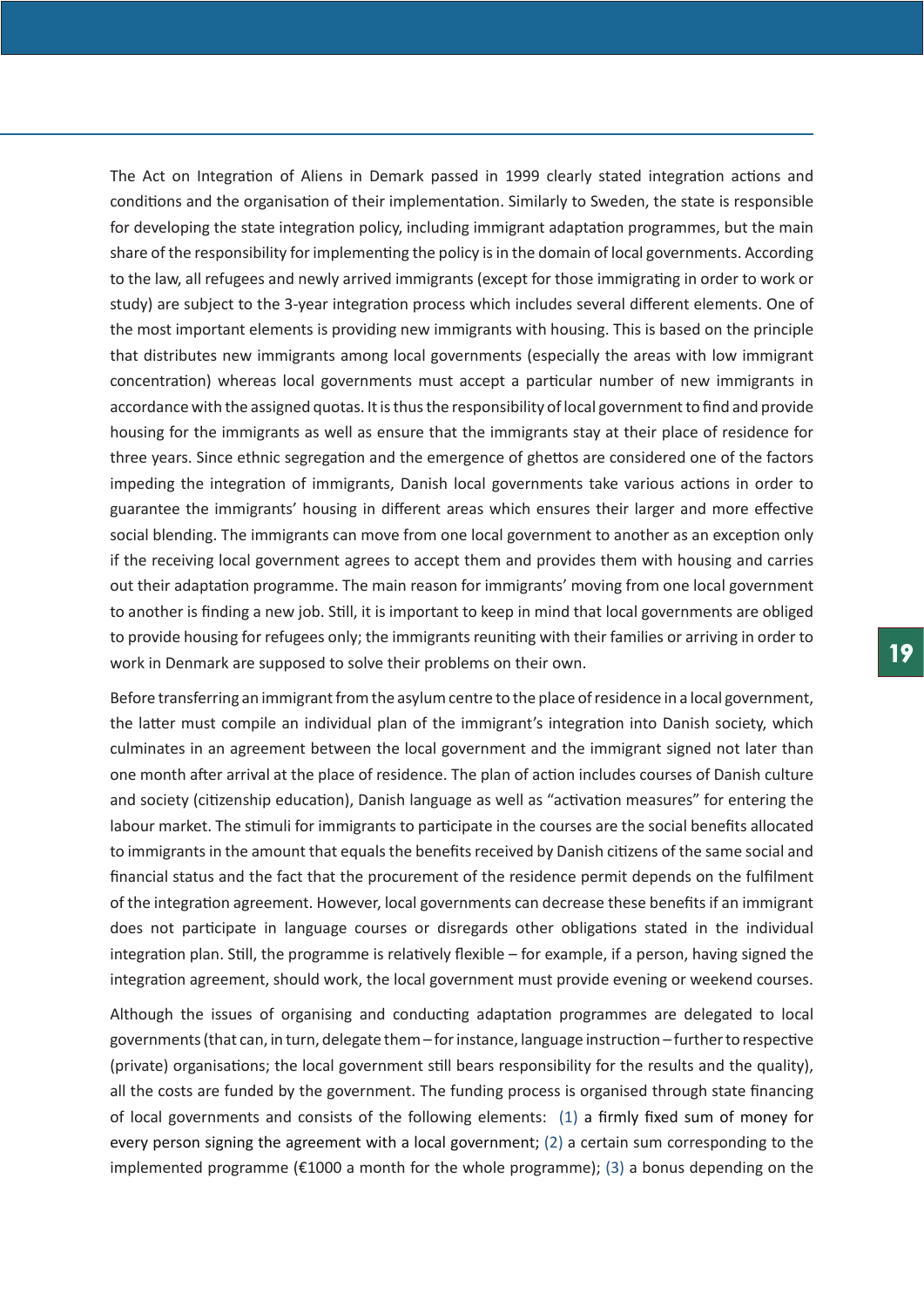results of the programme (€2500 is paid every time an immigrant completes the Danish language course in the given three years and an additional sum for an immigrant finding a job etc.). This financing method ensures that local governments are sufficiently encouraged to develop new integration programmes.

In Denmark great emphasis is placed on training different social workers on the local level, i.e. people whose task it is to help immigrants integrate into the labour market, education system and society even after the officially given 3-year integration period. The city of Copenhagen is very active in integrating immigrants: upon arriving in the local government, every person participates in a 2-hour interview that is aimed at determining what kind of a course an individual needs and which methods of integration into the labour market are necessary. Every three months a local government integration official reviews every person under his/her responsibility checking their participation in the courses and helping the immigrants with any other issues that might occur. At the same time, problems often occur in smaller local governments because the level of intercultural skills of their integration workers is relatively low; also the excess of administrative work leaving too few hours for individual counselling has been criticised.

Local governments are obliged to establish a local integration board (*Integratsionsråd*) in accordance with the Integration Act in case it is called for by more than 50 people. The members of the board are mainly representatives of different local minority associations which guarantees that the interests of minorities are represented on both local and state levels. The members of the board consult local governments in all the issues concerning integration policies. They also have the legal right to voice their opinion about different integration issues and integration policy development and implementation, which enables them to have active dialogue with politicians as well as officials. The integration board closely co-operates with local committees (for instance, the Copenhagen committee in charge of labour force and integration issues) and local government departments (integration departments or bureaus). However, the integration board has an advisory role which is not extended into the sphere of formal authority. Currently there are around 60 active integration boards in Denmark.

One of the characteristic Danish measures to keep integration efficient and continue the dialogue between the state and local levels is the Board of Ethnic Minorities that works in co-operation with local integration boards. The Board was established in 1999 in accordance with the Integration Act in order to foster the participation of all new citizens in different spheres of society. The Board advises the Minister of Immigration, Integration and Refugees on the issues concerning mainly immigrants and refugees. It is also the right and the responsibility of the Board to comment on different initiatives proposed by the ministry and on legislation, but it is not in its competence to deal with individual cases. The Board consists of 14 members who meet the minister for consultation every three months. The members are elected by local integration boards and come from different local governments.

The integration database created in 1999 plays a significant role in integration monitoring and assessing integration effectiveness. The database accumulates the data about immigrants and their descendants that is collected each year in the course of the state's and local governments' co-operation. The data is used for both observing general integration development on the state level and monitoring the integration activity of local governments. The most important variables are immigrants' nationality,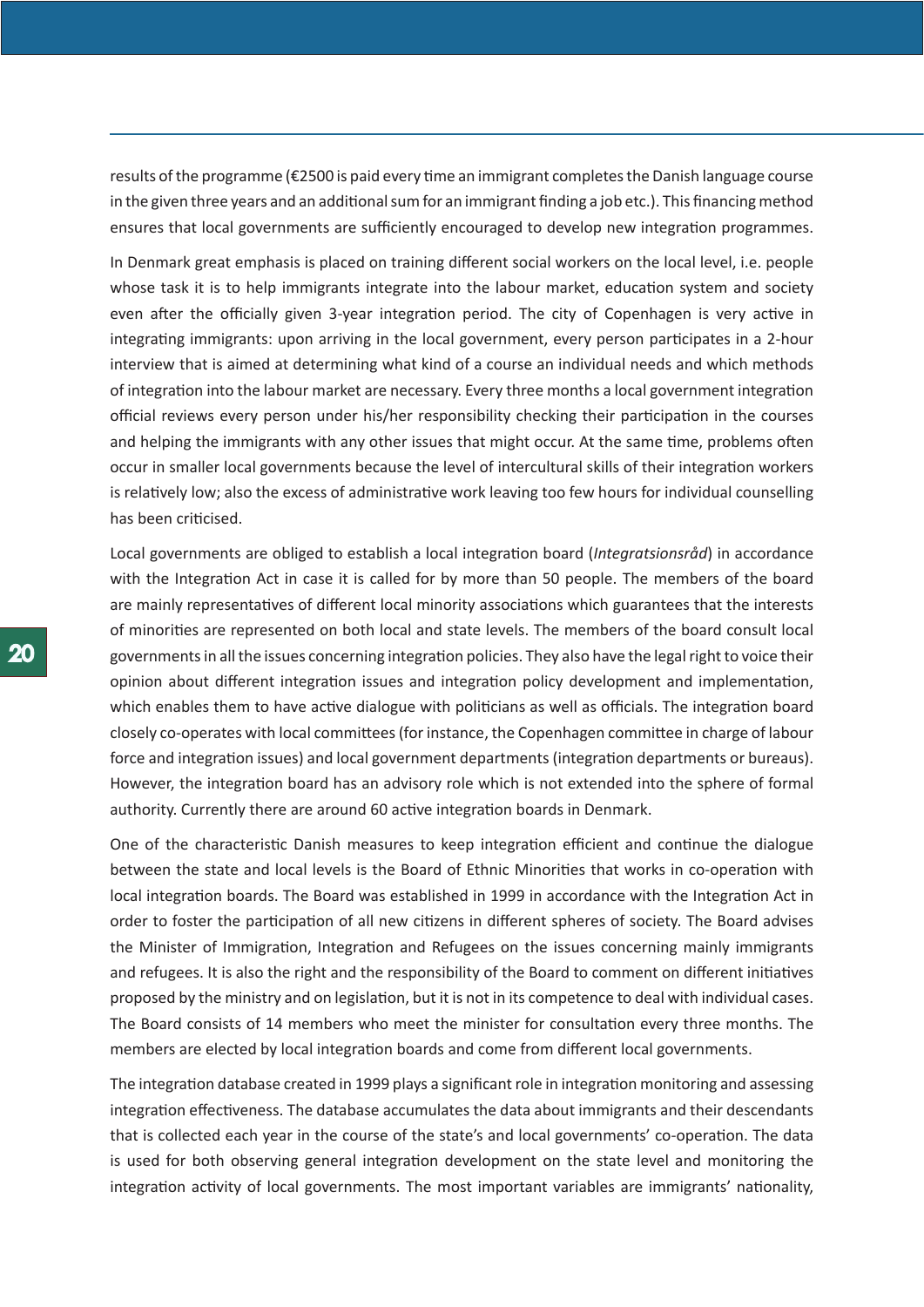country of origin, age, educational level, employment, residence area, language command, criminal record, the spouse's nationality, participation in local elections and the facts of being discriminated against (concluded from the division of jobs in different sectors and at workplaces). The data collected every year makes it possible to assess effectively, for instance, the improvement of immigrants' language command, changes in crime rate and political participation. The results show that since 1999 the integration efforts of local governments have been gradually improving. Among other things, decrease in unemployment among immigrants is noticeable, which, consequently, means that local governments have initiated more active co-operation with private businesses.10

<sup>10.</sup> In 2006, the Integration Ministry developed the indicator to assess the effectiveness of integration on the basis of the length of the period between an immigrant's receiving a residence permit and finding a permanent job. It also gives a possibility to compare different local governments and analyse the effectiveness of their integration policy.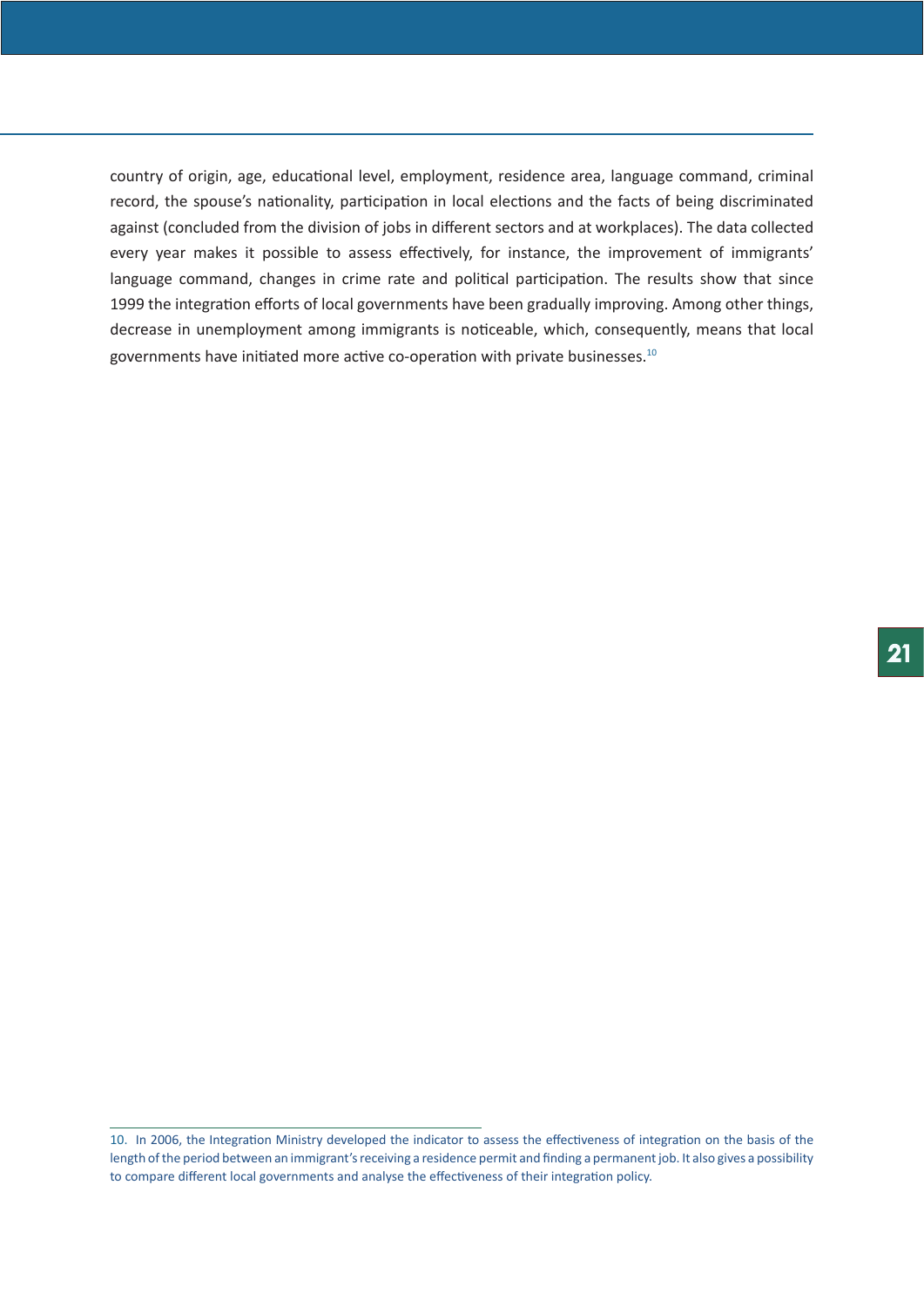# <span id="page-21-0"></span>**Great Britain**

## **Population and the History of Immigration**

In 2004 the proportion of residents of foreign descent was 9.3 per cent (for comparison with Sweden and Denmark see Table 2 in the Appendix). According to the results of the 2001 census, non-white ethnic minorities constituted 8.1 per cent of UK residents (see Table 1). Still, this data is not comparable to other European countries as no other state uses analogous racial categorisation.<sup>11</sup>

| <b>Ethnic groups</b>                                                          | <b>Number</b><br>(thousands) | Population<br>proportion<br>$(\%)$ |
|-------------------------------------------------------------------------------|------------------------------|------------------------------------|
| Whole population                                                              | 57 104                       | 100                                |
| <b>White:</b> British/Scots, Irish, other white                               | 52 481                       | 91,9                               |
| Mixed                                                                         | 674                          |                                    |
| Asian, British/Scottish Asians: Indians, Pakistani, other Asian               | 2 3 2 9                      |                                    |
| Black, British/Scottish black: Caribbean black, African black, other<br>black | 1 1 4 8                      |                                    |
| Chinese, other ethnic groups                                                  | 473                          |                                    |
| All non-white groups                                                          | 4623                         | 8,1                                |

Table 1. The national composition of Great Britain according to the statistics of the 2001 census

*Source: Ethnic Minorities in Great Britain. Commission for Racial Equality Factfile 2 (2007)*

The immigration into the country has been gradually increasing; in 2006 alone the number of immigrants arriving into the country was 191,000 people. The largest group of immigrants in 2006 consisted of those originating from the British Commonwealth of Nations (India, Pakistan, Bangladesh and Sri Lanka); 75 per cent of the immigrants originating from new members of the European Union come from Poland (88,000 people). The prevailing reason for immigration is employment: 40 per cent of those entering the country have stated "work-related" as a motive, 27 per cent of the immigrants had already found a job and 12 per cent were intending to start searching for employment. Due to increasing immigration, negative attitude towards immigrants and different ethnic minorities has become more widespread. A survey of 2007 showed that 47 per cent of Britons are convinced of the negative effect of work-related immigration on the country's economy (by the end of the year the proportion increased to 52 per cent), and mere 19 per cent characterised the phenomenon as positive (Immigration Survey 2007).

<sup>11.</sup> For the comparison of data on the problems of the population of foreign descent in European countries, immigrants and their descendants *see Policies on integration and diversity in some OSCE participating states. An exploratory study prepared by the Migration Policy Group*. MPG & OSCE (Brussels, 2006).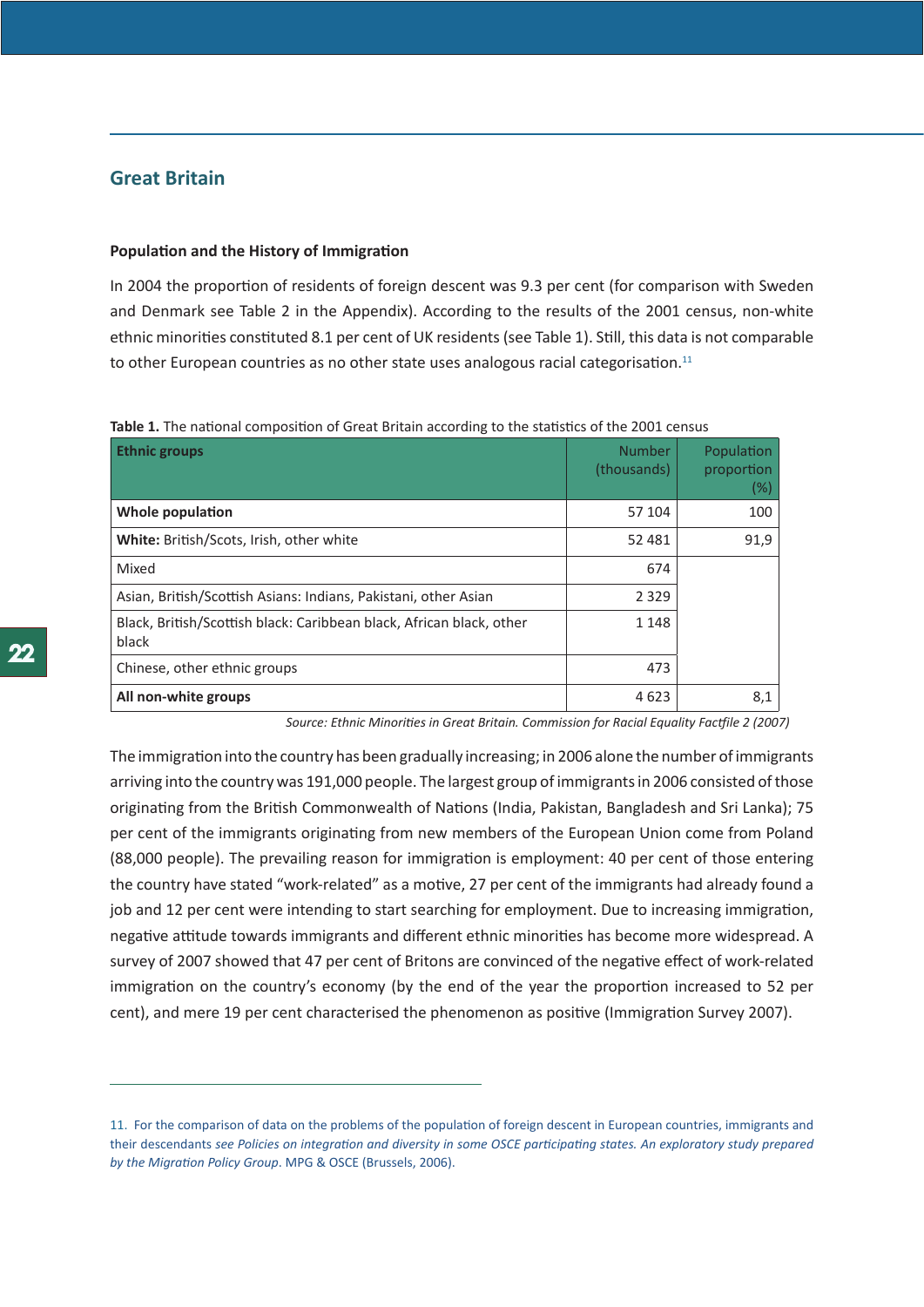#### **Great Britain's Integration Policy**

In Great Britain the main policy document that lays the foundations for integration policy is the Race Relations Act passed in 1976 and its amendment passed in 2000 which establishes a thorough framework for fighting discrimination. The general integration policy objective characteristic of Great Britain originates from the Act and is intended to foster and facilitate integration by preventing racial discrimination and eliminating it from society. In relation to this, numerous governments have approved of and passed different law proposals that have fostered promotion of racial equality; also, numerous advisory bodies have been created with the purpose of implementing corresponding legislation or monitoring its implementation. Thus, the focus of Great Britain's integration policy does not emphasise different ethnic or religious identities or social-economic integration, but is rather directed at eliminating racial discrimination in as many areas as possible considering this particular type of discrimination to be the cause of the main integration problems.

Thus, in Great Britain, a relatively superficial notion "race" is used whereas, for example, in Denmark and Sweden, the division into minority groups is mainly based on ethnic or origin-related categories – in other words, on cultural, political or religious differences. In order to understand the normative basis of British integration policy, it is also necessary to possess additional knowledge and understanding of the history of the British Commonwealth of Nations and British Empire. The immigration policy of Great Britain after World War II relied a lot on the policy of automatically providing British citizenship to all former residents of British colonies upon their entering the country. It was the substantial post-war immigration flood that largely determined the demographic and social situation in today's Great Britain. Similarly to other countries of Western Europe, the native population of Great Britain has gradually started objecting to large scale immigration. The objections received an additional political nudge in the course of different anti-immigration campaigns of the conservative party, which culminated in the 1968 Act providing the citizenship only to those immigrants coming from the Commonwealth whose parent or grandparent was born in Great Britain.

The Immigration and Asylum Act passed in 1999 is an important part of integration policy. Similarly to Denmark, a centralised state system has been created for accepting, housing, reshuffling asylum seekers and for their obligatory temporary distribution among regions. The purpose of such a system is to prevent asylum seekers in the process of applying for asylum from settling in London, its suburbs and other major cities and industrial areas that immigrants primarily tend to head for.<sup>12</sup> The latter is the responsibility of the National Asylum Support Service (NASS) which is one of the most important sub-units of the Border and Immigration Agency. Conversely, before year 2000 support for asylum seekers, their housing and other issues were in the domain of the responsibility of local governments. The Research, Development and Statistics Directorate, which is a subsection within the Home Office,

<sup>12.</sup> Although, on the one hand, such a distribution system initially eliminates immigrants' concentration in certain areas and their segregation or emergence of ghettos; on the other hand, asylum seekers are sent to areas where their social equity and networking are limited and thus diminishes, for instance, their opportunities to find employment or enter the labour market.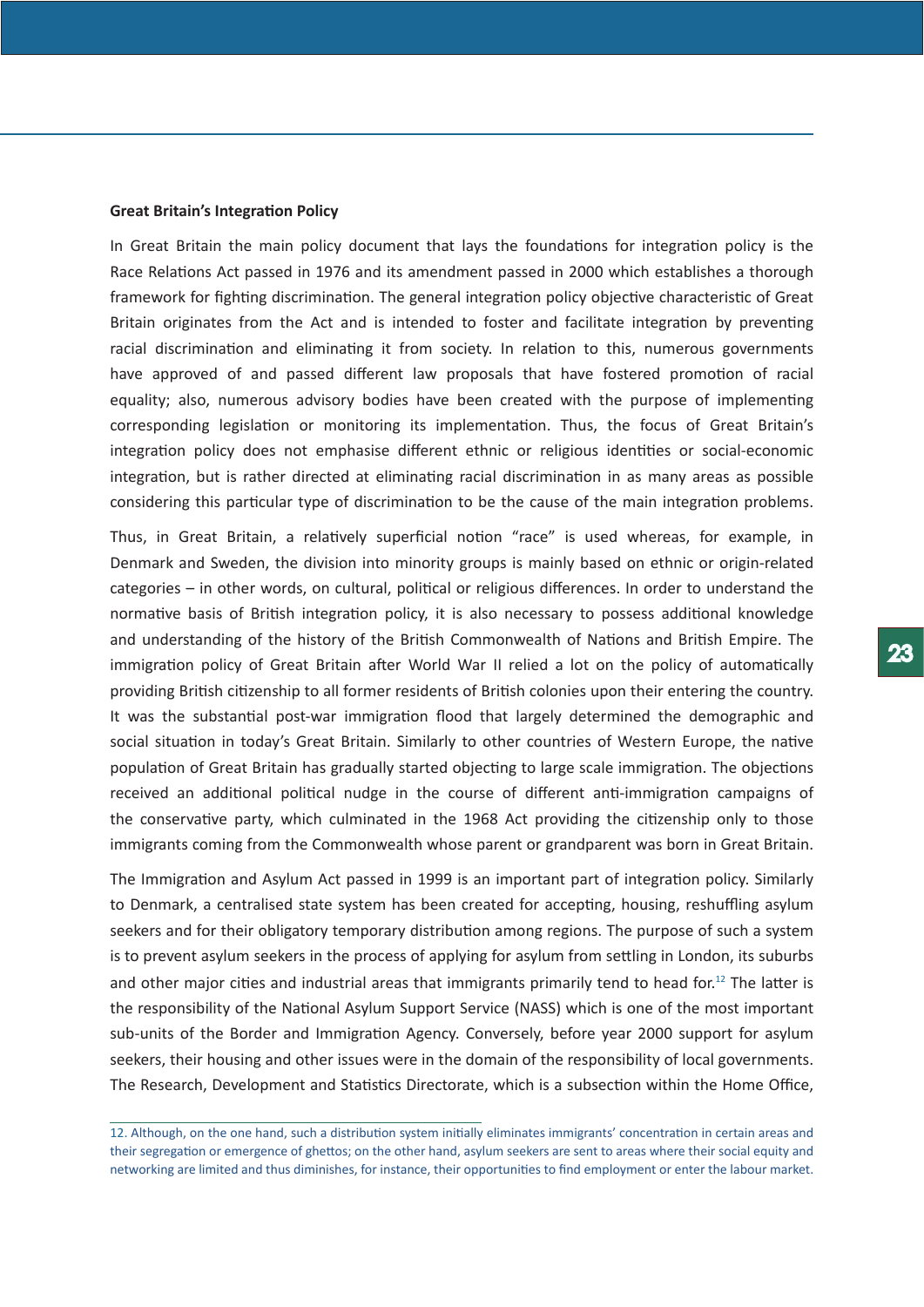gathers and administrates immigration and asylum-related statistics.13 All of the above mentioned offices are at the same time under the authority and responsibility of the Minister for Border and Immigration.

In 2007, the Border and Integration Agency presented a new scheme of integration activity – integration loan, the purpose of which is to help immigrants better integrate into the country. The objective of issuing the loan is to support people at the critical moment when they must start searching for accommodation, employment or additional training necessary for being employed. The loan is interestfree in the sum of £100-£1000 and comes with an exceptionally favourable payback plan.

The pilot project SUNRISE (*Strategic Upgrade of National Refugee Integration Services*) initiated by the Home Office in 2005 is one of the key mechanism for ensuring the possibly harmless transition between asylum seeking immigrants' arrival and the beginning of integration process and its accomplishment. Within the framework of the programme at hand, every refugee applying for a personal councillor receives one who helps to develop a

# **I** ntegration loan target uses:

- (1) Employment-related training or education if it is not found in the list of state-funded training.
- (2) As a deposit for buying accommodation.
- (3) For buying bare household necessities
- (4) For buying clothes/tools necessary for work purposes.

personal integration plan, which essentially states the immigrant's long-term integration goals. The integration plan includes assistance in finding accommodation, support for health care and fulfilling children's educational needs; the councillor also forwards employment and language instructionrelated information to the immigrant and helps create contacts within the community. The maximum duration of the programme is set at 1 year (compared with 3-year integration plans in Denmark and Sweden).

## **British Citizenship Policy**

The main points of the British citizenship policy largely rely on the British Nationality Act passed in 1981, which, due to the inheritance of British colonial empire, is relatively complicated in comparison with the acquisition of citizenship in, for example, Denmark or Sweden. The law discriminates between several categories of national belonging: British citizens, British overseas territory citizens, British subjects, citizens under British protection etc. The two latter categories are to disappear in the future as they stand for the rights only passed from a parent to a child as an exception in certain cases (mainly in former colonial territories), and the categories applying to immigrants are those of 'British' and 'overseas territory' citizenship. British citizenship can be acquired in two ways: by registration (mainly applies to Great Britain overseas territory

13. At the same time the British system lacks monitoring of immigrants after asylum seekers acquire refugee status, thus complicating the process of gathering adequate data about their further livelihood.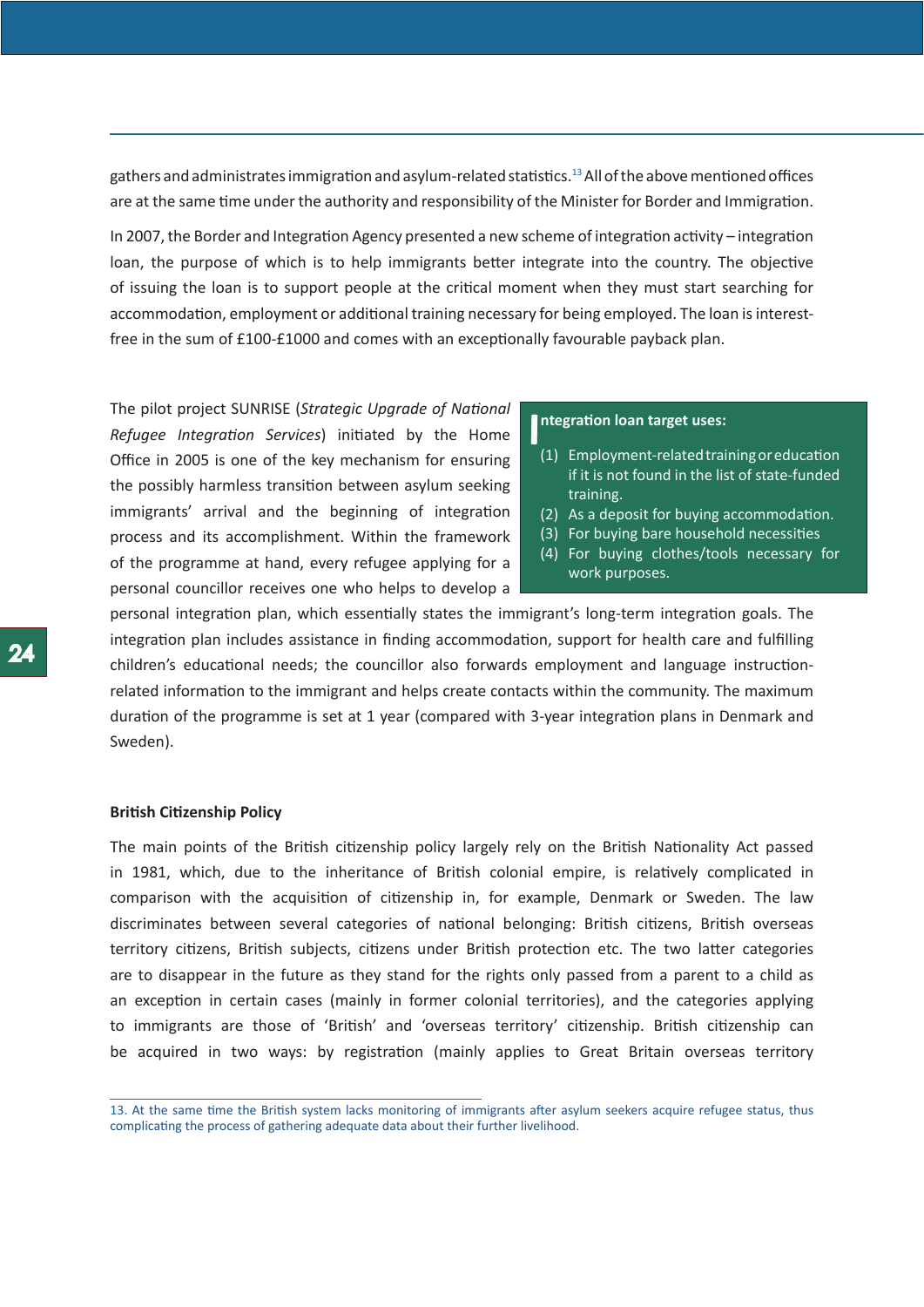citizens)<sup>14</sup> and naturalisation. The Act of 1981 also lost the provision that had previously automatically guaranteed British citizenship to all the children born in Great Britain.

A person can apply for British citizenship in course of naturalisation after having lived in the country for 5 years (3 years for British citizens' spouses) with additional conditions stated by the language command requirement (sufficient command of English, Welsh or Gaelic<sup>15</sup>) and the requirement for the proof of sufficient knowledge of everyday life of the United Kingdom. The latter can be provided by (a) passing a test or (b) participating in a course that combines language instruction (ESOL course) and citizenship education lessons.16 If a person belongs to a category listed above (for instance, an overseas territory citizen), having lived in the country for 5 years they can apply for citizenship following a simplified procedure i.e. by registration. The children born in the country acquire the citizenship automatically if at least one of the parents is a British citizen or possesses a permanent residence permit. The British Nationality Act also gives a possibility to employ the so called 10-year rule which enables a child whose parents do not have immigrant status but who was born on Britain's territory and has lived in Great Britain since birth, at the age of 10 to apply for British citizenship following a simplified procedure (i.e. without fulfilling naturalisation process requirements such as language command or citizenship education test).

In order to receive British citizenship, applicants must also prove their financial independence: the minimum cost of the process of citizenship acquisition for an applicant is £650 including the bureaucratic costs related to application. Another £80 as the participation fee for the obligatory citizenship ceremony is added to the latter sum. If, due to some reason, the process of obtaining British citizenship should be interrupted or the application rejected, the refund is not provided apart from the ceremony fee. In the last years, citizenship acquisition fees have been steeply raised by the government in order to ensure that the applications are indeed presented only by those sincerely wishing to receive the citizenship. That has been one of the reasons why the number of applicants has decreased in comparison to earlier years: 219,000 people had applied in 2005 while in 2006 that number fell significantly to 149,000. Another reason for the decrease in the number of applicants was the law passed in 2005 that obliges the applicants to prove their knowledge about life in the United Kingdom in addition to their language command. In accordance with the amendments to the British Nationality Act passed in 2006, the Secretary of State for the Home Department has the authority to annul one's citizenship if it contributes to "the public good and interests". There is also the Asylum and Immigration Tribunal headed by the immigration judge, whose responsibility it is to review the complaints to the Home Office concerning the mentioned issues and accepting or rejecting them, acting as a part of the general court system and counterbalancing the government's decisions in the area of immigration.

<sup>14.</sup> British overseas territories are Anguilla, British Antarctic Territory, the Bermuda, British Indian Ocean territory, British Virgin Islands, Cayman Islands, Falkland Islands, Gibraltar, Montserrat, St Helena and the dependencies (Ascension island and Tristan da Cunha), Turks and Caicos Islands, Pitcairn Island, South Georgia Island and South sandwich Island.

<sup>15.</sup> Formally there is no official state language in Great Britain.

<sup>16.</sup> The requirements at hand are not applied, as an exception, to people aged over 65 who are usually not obliged to pass the language and citizenship test.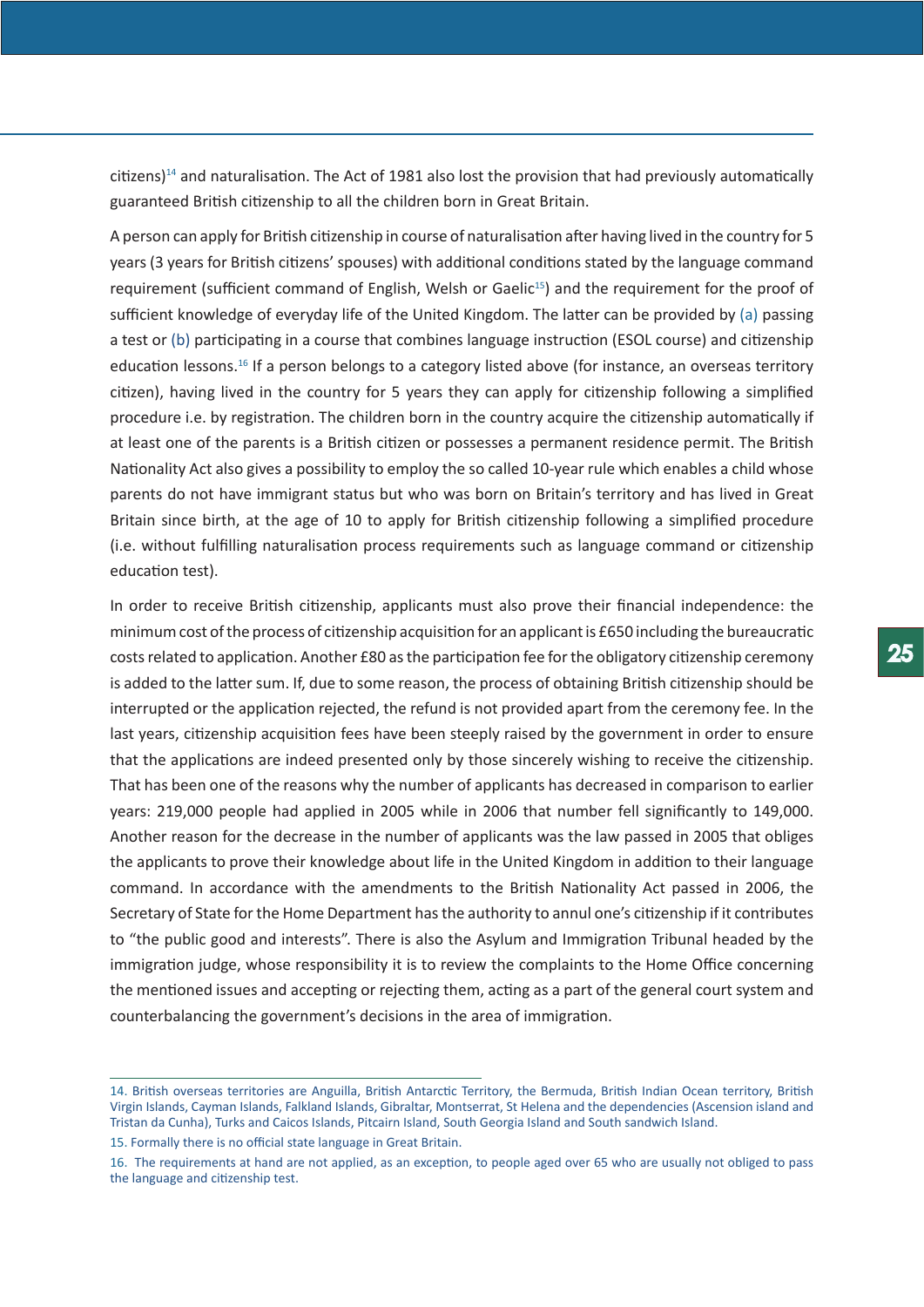"Life in the UK" is a computer-based multiple choice test (24 items) that checks the knowledge from different spheres of social life in the United Kingdom and is to be passed in order to obtain citizenship. The testing and all the relevant questions are reviewed in the specially compiled "Life in the UK Handbook". In years 2005-2007, the test was successfully passed on average by 69 per cent of people taking the test, whereas the success in the test also rather often depends on the person's country of origin: while the proportion of those passing the test who come from Afghanistan, Angola and Turkey is below 50 per cent, this number for the people coming from Estonia is 72.3 per cent and those from Poland – 81 per cent (Second Annual Report of the Advisory Board on Naturalisation and Integration 2007). Every year ca £250 million is spent on language instruction within the framework of this programme, and another £50-60 million on translating various materials.

Unlike many other countries, for instance, Denmark and Estonia, multiple citizenships, i.e., possessing the citizenship of two or more countries is legal in Great Britain. The latter is considered by the state to be a factor that fosters naturalisation and promotes integration, which ideally should help immigrants to adapt faster and more effectively into new society. British citizenship also implies fewer obligations (for instance, there is no obligatory conscription service). The development of citizen's identity has been an important issue of national debates in the recent years; and, therefore, considerable emphasis is placed on citizenship education lessons in schools (see the subchapter on education).

In order to acquire British citizenship by naturalisation, all applicants must participate in the citizenship ceremony as the final stage of the process (since January 2004). It is a procedure held by the city authorities or local governments in which the applicants for citizenship are to pledge allegiance to the country (there are two formats, one of which refers to God and the Queen, and the other to the Queen only). The second oath is that to the country: to be loyal to the United Kingdom and respect its laws, freedoms and democratic values. Then the anthem is to be played (and in some local governments sung by the applicants if they are willing), after which all the participants officially receive British citizenship and the certificate proving the fact.

#### **Organisation and Levels of Responsibility of Integration and Minority Policy**

One of the main organisations to implement integration policy in Great Britain is the Home Office whose authority extends over most issues related to immigration, integration, refugees and asylum seekers. One of the main responsibilities of the Home Office is to foster racial equality and community cohesion and thus ensuring that young people of different backgrounds have a possibility to develop the same identity and the understanding of their common belonging to British

Various Racial Equality Councils: Devon Council: www.devonrec.org.uk Leicestershire Council: www.lrec.org.uk Northamptonshire Council: www.northamptonshirerec.org.uk Nottinghamshire Counsil: www.nottsrec.com

society in the process of becoming adults. Although the Home Office mainly develops the legislative and to a certain extent ideological framework of immigration and integration policy, it is not the central and the only coordinator of the policy as is the case in Denmark and Sweden. The Commission for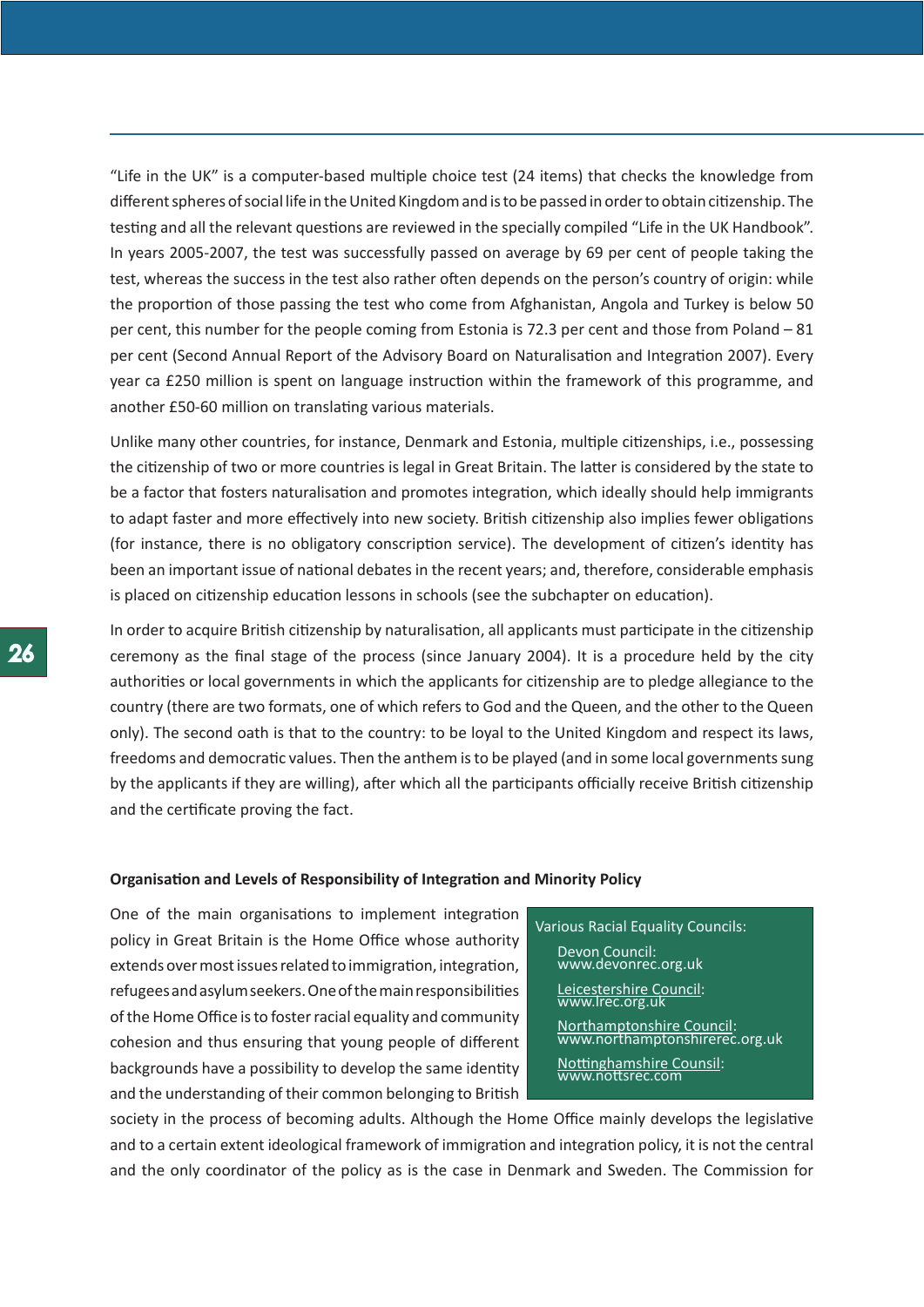Racial Equality, under the authority of the Home Office up to 2007, was the key institution dealing with integration. Its main task was conducting research concerning racial discrimination and using its results for the design of action frameworks and the development of possible administrative policies. It was also responsible for providing legal assistance to victims of discrimination, allocating funds to local organisations, and consulting the government in all the issues concerning racial equality. The Commission had also founded and supported a network of racial equality councils on the local level.

Local racial equality councils fulfil different responsibilities. On the one hand, they support the development of different ethnic communities, educate the public on equality topics, promote cooperation between the public, private and volunteering sector and develop different policies. On the other hand, they offer counselling and support to individuals who have experienced racial discrimination or harassment. The councils also carry out the monitoring in the sphere. The councils mostly consist of different organisations on the local level (for instance, Muslim associations, schools, workers' associations) and separate individuals. The budget of the councils consists of different subsidies and financing provided by local governments and counties, part of which is allocated to the Commission for Racial Equality (now Equality and Human Rights Commission), and by different donations from the private sector.

On 1st October 2007 three different organs dealing with the prevention of discrimination – Racial

Ministry of Education: *[Ethnic Minority Achievement Uni](http://www.standards.dfes.gov.uk/ethnicminorities/)t*

Parliament: *[Education & Skills Select Committe](http://www.parliament.uk/edskills/)e* (incl. the development of citizenship studies programmes)

Government: *[Social Exclusion Task Forc](http://www.cabinetoffice.gov.uk/social_exclusion_task_force/)e*

Department for Innovation, Universities and Skills: *[Ethnicity and Degree Attainment steering grou](http://www.heacademy.ac.uk/projects/detail/Ethnicity_Degree_Attainment_project)p*

Labour Market: *[Minority Employment Task Forc](http://www.emetaskforce.gov.uk/)e*

Refugees and asylum seekers: *[National Refugee Integration Forum](http://www.nrif.org.uk/)*

Equality Committee, Equal Opportunities Commission and Disability Rights Commission – were integrated into one governmentally funded but at the same time independent from the government in its actions Equality and Human Rights Commission. The Commission (geographically having authority over England, Wales and Scotland but not Northern Ireland) is competent to make official inquiries to different parties in order to obtain data, to initiate investigations, to provide legal assistance, to develop corresponding legislation, to organise media activity directed at promoting equality Examples of the co-operation of the Equality and Human Equality Committee, Equal Opportunities<br>Commission with other institutions: Commission and Disability Rights Commission

and to assess the effectiveness of local state institutions (and to interfere if necessary).

The activities of the Equality and Human Rights Commission are closely intertwined with the activities of numerous other bodies that co-operate closely among themselves and with other countries' governments as well as non-governmental organisations. Different studies, analyses and monitoring operations have been conducted, for instance, the monitoring the implementation of the provisions originating from the racial equality strategy in the institutions of the Ministry of Health. Various programmes and projects have been conducted in co-operation with the Ministry of Education (for example, improving the welfare of children from ethnic minority families); the research of the identity and integration of young people belonging to national minority groups has been performed; a 2-year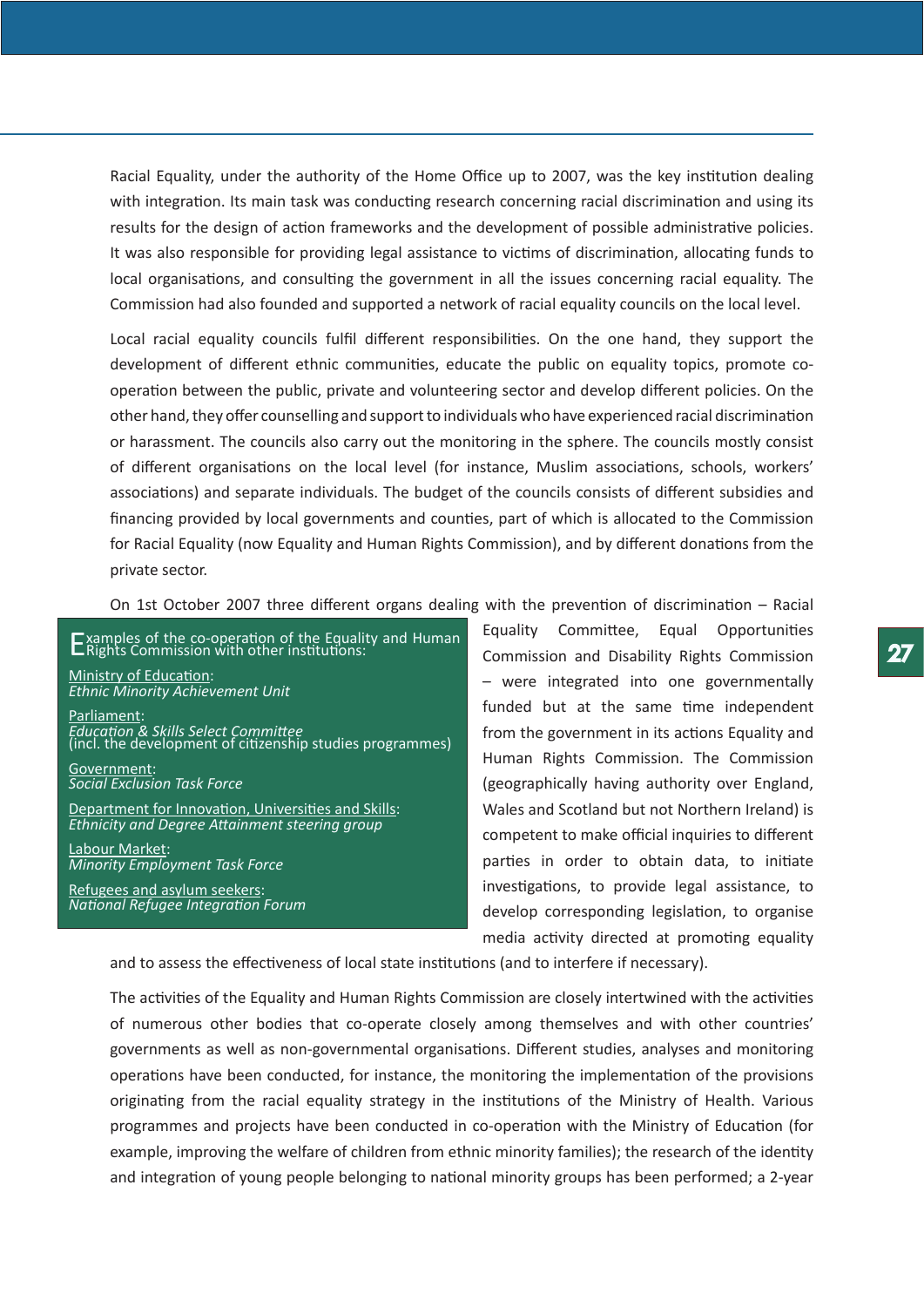project studying the treatment of people belonging to ethnic minorities by criminal jurisdiction is in progress in co-operation with the Ministry of Justice etc. The activity of the Commission is accompanied by active proposition making and reporting to the government, ministries, minority organisations and the public.

Thus one of the peculiar characteristics of Great Britain is that there are a remarkable number of different commissions, committees and advisory boards whose responsibility is integration policy counselling and to a certain extent monitoring in order to ensure effective social cohesion. Unlike in Denmark and Sweden where the members of such organisations mainly represent the members of their various ethnic communities, the basis for appointing the members in Great Britain is their qualifications, competence and skill, although it does not mean the members from minority groups are not represented.

All the governmental and social organisations including local governments are obliged to promote racial equality and rely on general equality policy (Race Relations Act and its amendments) in their everyday

work. Race Equality Impact Assessments $17$  are an example of such methods of monitoring and ensuring racial equality. They are used to assess the impact of specific organisations' activity on racial equality and is the basis for determining whether the activity involves differentiating between races and whether the impact of such activity on the corresponding groups is unfavourable or downright damaging. The assessment and monitoring are conducted by the Equality and Diversity Units that act under the authority of the Home Office but have been independently created within local governments and other governmental organisations.

The report Our Shared Future presented by

The assessment of racial equality impact in all the activities has forced the authorities to consult different minority groups and communities, which are found in virtually every city or town, in planning and performing their activities. In practice, the communication with representatives, i.e., community leaders takes place. In the recent years bigger emphasis has not been placed on the political leaders of the community, who must often take officially prescribed doctrines into consideration, but the political right of representation is given to the leaders accepted by the community (football players, doctors etc.), who can simultaneously be role models of their cultural groups. Local governments directly support the leaders by paying their salary for representation work and at the same time providing them with numerous different political and material resources to perform their tasks.

the Commission on Integration and Cohesion in 2007 emphasises various practical approaches local governments could use to cultivate the social cohesion and general capability of communities and to ease different tensions and accentuate the possibilities for creating more opportunities for integrated society. As a result, ca 220 local governments have created the so called community cohesion working groups whose objective it is to promote multiculturalism as well as intercultural and supracultural contacts on the local level, to foster mutual understanding and respect, and to develop programmes that could dispel different myths that often reproduce groundless and biased stereotypes. Moreover, local governments can allocate funding for specific purposes to various minority organisations, which would make it possible to increase the general participation of minorities in politics and social life

17. see: http://www.communities.gov.uk/corporate/about/howwework/equalitydiversity/raceequalityimpact/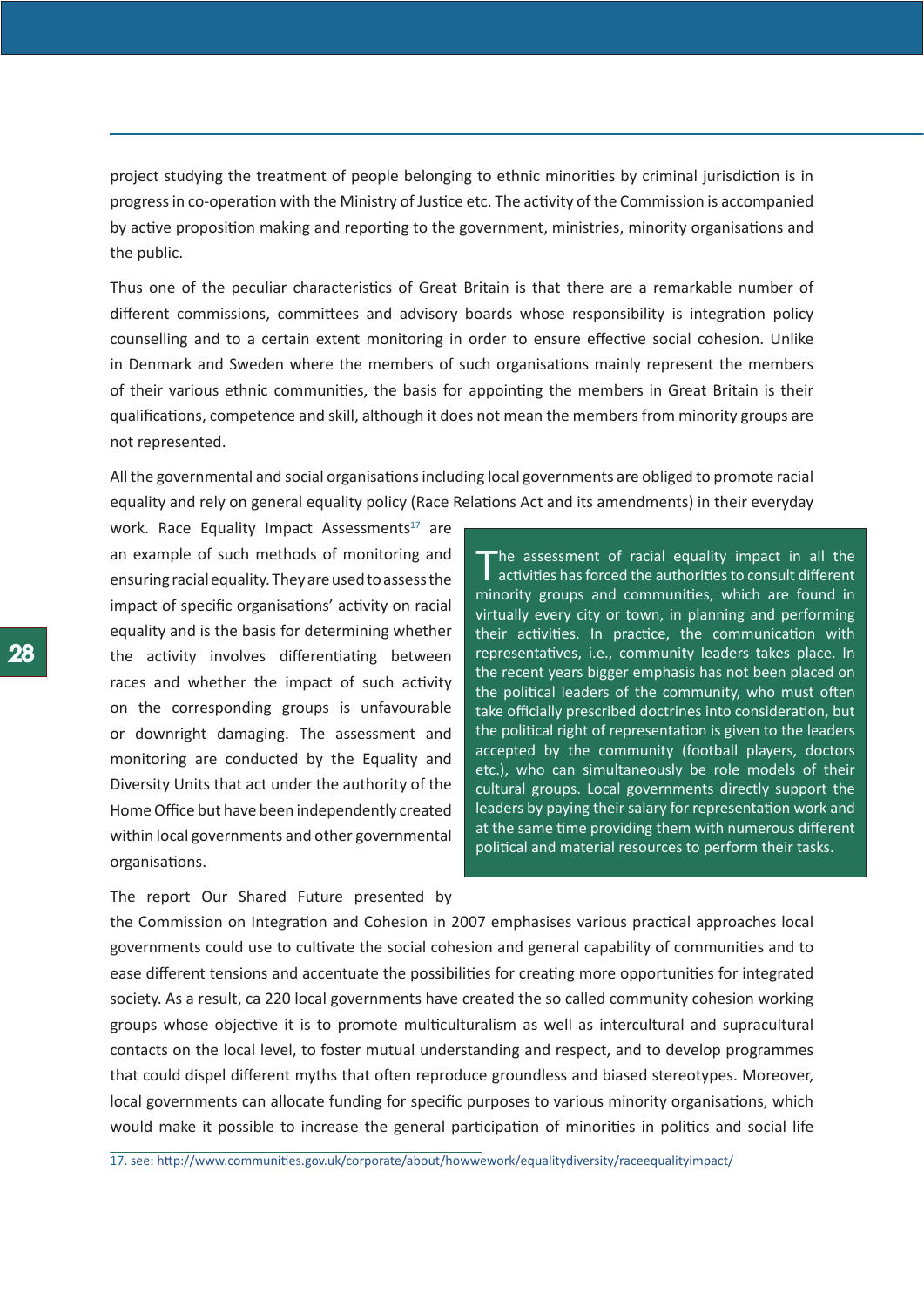as well as to involve them more actively in the consultation processes within local governments.

Every year, questionnaires and monitoring are conducted in local governments, on the basis of which the effectiveness and competence of local governments in handling integration is assessed (i.e. ensuring equality and cohesion). On the one hand, the monitoring is conducted through questionnaires;<sup>18</sup> on the other hand, local governments are additionally assessed using different objective indicators such as, for example, the incidence of racist statements, the amount of extremist graffiti, instances of disorderly conduct and the tension between minority groups etc. Comprehensive performance assessment is conducted by the Audit Commission and is used as a basis for placing the local governments on a scale from 'poor' to 'excellent'.<sup>19</sup> Since local governments are mainly funded by the state budget, three methods of motivating local authorities to work more effectively have been developed on the governmental level:

(1) Initially, persuasion, encouragement and the stimulation of necessary thoughts takes place based on different ideas (for instance, relying on ideals): doing something for a certain purpose as it is *right*.

(2) Another method involves implementing certain incentives, inducements and stimuli; for example, additional funding as well as the imposition of a bonus system (the implementation of a so called lighthouse system: "*this* local government is an example for all the rest") and giving awards (for instance, "the most progressive local government" award).

(3) If the above mentioned methods bear no results, the central authority can resort to more extreme methods of decreasing the local government's funding for certain purposes or implementing more thorough inspection.

The above mentioned facts show that while British local authorities are relatively free to act according to their vision in developing various areas, they are still significantly dependent on the central authority.

In order to guarantee immigrants' coherent integration into British society, a new board, the Advisory Board on Naturalisation and Integration (ABNI) was created in 2004. ABNI is a governmental institution with the main task of providing the government with independent expert advice in the areas of both citizenship policy and integration policy. ABNI is not directly under any ministry's authority; still, the organisation employs experts in education, language testing, and citizenship and integration policy. The board mainly focuses its activity and research on ESOL (English for Speakers of Other Languages) language instruction and the development and analysis of citizenship education tests as well as observing and assessing citizenship ceremonies. In 2007, ABNI participated in the development of "Life in the UK" handbook and amending and updating its content.

<sup>18.</sup> The questions bear close resemblance to those used for monitoring in Estonia, for example, "Do you get along with people having another background?" "What do you know about your neighbours?" "How do you find this area?" "To what extent do you communicate with people with a different cultural background?" etc.

<sup>19.</sup> In 2006, local governments fell into efficiency categories as follows: (a) excellent: 69; (b) good: 146; (c) satisfactory: 119; (d) weak: 44; and (e) poor: 10. For further information see http://www.audit-commission.gov.uk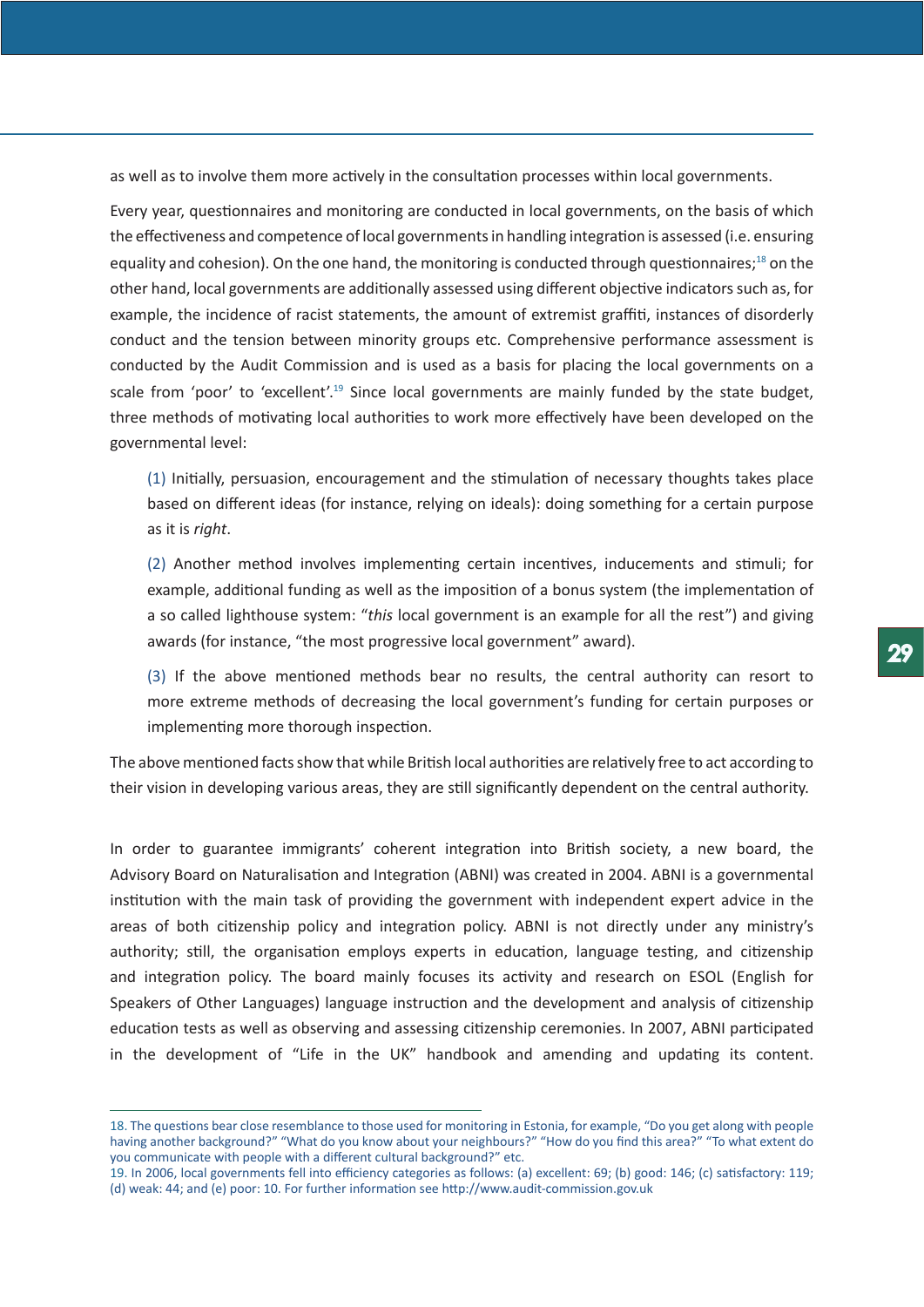ABNI is also closely connected to the Commission on Integration and Cohesion, co-operating with the latter for researching segregation and ethnic conflicts on the local level. ABNI has also developed various language instruction programmes (for example, joint courses for adults and their children). It has also proposed to create a centralised citizenship bureau following the example of USA, which would guarantee that citizenship policy is better focused, more effectively coordinated and more sustainable. In addition to compiling various reports and making propositions, ABNI has conducted numerous meetings with employers sharing with them practical experience of coping with immigrant labour force. Another type of output is the organisation of various nationwide conventions on specific integration issues (language instruction for immigrants, citizenship education studies in school). Still, the decisions and recommendations made by ABNI are not binding for the government.

One of the important institutions in the British integration system is the Refugee Council which coordinates direct assistance and support to refugees and asylum seekers. The Council has also taken the responsibility for working with the objective of protecting the interests and needs of asylum seekers and refugees after their arrival and long-term residence in the country. The refugees are provided with most possible effective assistance in structuring their lives; also there is close co-operation with refugee representative organisations and communities. The Council also offers professional training in different areas which enables refugees and asylum seekers to fully use their previously acquired skills and qualifications.20 In addition to the actions directly concerning refugees, the activity of the Refugee Council is also targeted at educating all citizens and making the voice of minorities heard in society, at the same time ensuring that the issues connected to refugees are represented in the media and politics. The Refugee Council, among other things, compiles different studies and reports and gathers and analyses the statistics concerning refugees and asylum seekers. The activity of the Refugee Council is financed from the central state budget; however, a substantial part of its funding is provided by nonobligatory membership fee and private charity donations. The Council incorporates ca 20 organisations whose objective it is to develop common values and mutual understanding between various social and cultural groups. In addition to all of the above mentioned, the Refugee Council actively participates in compiling individual integration plans for refugees and assisting them within the framework of the SUNRISE project.

In 2007, the Migration Impact Forum was created by the Home Office in cooperation with the Commission on Integration and Cohesion, with a view to ensure the possibility of regular and organised dialogue between different non-governmental parties. The Forum has mainly focused on discussing the impacts resulting from migration and their analysis by local governments: observing possible benefits resulting from migration, establishing best practices and sharing them with other parties, and monitoring achievements and problems in the area of social cohesion including the issue of how public sector could most effectively contribute to integration. Apart from government representatives, the Forum includes numerous organisations dealing with migration and integration: the representative of the Association of Local Governments, the representatives of local governments and city councils, of the Refugee Council,

20. Various studies conducted by the Refugee Council show that the refugees mainly rely on unofficial networks or assistance in searching for employment notwithstanding the official opportunities given by the law (for instance, *Jobcentre Plus*).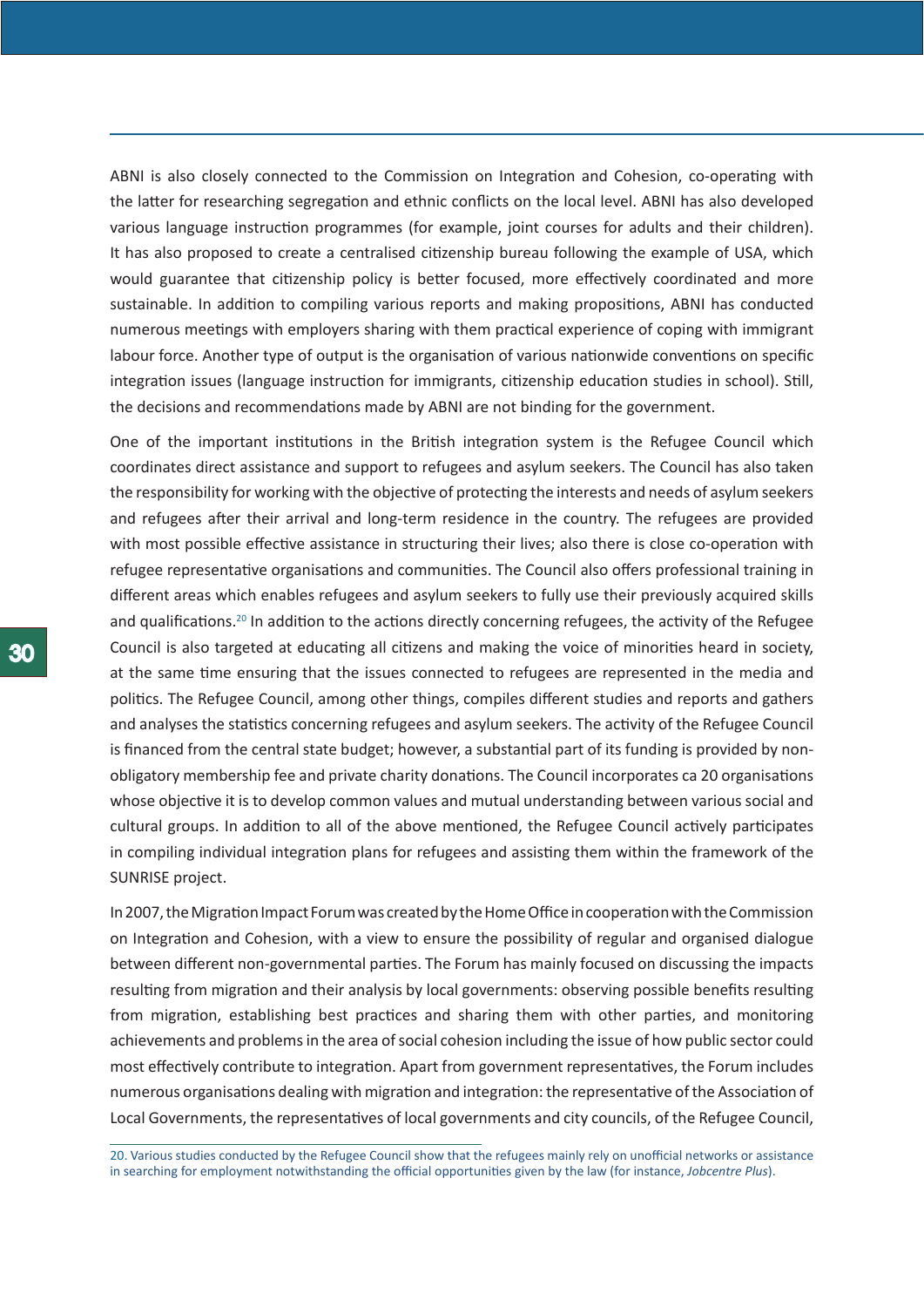of labour unions, of separate counties and the Association of Judges. As the Forum involves numerous different institutions and organisations connected to the area, in the recent years, there have been discussions mainly initiated by the Advisory Board on Naturalisation and Integration about the necessity of a certain single co-ordinating unit, a so called 'state integration agency', although the idea was also included in the final report presented by the Commission on Integration and Cohesion in  $2007<sup>21</sup>$  The Migration Impact Forum is considered to be a possible candidate to become such a body, but there have also been suggestions that the ABNI could become its model. The objective of such an agency would be the creation of the common state strategy for integration and social cohesion for new immigrants, refugees, and long-term resident immigrants. Evidently, the issue of creating the agency will be decided upon in 2008.

Thus the main priority of British integration policy is to create the legislative and institutional infrastructure and framework to decrease the discrimination of different foreigners and people with a different cultural or ethnic background. In a way, there is no single central co-ordinator of British integration policy (which does exist for immigration policy); the responsibility and actions in the area are divided among different ministries, committees, units, commissions and councils quite successfully functioning as a network-like system. Local governments also play quite an important role as they are relatively independent in handling integration directly; for instance, they decide upon language instruction for new immigrants and other social and discrimination-related issues. On the one hand, such de-centralisation is justified as it penetrates numerous different policy levels and social layers; on the other hand, the co-operation of all the necessary bureaus might not be most possibly efficient because of this. In the British state administration system, the Home Office is one of the institutions in a way co-ordinating and directing general integration policy and the majority of units directly dealing with immigration and integration are centred under the authority of the Home Office (Border and Immigration Agency, former Commission for Racial Equality, Migration Impact Forum etc.). In 2001, the Department for Communities and Local Government was created to be responsible, among other things, for numerous tasks formerly performed by the Home Office, for example, anti-discrimination actions, being mainly the responsibility of the Department for Race, Cohesion and Faiths.

Thus, as has already been mentioned, it was mainly in the recent years that the discussion about the necessity of a single co-ordinating unit or a possible state integration agency has been started by British county authorities and other integration-related institutions. At the same time, the current plan has been widely criticised by the network uniting local governments on the ground that in practice integration can only function on the local level, as integration by nature is a very complex process requiring deep and precise knowledge of local dynamics, and not a single central state institution will be able to possess it.

<sup>21.</sup> For further information see "Our Shared Future" (2007): http://www.integrationandcohesion.org.uk/Our\_final\_report. aspx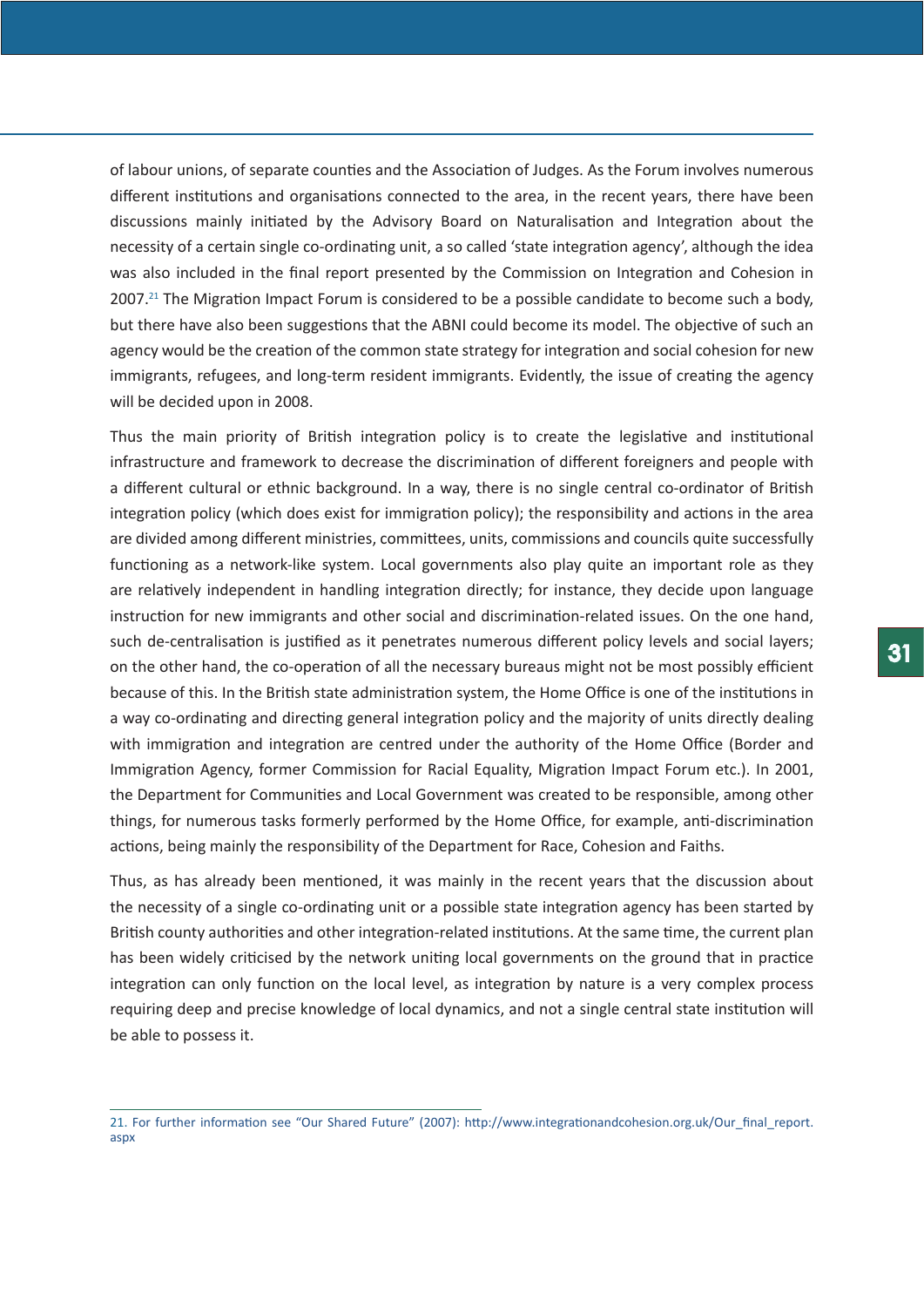#### <span id="page-31-0"></span>**Integration Debate**

Taking into consideration the general integration debate, the 9/11 disaster of 2001 in the United States, the mass demonstrations in Northern England in the autumn of 2001, and the London bombings of 2005 have challenged the previously employed integration policy. The criticism of multiculturalism and the process of the emerging of parallel societies have been receiving greater attention in Great Britain. Since culture, as an important system of meanings and source of identity is in a way responsible for how individuals behave in certain situations, the sense of danger or threat to a group and its identity can inevitably lead to collective mobilisation and conflict between different communities. Thus, the main attention of British integration policy has been increasingly paid to increasing social and community cohesion: the ideology that establishes the participation-focused and commonly shared concept of citizenship, the lifestyle that creates and fosters common state values necessary for living side by side, and is based on morality and general citizen's virtues. Thus, for example, in 2007, fostering general social cohesion was the responsibility of not only all the ministries and local governments but also all schools.

# **Useful Links**

OECD International Migration Outlook 2007: http://www.oecd.org

Migrant Integration Policy Index MIPEX 2007: http://www.integratsionindex.eu

European countries' integration policy reports: An Overview of Immigration, Integration, Asylum and Refugee Policies in all EU Member States (*MigPol*): http://www.emz-berlin.de/projekte\_e/pj32\_1E.htm

Ministry of Integration and Gender Equality of Sweden: http://www.sweden.gov.se/sb/d/8366

The Ministry of Refugee, Immigration and Integration Affairs of Denmark: http://www.nyidanmark.dk/en-us

Communities and Local Government of Great Britain: http://www.communities.gov.uk/corporate/

Commission on Integration and Cohesion of Great Britain: http://www.integrationandcohesion.org.uk/

Life in the UK Test: http://www.lifeintheuktest.gov.uk

Example of the "Life in the UK test": http://news.bbc.co.uk/1/hi/magazine/4099770.stm

Assessment of local governments of Great Britain: http://www.audit-commission.gov.uk

Advisory Board on Naturalisation and Integration, publications: http://www.abni.org.uk/publications/index.html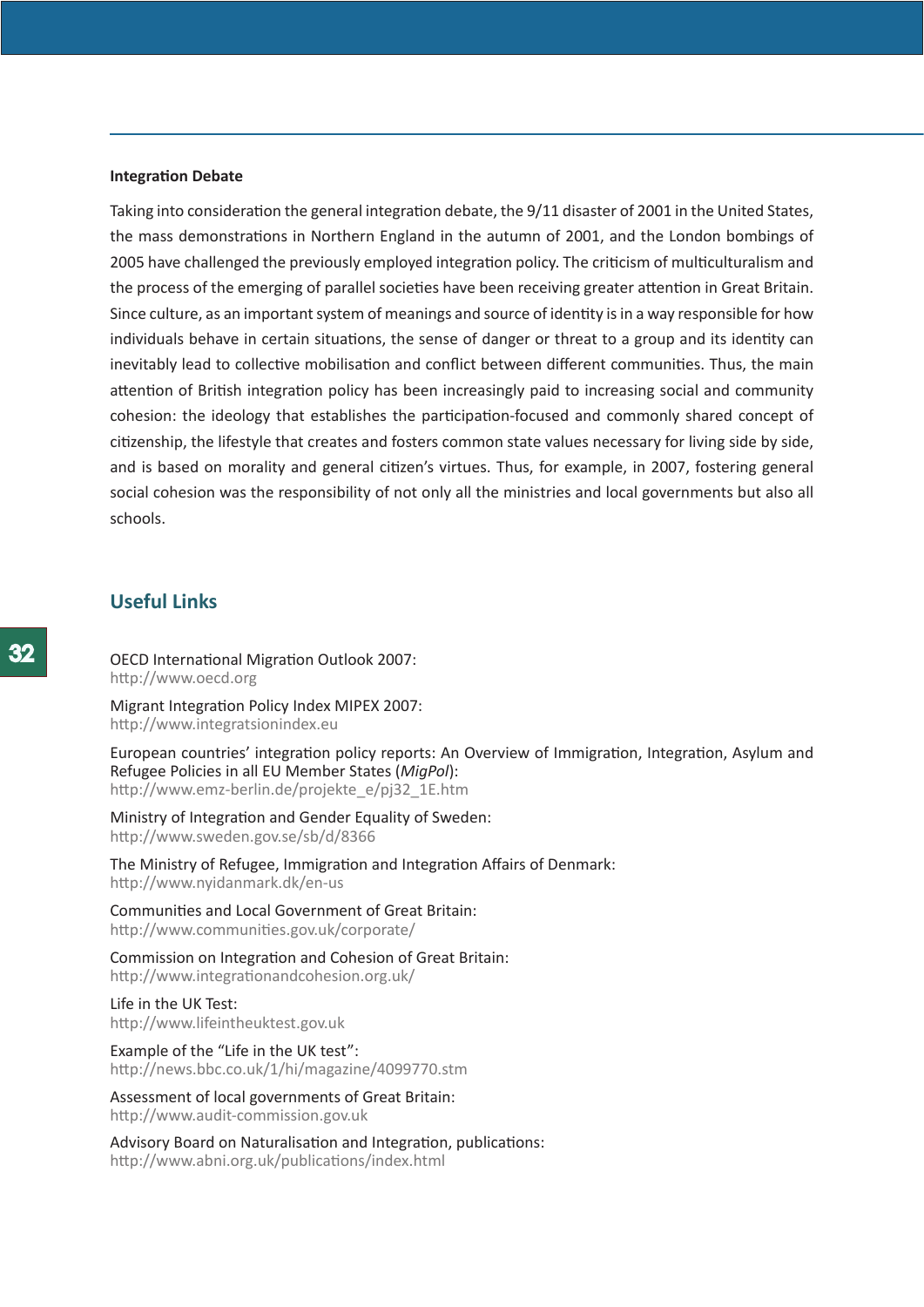## <span id="page-32-0"></span>**Education**

The integration of immigrants into the education system is extremely important taking into consideration the key role of education in a person's preparation for working life and in achieving social cohesion. In all the studied countries there exist problems with educational indicators of immigrants' children. The OECD PISA research of 2003<sup>22</sup> expressed the fact that academic results of immigrants' children are worse than those of native residents' and the higher dropout rate among immigrants' children does not only concern those of the first generation but also those of the second generation. Although the differences can partially be explained by social-economic factors, the researchers have noted the fact that lower educational performance of some immigrants and their descendents are caused by the children's immigrant status (OSCE 2006: 8). The discrepancy between academic results of the second generation immigrants' children and those of native residents was the largest in Denmark (OSCE 2006: 58). At the same time, of all the studied countries, the data about academic achievements taking into consideration their ethnic background is only registered in Great Britain. Denmark and Sweden do not regularly gather the data on the state level except for bilingual children.

Education also plays an important role in teaching immigrants' children and young people the state language. The knowledge of the state language of the country of residence is considered an impassable skill in terms of integration as it eliminates the obstacles for equal treatment and gives an immigrant the access to the social, political and economic strata of the country of residence.

Integration models in education vary from country to country. In Great Britain and Denmark immigrant children are placed into regular classes and support methods are employed individually within lessons or after school hours but always on the school's premises. This system is often called an integrated model. Another model is the one where the support actions directed at immigrant children are be performed outside regular school lessons. In Sweden, so called transition actions are used: immigrant children are subjected to special treatment when they are gathered separately from other children in order to receive better preparation for coping with regular class work. Similarly, in the Netherlands so called admission classes are organised for immigrant children in basic school and additional language lessons are conducted in the transition period from elementary to basic education. In these classes, young people of immigrants descent who have good achievements in other subjects but whose Dutch language command is poorer than average receive additional language instruction.

The integration actions performed in education include both general activities and those directed at specific target groups. The current research brings forth such examples of general actions such as the development of intercultural awareness in schools which concerns all the children and is not directed at any specific target group. School education plays a very important role in the development of social cohesion and intercultural awareness which is the reason for integrating the development of intercultural awareness into the curricula in all the studied countries. Its content still substantially varies from country to country. In some countries, cultural studies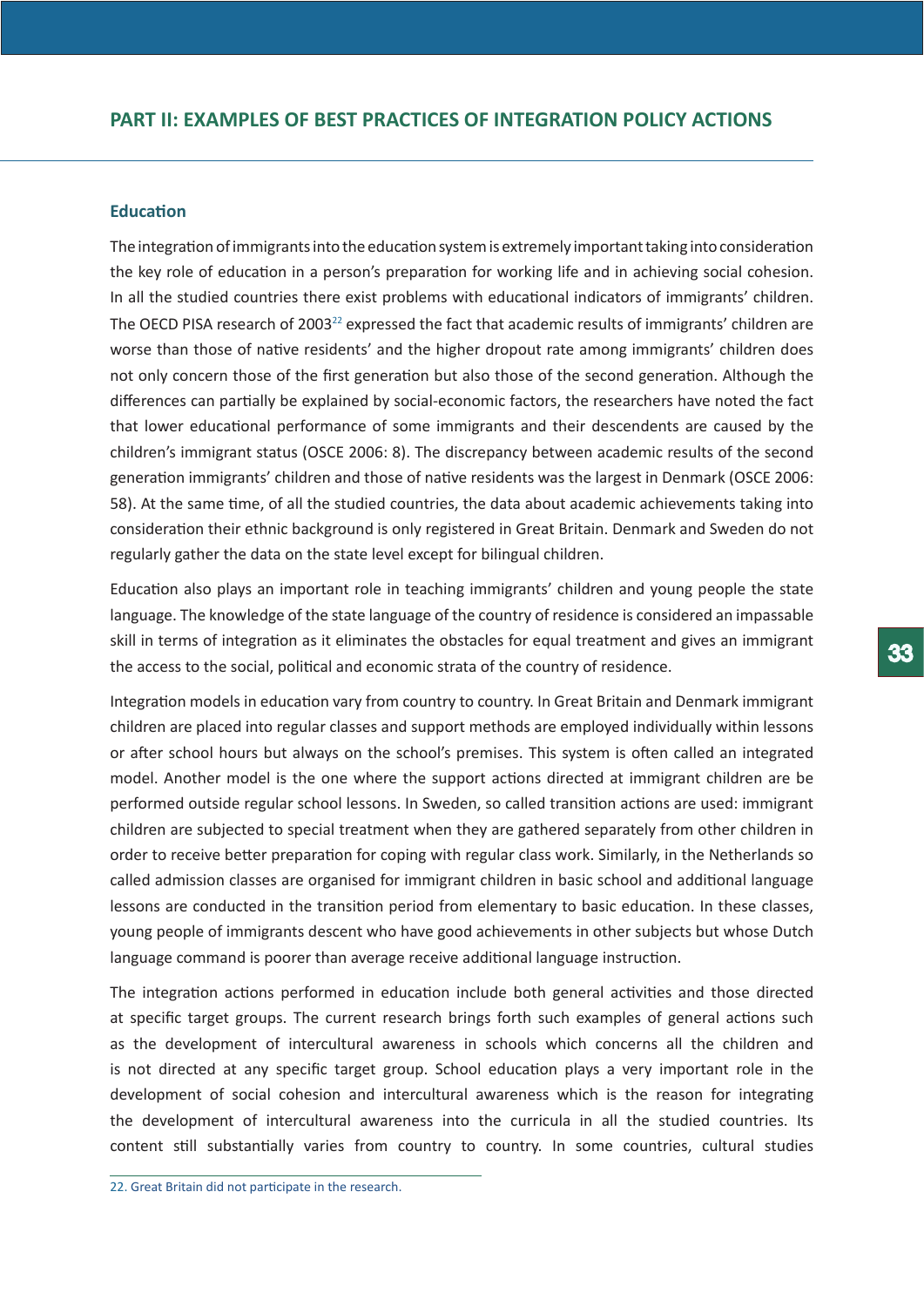<span id="page-33-0"></span>are focused on introducing the cultures of the world (Denmark); in others, on introducing the cultural diversity in the country itself (Great Britain, Sweden and also the Netherlands). The countries also differ as to how the school system has adapted students with different cultural backgrounds: Sweden and Great Britain accept diverse clothing types and apparels whereas some other countries have developed a trend not to accept differences in appearance (France).

An example of actions directed specifically at immigrants and their children could be the information brochures reviewing the country's education system for immigrant parents (Denmark) or involving parents in educational decision making by including them into advisory boards organised in schools (Netherlands). In Sweden, schools are obliged to organise personal development interviews with children and their parents twice a year whereas the parents have the right to request translation. State language instruction for immigrants forms a major part of the education system in all the studied countries; at the same time, in Denmark and Sweden additional attention is paid to language instruction by organising extracurricular language lessons (also for pre-school children).

Also, geographic and ethnic segregation of schools is a serious problem in many European countries. The concentration of immigrants in poorly developed areas has also attracted attention in education policy. The target group of the *Excellence in Cities Programme* in Great Britain contains the schools in underdeveloped metropolitan areas which are provided with additional financing to create mentor jobs and study support units and to support gifted students.

Education forms the biggest part of integration policies in all the European countries. However, the significantly lower academic achievements of immigrant children that are the despair of many European countries do not pose a serious problem in the Estonian context yet. Therefore this report reviews only those methods that could be used in Estonia. The first half of the chapter reviews best practices in citizenship education studies in different European countries;<sup>23</sup> later, examples of intercultural studies and teaching as well as school cooperation projects and extracurricular integration activities are given. At the end of the subchapter, a range of internet links providing further information is presented.

#### **Citizenship Education**

Citizenship education is organised in different way in all the European countries on different education stages. In some countries, like in Estonia, there is a separate school subject called either citizenship education or social education. At the same time, in many other countries citizenship is integrated into other subjects, mainly social studies, history, geography and human studies. In the countries that do not have a national curriculum (i.e. Denmark and Netherlands) it is up to every local government to decide how much of citizenship education to give and within which subjects.

<sup>23.</sup> Due to the importance of education for integration effectiveness it is possible to identify good practices in this domain in numerous countries. That is why the examples studied in the current subchapter include also good practices from the countries other than Sweden, Denmark and the UK that have so far been the focus of the research.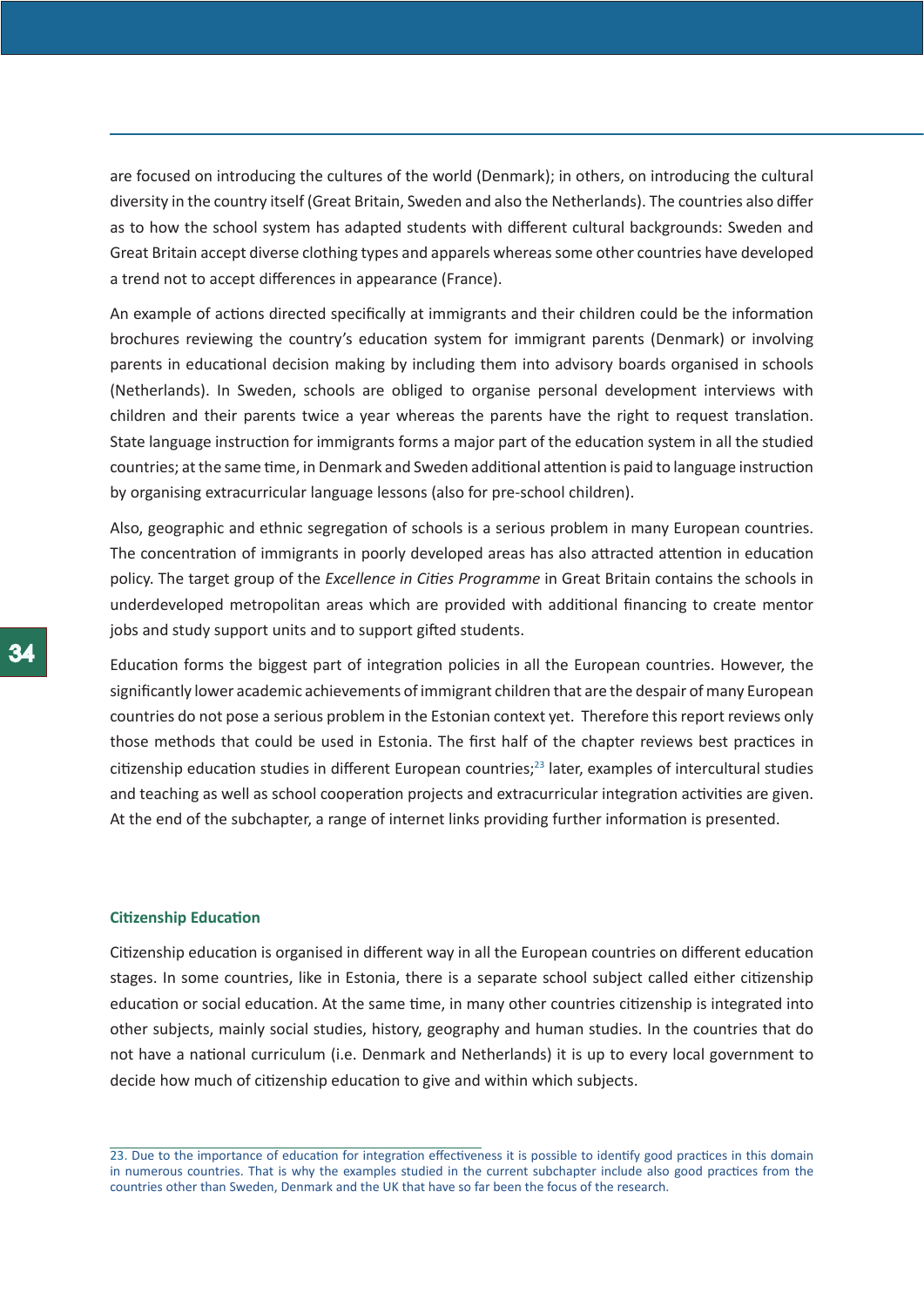The content of citizenship education also varies from country to country. Most curriculas aim at education of a socially aware person. In some countries such as Denmark, the Netherlands and Finland <sup>24</sup> great attention is paid to the development of national identity and the introduction of the country's political system whereas in other countries (Sweden) the emphasis is on teaching about democracy and its basic values. The citizenship education programme of Northern Ireland, due to the long and violent community conflict history, requires focusing on understanding social conflict among other things. It sets before the students the goal of understanding the nature of social conflict emerging in different contexts and teaching how to react to the conflict in a positive and creative way. Additionally, citizenship education in Northern Ireland is supposed to teach students to understand and recognise its cultural and religious diversity.

Citizenship education in the schools of the **United Kingdom** mostly involves directing students towards certain attitudes and values, the development of critical thinking and fostering active participation. The citizenship education system of Great Britain is characterised by emphasising certain key concepts and concentrating rather on a couple of ideas of decisive importance such as loyal and law-respecting citizens, communally cohesive society and democratic partnership values.

The main areas covered by citizenship education in Great Britain are rights (political, legislative, and human rights), parliament democracy and state governance, forms of participation in order to influence decision making, strategies for solving local and state-wide conflicts and differences of opinion, economic and political decision making as well as allocating fund from the state budget, the changing nature of British society and its shared and common values, and finally, understanding global processes and changes. The objective of education is the preparation of citizens who are aware of the state functioning and thus ready to participate in public life, in discussions about the issues of the development of the country, and general democratic processes and debates; they will also hold generally accepted values and actively support social diversity.

Still, citizenship education does not only include teaching within school lessons but also specific learning activities on a certain topic with a view to imply theoretical knowledge in practice. The activities aimed at educating an active citizen include often different group events, conventions, workshops and community projects.

Citizenship education has been a part of national curriculum since 2002 and is taught at the curriculum stages 3 and 4 thus being meant for students aged 11-14 (stage 3) and 14-16 (stage 4). Still there are numerous schools, bureaus and training centres offering citizenship education to older people (aged more than 16) for which a specific programme "*Post-16 citizenship*" has been developed on the state level. In British educational system, Qualifications and Curriculum Authority plays a decisive role in introducing citizenship education related courses; it is also responsible for compiling and updating the state curriculum in the area.

<sup>24.</sup> Finnish citizenship education clearly states reinforcing basic school students' national identity by teaching Finnish history and culture.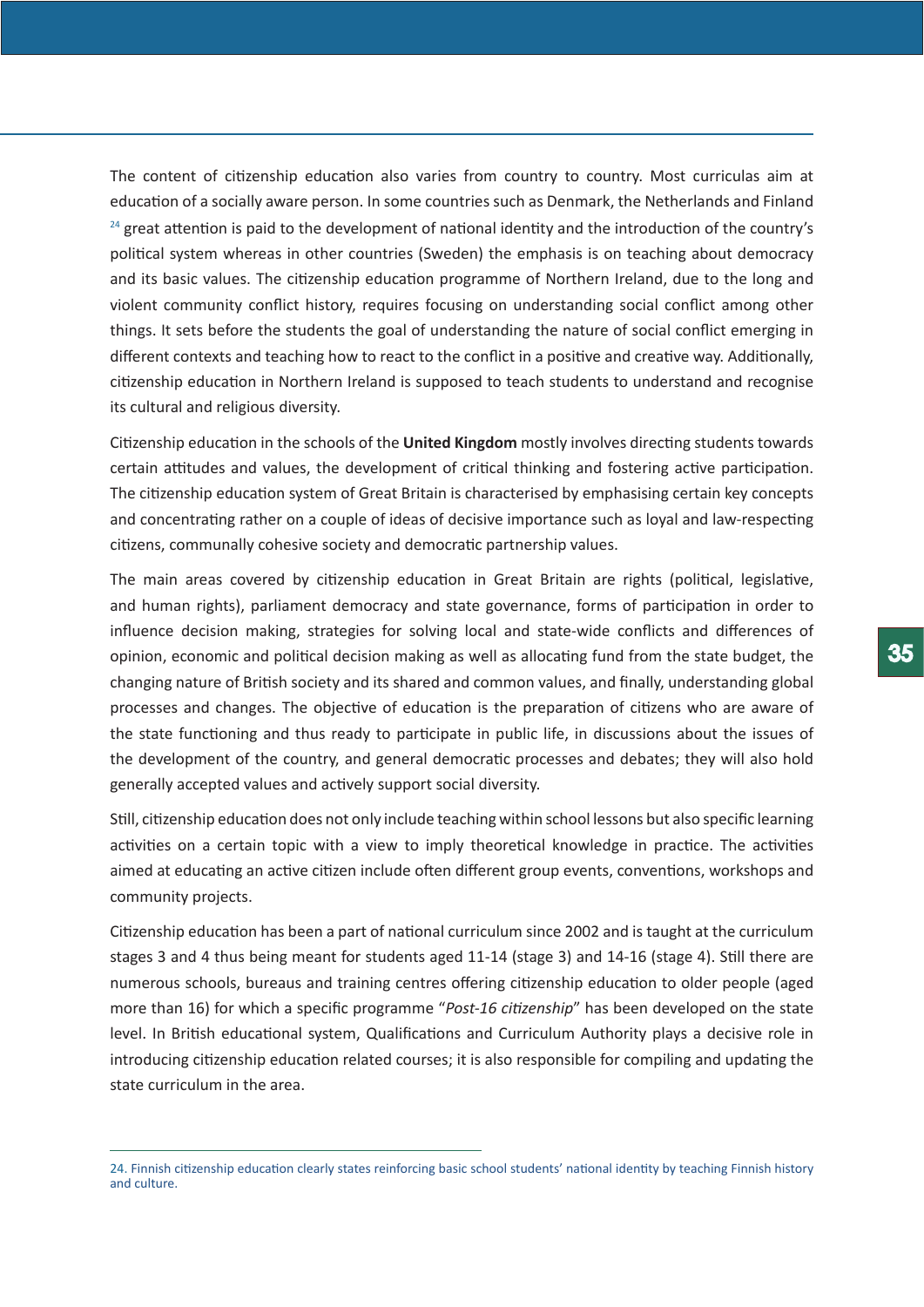Schools and teachers must organise their activities according to the national curriculum and the prescribed general guidelines which help them plan, develop and prepare for citizenship education lessons. The guidelines include a broad choice of possible topics and ideas to use in the lessons, tips for creating or directing a discussion, guidelines for co-operation with different communities as well as the possibilities of using the media. The abovementioned ideas, in turn, reflect the main and general concepts and goals of citizenship education. It is up to every school to decide upon the assessment of learning and the standards it is based on; still there are additional guidelines developed on the national level (for instance, whether group discussions or written assignments based on certain sources are used for assessment).

The governmentally approved curricula for *Citizenship Studies in Education* have been developed by different universities for teachers' additional training and professional preparation. The Association for Citizenship Teaching also unites teachers offering them organisational support, support network, additional training and conventions, handbooks for teaching complicated and controversial topics and publishes a monthly magazine *Teaching Citizenship*.

The number of students taking the GCSE examinations (*General Certificate of Secondary Education*) in citizenship education has been increasing yearly. While in 2005 the examination was passed by 38,000 students, in 2007 the certificate was issued to 75,000 students. The monitoring and inspection of citizenship education in schools is performed by Office for Standards in Education, Children's Services and Skills, OFSTED, a separate institution created in 2007.

One example of structuring multiculturalism days is the recruiting campaigns of the Royal Navy

organised by Diversity Action Teams that visit schools and other educational facilities and introduce navy service as one possibility to meet people with diverse cultural backgrounds. Multiculturalism related days have also been held in numerous schools especially among younger students in order to discovercultural diversity in the curricula validated by the schools. It is also done in order to enable teachers to introduce within the framework of their courses and, if necessary, incorporate into their lessons the topics concerning racial prejudice and discrimination.

In Great Britain schools are recommended to<br>organise days of increasing multicultural awareness n Great Britain schools are recommended to in addition to citizens' days. The main idea of these is to foster good interracial relationships in accordance with the objectives set by the laws concerning racial equality. The days in question are basically content-packed training courses that increase the students' awareness of ethnic minorities and the various needs of multicultural communities. Days of multicultural awareness are aimed at strengthening local connections and increasing the awareness of the existence of people with diverse cultural backgrounds.

During the above mentioned days, the students work together in different workshops on music, dancing, art, culture and religion thus exploring and analysing, for instance, various religious customs, traditions and festivals or learning to appreciate the traditions of different cultures by taking part in Indian or African dance courses. Simulations related to racial discrimination or harassment often take place as well; these are acted out by students who then try to find solutions. The general objective of multiculturalism days is to encourage the students to commit to the positive values of cultural diversity,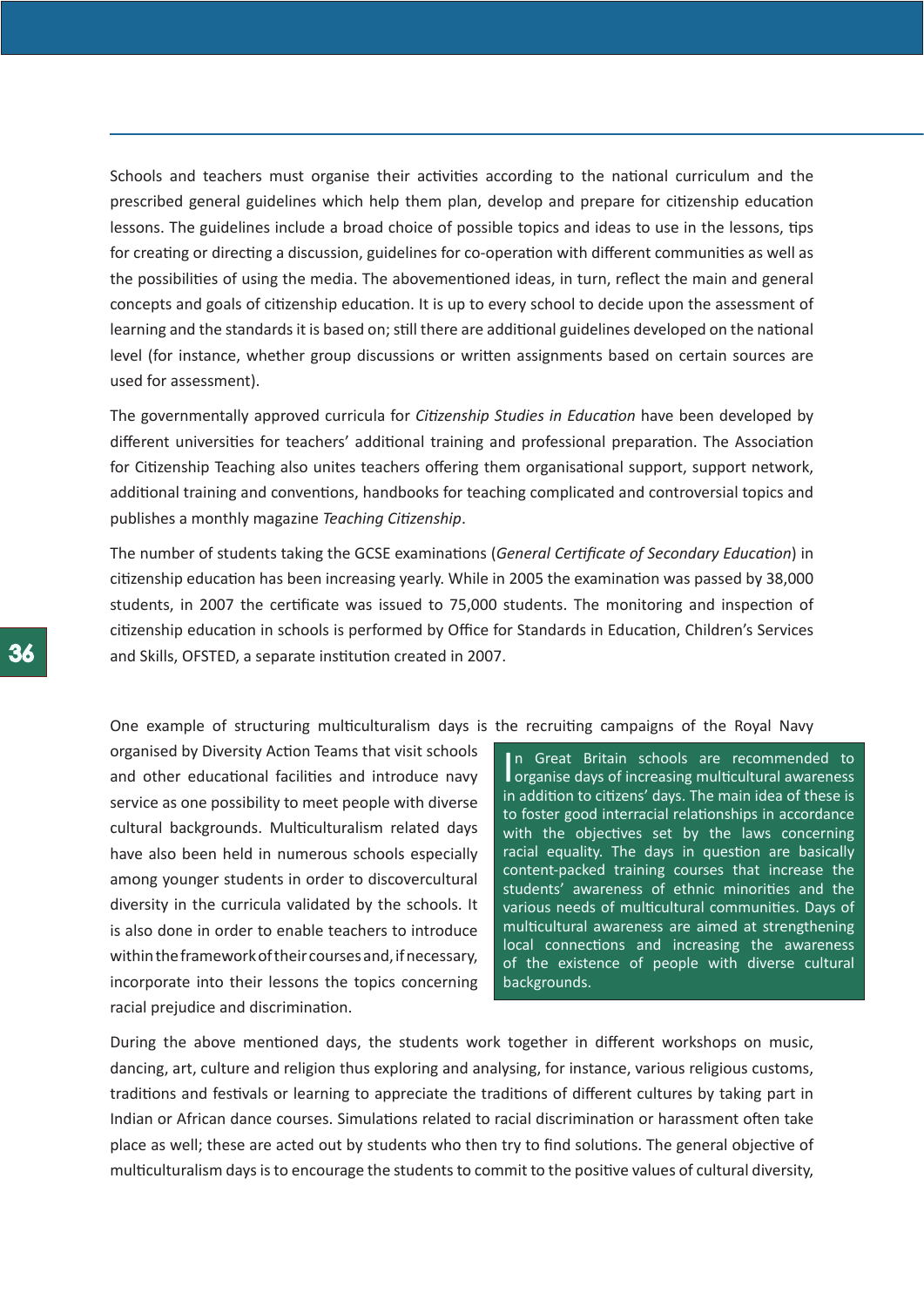to appreciating differences and to increasing personal empathy.

Additionally, there exists a programme *Active Citizens in Schools* financed by the Ministry of Education aimed at helping and appreciating the young who are involved in the projects beneficial both for the school and the whole local community. The programme was put to use in 2001 paralleling the becoming of citizenship education an obligatory subject in schools and seen as aiming at giving the students who wish to participate in the development of school and community life a possibility to do so. In addition, the ministry supports the continuous research (of 2001-2009) conducted by the *National Foundation for Educational Research* by target financing. The study analyses possible causal connections between students' participation in community life, their achievements in citizenship education and general academic achievements.

Thus one of the main objectives of British citizenship education could be said to be the development of participation-centred school culture which would enable young students to become active, energetic and responsible citizens. The school culture is, in turn, developed on the basis of the previously mentioned democratic values that foster mutual respect, tolerance, trust, intercultural solidarity, and, first and foremost, creating the basis for co-operation.

The establishment of citizenship education could also be related to the debate on lowering the voting age to 16 or 17 years of age. The supporters of this suggestion put forth an argument that children who are still in school in the given period of life can learn voting at the elections during a specific lesson of citizenship education class and thereby bringing together theory and actual decision making process. Moreover, the discussion during citizenship education lessons and general socialization would make it very probable to bring up students as so called lifetime voters or active social life participants, while the general trend in the developed countries now shows the decrease of the participation in elections. A pilot project has been started for Cambridge school students.

In addition to citizenship education for children and young people, the civil society's initiative *Take Part* is also governmentally financed. It is a project promoting civil initiative and awareness among adults that educates adults through its community network. It mainly focuses on the development of the knowledge, skills and self esteem that help people take active part in decision making concerning the development of their community.

In the **Netherlands**, that does not have a national curriculum the school are set certain goals for students to achieve in the course of the schools' own curricula. In basic school (aged 4-12) the students must acquire knowledge about the history and current state of immigration in the course of geography; history lessons introduce them to the development of multicultural societies in Europe after 1945. In secondary school, the students are supposed to be able to explain and describe the development of multicultural societies in Western Europe in the course of history lessons. As to languages and culture studies, the student must acquire the knowledge of different variations of languages and how languages change in space and time.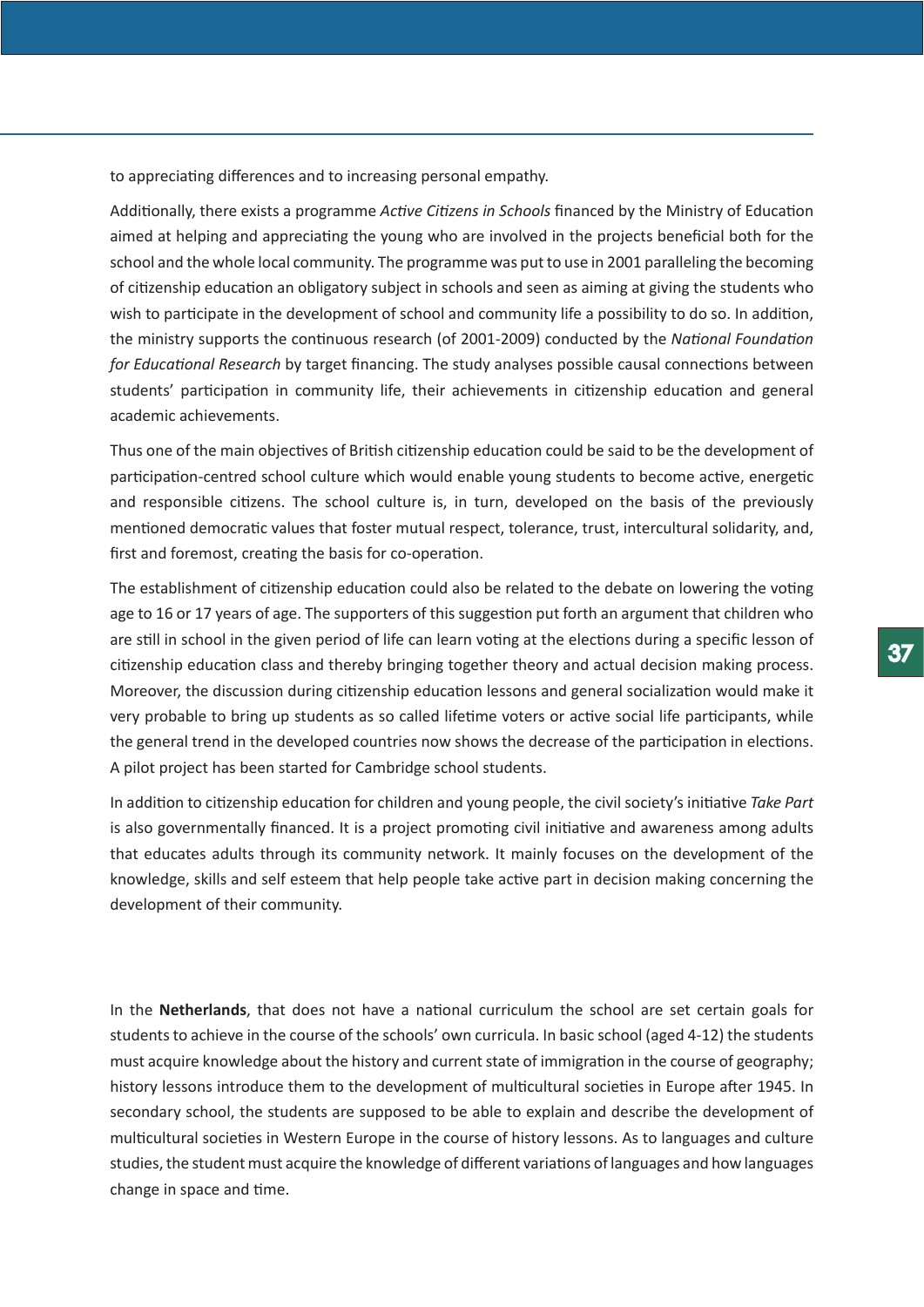The development of citizenship education curricula in the Netherlands is entrusted to the specific institute of curriculum development *Stichting Leerplanontwikkeling* (SLO). The institute plays an important role in developing educational concepts and methods; also, the development of the concept if citizenship education is an important issue of great priority.

In **Denmark** that similarly to the Netherlands has no national curriculum, citizenship education is a part of social studies. The subject is divided into 4 main parts:

(1) An individual and the state, mainly focusing on learning the Danish political system.

(2) An individual and society, introducing the relationship between an individual and society, the relationship between genders, the labour market and business activity; also the relationships between income, taxation, welfare services and consumption is explained; the situation of young people in Europe is explained.

(3) An individual and culture, teaching students to understand the creation of value judgements and norms in communication among people that are characteristic of different religions and lifestyles; to explain and understand the background of nationalism and to be able to understand the process of globalisation.

(4) An individual and nature, introducing the students the nature as an esthetical and economic resource; local, state-wide and global ecological problems are discussed as well as people's right to use nature as they please.

In **Sweden** citizenship education is an important part of education as such; it is incorporated in all the curricula and does not stand for the acquisition of knowledge within the framework of one particular subject.

Swedish educational policy is built so that a student becomes<br>Sa citizen not only by absorbing the information provided in citizenship education lessons but also through the school culture. That is why the principles of citizenship education are also employed in everyday school life. Every school must establish its own "democracy codex" containing basic democratic values; and it is the school's objective to guarantee that this codex is adhered to. The curriculum for obligatory education establishes that fundamental value judgements, i.e. such democratic values as solidarity, people's equality and equal opportunities, must permeate all the activities taking place in schools. This concerns both the relationships between people and the attitude of children, young people and adults to one another. Teaching and complying with democratic values should be incorporated in all the school situations: teaching, breaks, behaviour on the premises and in the faculty room, the relationships between teachers and students.

The guidelines "Policy in school" (*Politik i skolan*) give the schools instruction on how a school should react to the activity of non-democratic, racist and xenophobic parties and organisations that often produce some response from the public. In addition to that, the document also establishes the rules for contacts and co-operation between the school and different political organisations.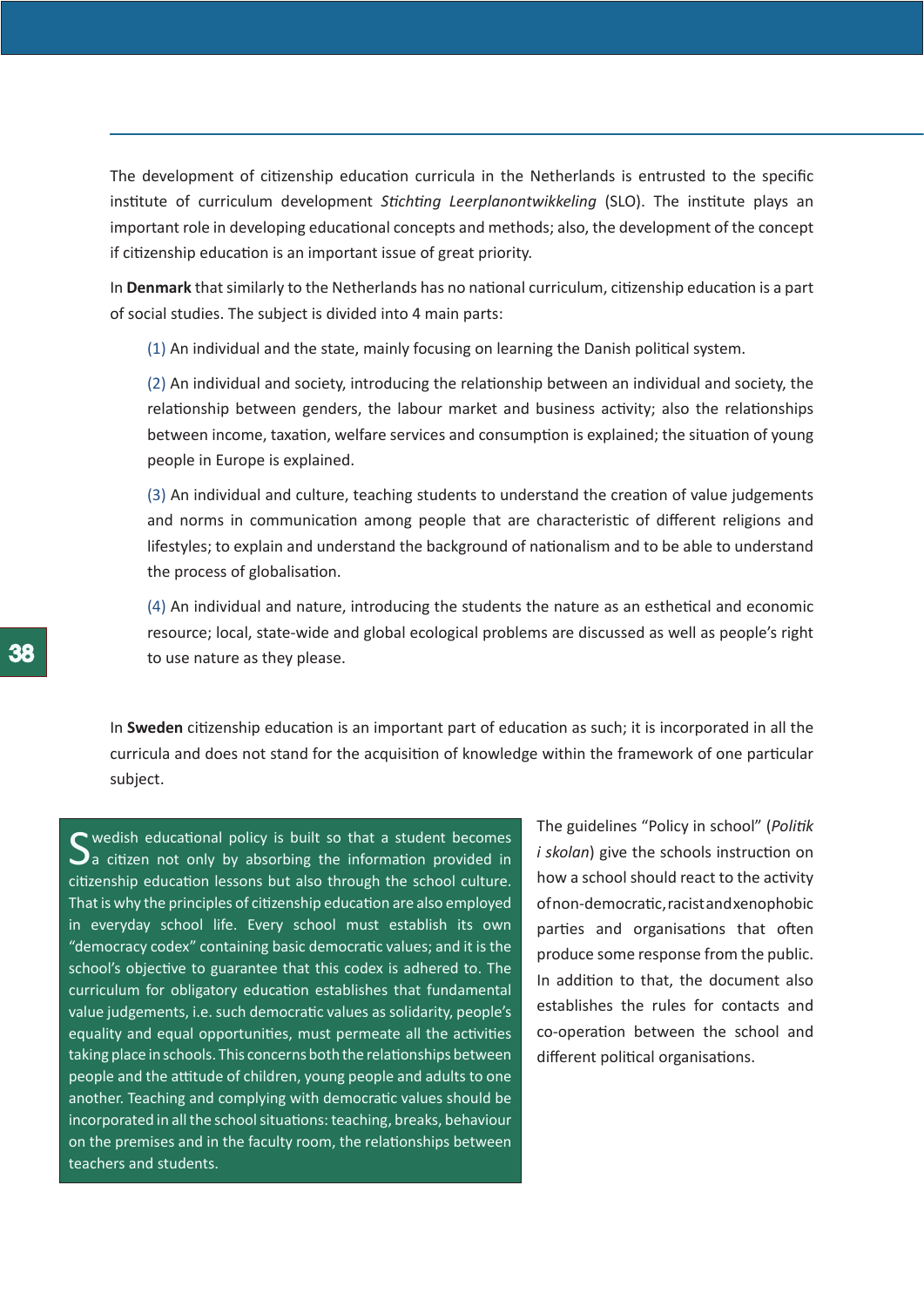# **Intercultural Education and Teachers' Training**

The implementation of intercultural education in different European countries started relatively recently. It mainly involves compiling guidelines to be followed in teaching subjects and developing the school culture for teachers and school authorities as well as incorporating the aspects of multiculturalism into lessons in order to foster the students' awareness of diversity and to increase tolerance and respect towards people of different cultural backgrounds. Additionally, numerous instructions are focused on developing students' intercultural communication skills.25

Danish intercultural education has focused on introducing world cultures, and foreign language learning as well as student exchange programmes are considered parts of the former. At the same time, the concept of intercultural education in Great Britain and Sweden means rather the development of students' intercultural sensitivity and communication skills as well as introducing the diversity existing in the country through the curriculum. It contains the introduction to multicultural societies, the study of immigration currents and their reasons, the awareness of the scope of problems concerning discrimination and the participation in community and social activity.

Thus, for example, the national curriculum of **Great Britain** states its objective as helping children and young people develop a positive self-image by introducing them to the cultural and social diversity of British society, by developing their understanding of different beliefs and cultures and by raising students' awareness about the discrimination, intolerance and other stereotypes created about people differing from the rest (OSCE 2006: 85).

In order to make the<br>curriculum more suitable for In order to make the multiculturalism and for the challenges presented by students of different cultural backgrounds, a separate Ethnic Minority Achievement Unit was created within the Ministry of Education whose function it is to help teacher work with the student of various ethnic backgrounds.

Similarly, the **Swedish** education strategy states the curricula for all the subjects must set the development of mutual understanding and sympathy as their objectives. It includes resisting intolerance and xenophobia and appreciating cultural diversity. The schools are obliged to foster these values in all their activities, both learning and everyday school life (OSCE 2006: 85)

<sup>25.</sup> The following academic research on the topic that has been published can be mentioned: Leeman, Yvonne & Carol Reid (2006). "Multi/intercultural education in Australia and the Netherlands" in *Compare*, Vol. 36, No. 1, pp. 57–72; Leeman, Yvonne & Guuske Ledoux (2005). "Teachers on intercultural education" in *Teachers & Teaching*, Vol. 11, No. 6, pp. 575-589; Regnault, Elisabeth (2006). "Good Practices in Intercultural Education in Europe" in *Education and Society,* Vol. 24. No. 1, pp. 45-56; Norberg, Katarina (2000). "Intercultural education and teacher education in Sweden" in *Teaching and Teacher Education*, Vol 16, No. 4, pp. 511-519; Virginia E. Causey, Christine D. Thomas, Beverly J. Armento (2000). "Cultural diversity is basically a foreign term to me: the challenges of diversity for preservice teacher education" in *Teacher Education*, Vol 16, No. 1, pp. 33-45; Karen Noordhoff & Judith Kleinfeld (1993). "Preparing teachers for multicultural classrooms" in *Teaching and Teacher Education*, Vol 9, No. 1, pp. 27-39.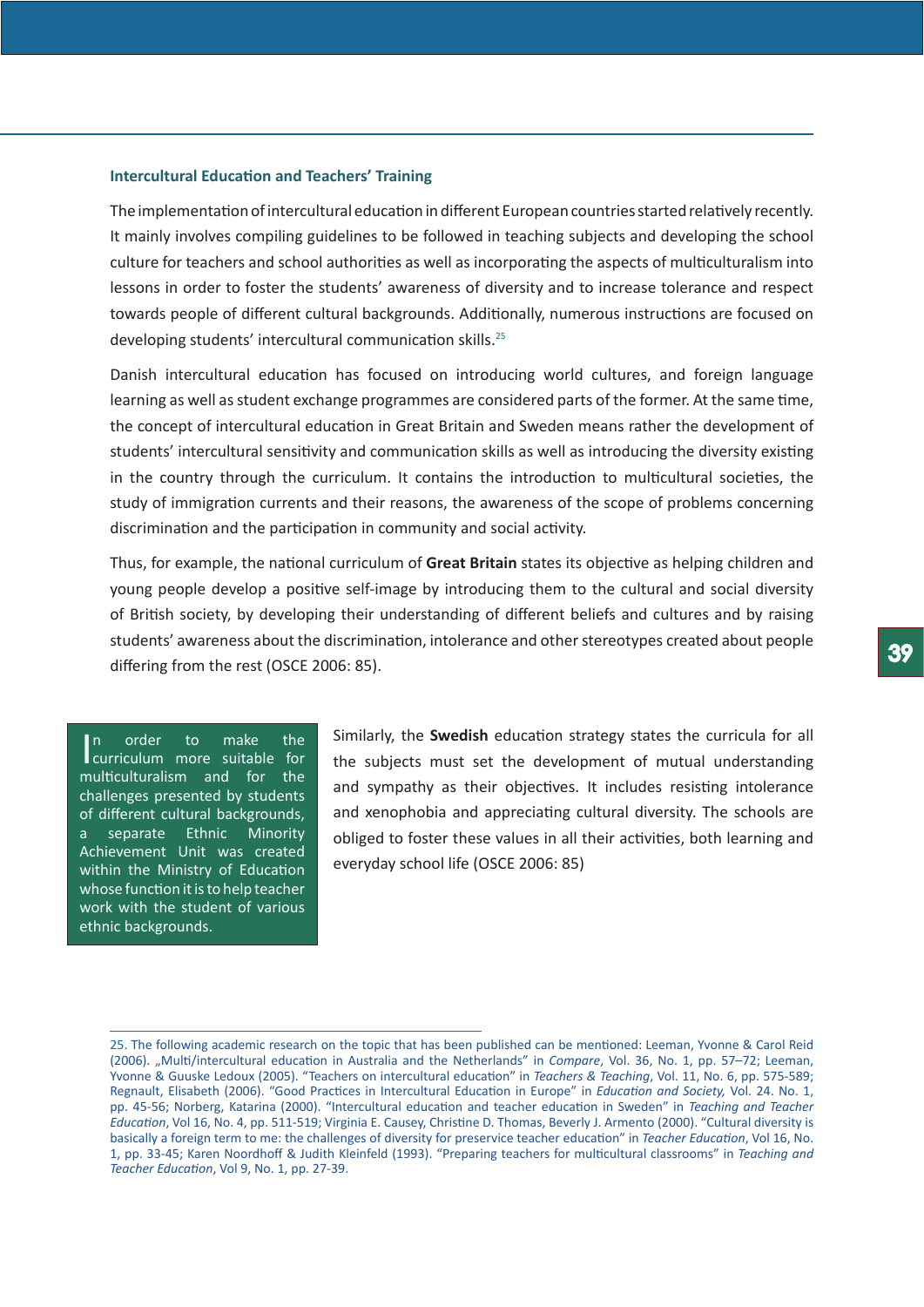The organisation of intercultural education varies from country to country.26 In **Northern Ireland**, documents on education policy are compiled centrally obliging all teachers to comply with the principles of intercultural education, and a thorough set of instructions has been published for that purpose. Northern Ireland has implemented the principle of intercultural education in basic school since 2005. This principle consists in the idea that differences in all the areas of people's life must be recognised and appreciated by the educational system and the curriculum in basic school, and the students must be introduced to the idea that people have naturally evolved in different directions and have developed different traditions and outlooks on life. The student must also understand that such differences enrich all the parties. Additionally, the curriculum must foster equality and human rights and oppose discrimination.

The curriculum for basic school must support the above mentioned principles. School plays a very important role in developing the child's intercultural skills, attitudes, values and knowledge. That is why the intercultural nature of curricula is vital for preparing the child for further life in the society that is becoming more and more multicultural.

The guidelines for teachers and school authorities developed by the National Council for Curriculum and Assessment of Northern Ireland contain the following principles of intercultural education (ICE):

- ICE is meant for all children as all children have to be able to cope in multicultural society
- ICE is connected to knowledge, understanding and skills as well as attitudes and values;
- ICE is integrated into all the subjects and the whole school life;
- ICE must be connected to real life so that the students are able to understand the meaning of intercultural education;
- Language is an element of ICE;
- Fostering ICE requires time;
- School atmosphere is important for the support of learning.

The objective of the guidelines is to inform teachers and school authorities about the issues of ethnic and cultural diversity, racism and intercultural education. At the same time the guidelines are also supposed to be a set of practical materials that teachers can use in everyday work. In addition to the explanation of general concepts, for example, "what is racism?" it also contains some class work examples of implementing the principles of intercultural education in their teaching. The guidelines also include a thorough list of additional information and materials.

<sup>26.</sup> For instance, in Germany the legal right to decide upon the issues of education is given to the federal states, and the implementation of intercultural education in the curricula varies. The German education web *Deutscher Bildungsserver* has gathered the curricula and guidelines for intercultural education employed in different federal states and made them available (in German and partly in English) at the link http://www.bildungsserver.de/zeigen\_e.html?seite=789. Similarly to Germany, in Holland intercultural education is left for school owners and authorities to decide upon.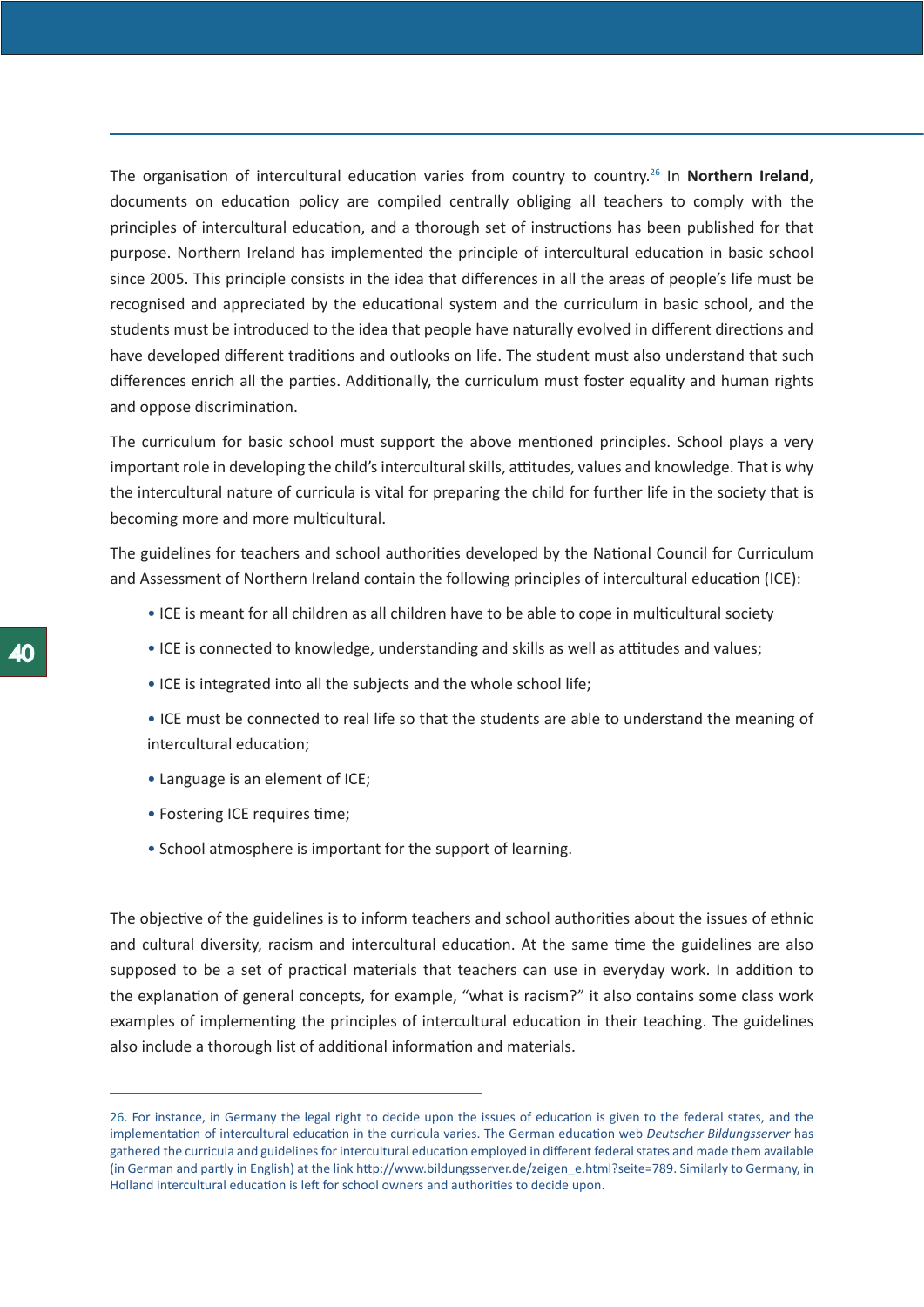Fostering intercultural education does not only mean following its principles in teaching subjects but permeates all the activities and administration of the school. The learning environment is considered intercultural when it broadly reflects the culture of society and national and language diversity supporting the positive self-image of the students of different national origins and ensures the students that diversity is a usual phenomenon.

The whole school community with all its members including teachers, students, parents, support personnel, authority should be involved in fostering the values of multicultural education. Involving the parents is one of the most important aspects, so attention must be paid to the following issues:

- to inform the parents about the school's activities aimed at taking into consideration the students' language skills as well as cultural and language diversity;
- to invite the parents to take part in extracurricular activities and intercultural events;
- to create the possibilities for the parents to help the school, for example, by acting as translators or participating in club activities.

In addition to involving the parents and the broader community, it is also important to pay attention to interculturalism in planning all the school activities. First of all, it implies assessing the school's actions from the point of view of interculturalism and partnership. An assessment framework that schools should use for analysing their mission and current practices (including administrative procedures, language, social and material atmosphere, compliance with laws) from the multicultural point of view has been developed for this purpose. As the result of the analysis, schools should develop or transform the school mission, policies and action plans. The analysis and reconsideration of the curriculum is also of great importance. For example, the framework for assessing a school's interculturalism contains such questions as whether the pictures in the school (for example posters on the walls) depict people of different nationalities, how racist incidents are handled or if the school events take different cultures into consideration.

Similarly to the school atmosphere, the classrooms should also be assessed from the intercultural point of view. The social and material atmosphere of the classroom must support interculturalism. For that purpose, the following aspects of the classroom must be assessed: do the parts of the classroom reflect the ethnic diversity of the school and society? Can the teachers and the students pronounce one another's names correctly? Does the treatment of minorities acknowledge their identity? Is there a plan of actions in case discriminating behaviour is noticed? Is there a method to assess the suitability of learning materials? It is important to pay attention to the following aspects of the sensitivity of learning materials:

- background knowledge of different students must be assessed realistically: stories and illustrations must offer something familiar to every student;
- texts and tasks must reflect national and cultural diversity in a realistic way without creating stereotypes;
- learning materials must make it possible to discuss the issues of inequality, human rights, discrimination, conflict, peace and the importance of diversity.

Additionally, the guidelines give numerous examples of and instructions for the tasks that could be used in intercultural education.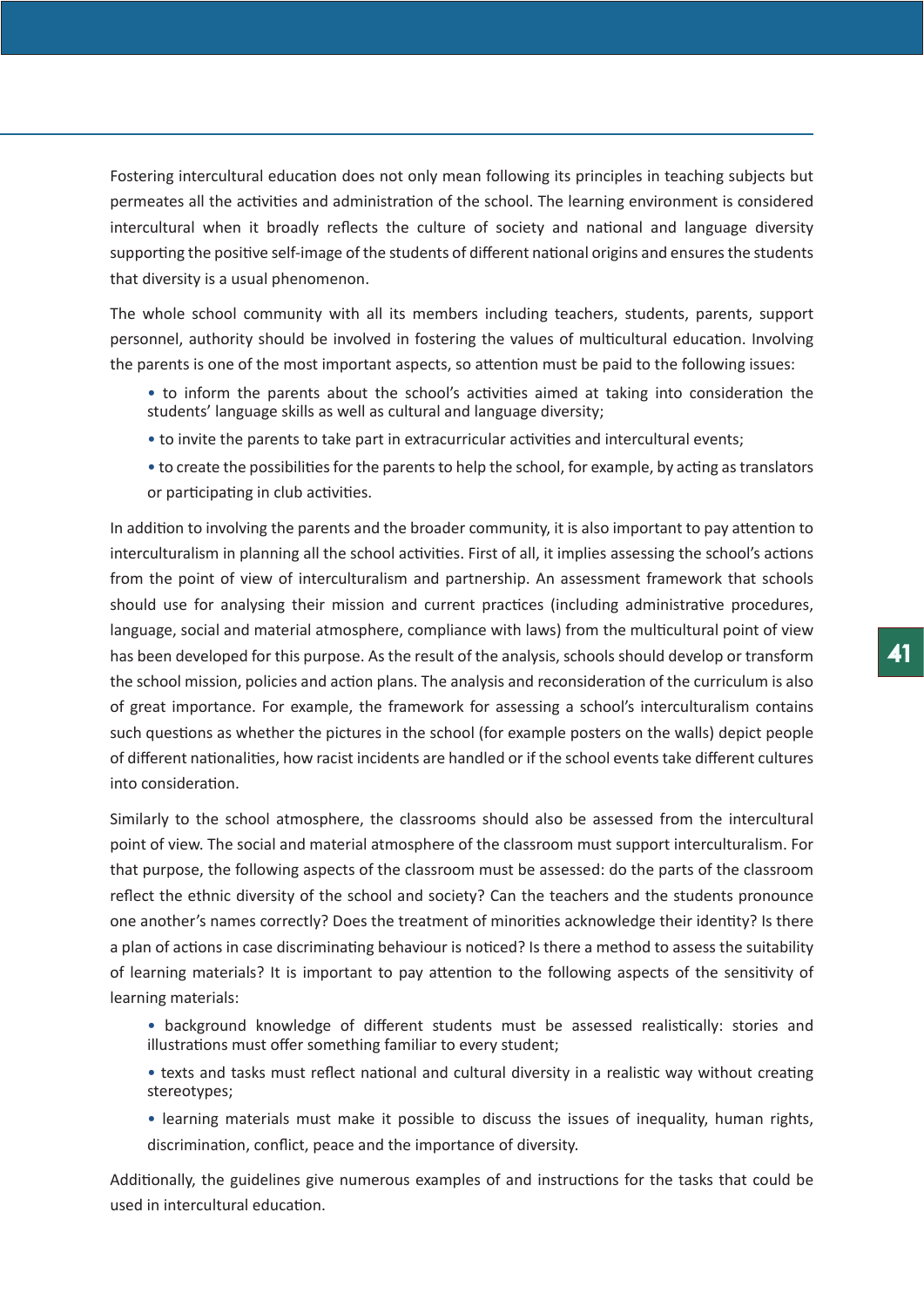# **Examples of Various Projects for Intercultural Education**

### *"World School" project, Utrecht (The Netherlands)*

Basic schools of Utrecht participate in the World School project initiated by the local government and partially financed by the state. The schools take actions in order to give their students an opportunity to become acquainted with one another's cultural and ethnic inheritance and background. The schools involved in the project have developed their own team visions and work methods in the area of intercultural education and included these into their curricula.

The schools organise different activities that usually take place in the form of a project week. Project week aims at increasing the students' knowledge about different cultures by using one specific topic connected to intercultural dialogue. Additionally, numerous meeting events such as exchange programmes between schools or common school camps are organised. Together, all the schools involved in the project publish the World Newspaper and take part in the activities of the World Party.

In order to participate in the project and receive the right to use the World School name, a school must, first of all, develop its vision and plan of actions. The World School project is developed by at least two school workers and, if possible, with the parents' assistance. Utrecht Multiculturalism Institute helps schools in compiling their visions and plans of actions (50 hours in an academic year) and also provides the schools with necessary materials and methodology resources. Special financing is allocated to the schools for their participation in the World School project. Once a year, the city also organises a common World School conference.

Around 2,000 students, 250 parents and 150 school workers participated in the project in the first year. By now, the project has spread from the city into the rural area (there now are 15 World Schools in the province of Utrecht). As the result of the project, the students' awareness has been raised in course of different activities providing them with diverse information.

The project is financed by the city of Utrecht, the province of Utrecht and the Directorate for Integration Policy and Ethnic Minorities of the Ministry of Justice of the Netherlands.

# *Additional education course for teachers at Malmö University*

Unlike in Northern Ireland, there are no state-developed instructions on how teachers should develop intercultural skills in Sweden. Teachers' training in this aspect varies regionally and is organised by different organisations using their own curricula. Teacher training in one of the most famous institutions, Stockholm Education Institute, is not only focused on training in the area of cultural diversity but also embraces social tolerance in a broader meaning (gender, sexual, religious etc.).

The additional training course for the teachers at Malmö University *Learning and teaching in a multicultural school* is a part of the state reforms of teaching that started in 2001. In addition to additionally educating active teachers, the course on multiculturalism concerns all the students acquiring the teaching profession. The course is aimed at preparing teachers for their school or kindergarten career while these places are becoming more and more multicultural every year. The course consists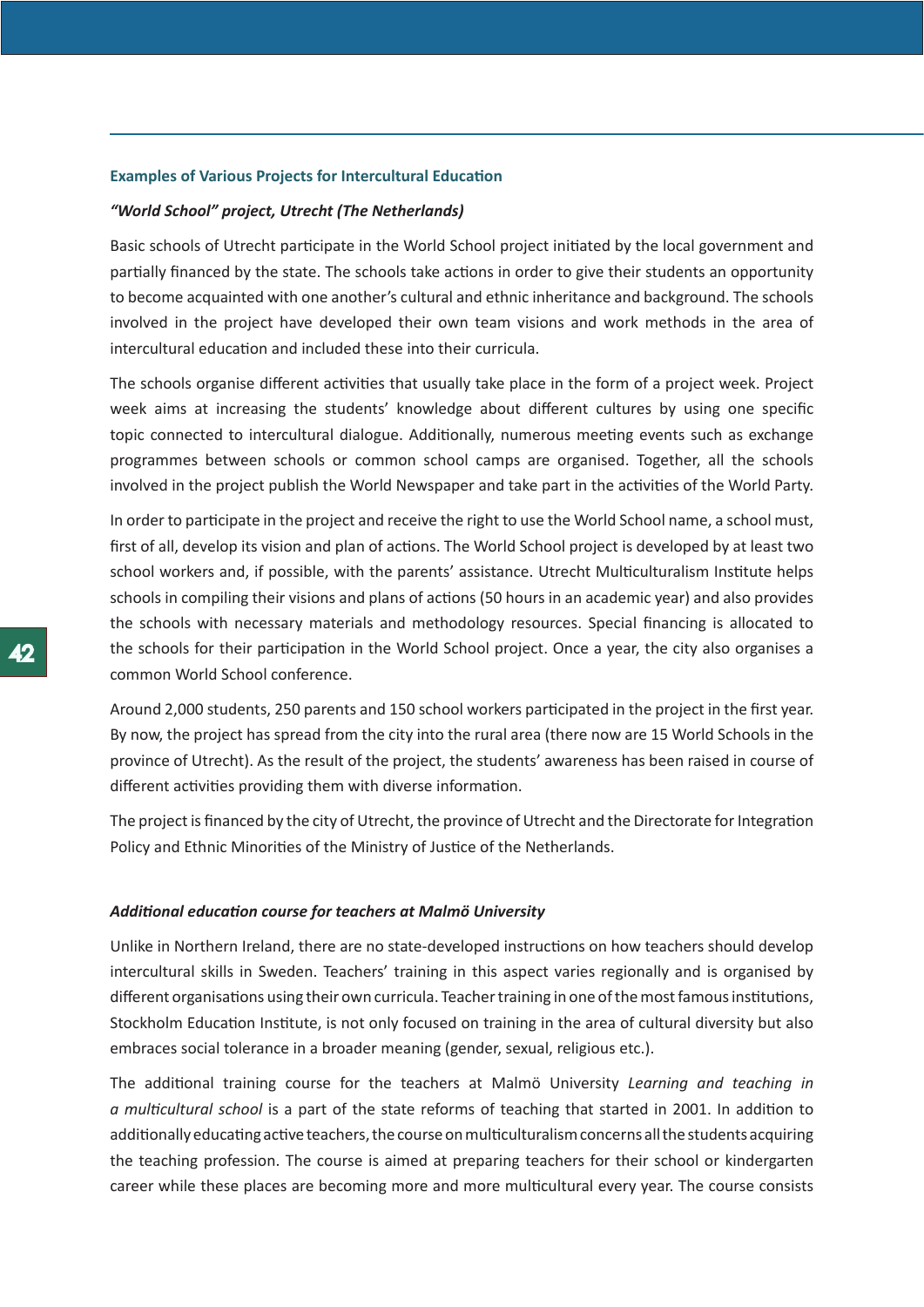of both theoretical and practical parts and covers the following topic areas: personal and professional self-awareness; comparative analysis of educational systems; strategies and methodology of teaching in multicultural and multilingual environment; language and concept development; migration as well as national and minority identity; the philosophies, religions and ideologies of the world in the Swedish classroom.

## *Teacher additional training projects in Aarhus and Copenhagen*

The local governments of Aarhus and Copenhagen, the two biggest in Denmark, have set investing more resources into additional training and retraining of teachers of Danish as the second language working with immigrant children in the first and second stages of basic education. Their objective is to bring the teacher's skills into accordance with contemporary needs and thus improvement of teachers' capability of coping with increasing multiethnic groups.

In 2002, the local government of Aarhus started co-operating with the University for Education of Denmark and the Aarhus Regional Centre for Higher Education in a large-scale project called Intercultural Education. The extensive project lasted for 3 years and was followed by strategic information distribution to other schools of the region. The project involved additional training and development guidance (counselling and development directing) for the personnel of the participating schools.

Another example of intercultural teacher training is the project started by the local government of Copenhagen which offers all the teachers working in the region (ca 1,000) an additional speciality of a teacher of Danish as a foreign language. One of the objectives of the training is to give all the teachers the basic skills and knowledge for teaching bilingual students and also to ensure that all the teachers possess basic skills of how to adapt their teaching styles to the linguistic, pedagogical and cultural needs of bilingual students. The programme started in 2003 and lasted for 1 year.

# *Intercultural Centre of Arhus (Interkulturelt Center)*

The objective of creating the Intercultural Centre of Arhus (1984) was to organise meetings between the Danish and foreigners. The institution's main responsibility is to strengthen and raise the intercultural competence of Danish society. In order to fulfil its task, the centre offers various practical courses for both increasing the employment rate and increasing the intercultural awareness (attitudes etc) of the personnel of different institutions as well as additional training for teachers to foster and support learning in groups of mixed social and cultural origin (pedagogical additional training for working with bilingual students and training in psychology, intercultural understanding and communication needed for the latter, lasting for 44 weeks altogether). The institution also organises different common events for school students of different ethnic backgrounds (workshops on children's' rights, democracy, contemporary youth culture and other similar topics). The centre also hosts a world music cafe *Verdensmusikcafeen Karavanen* (http://ikc.dk/karavanen/eng.htm), whose main purpose is to use the influence of music and its essential potential on individuals in order to unite people of diverse cultural backgrounds and thus develop positive integration.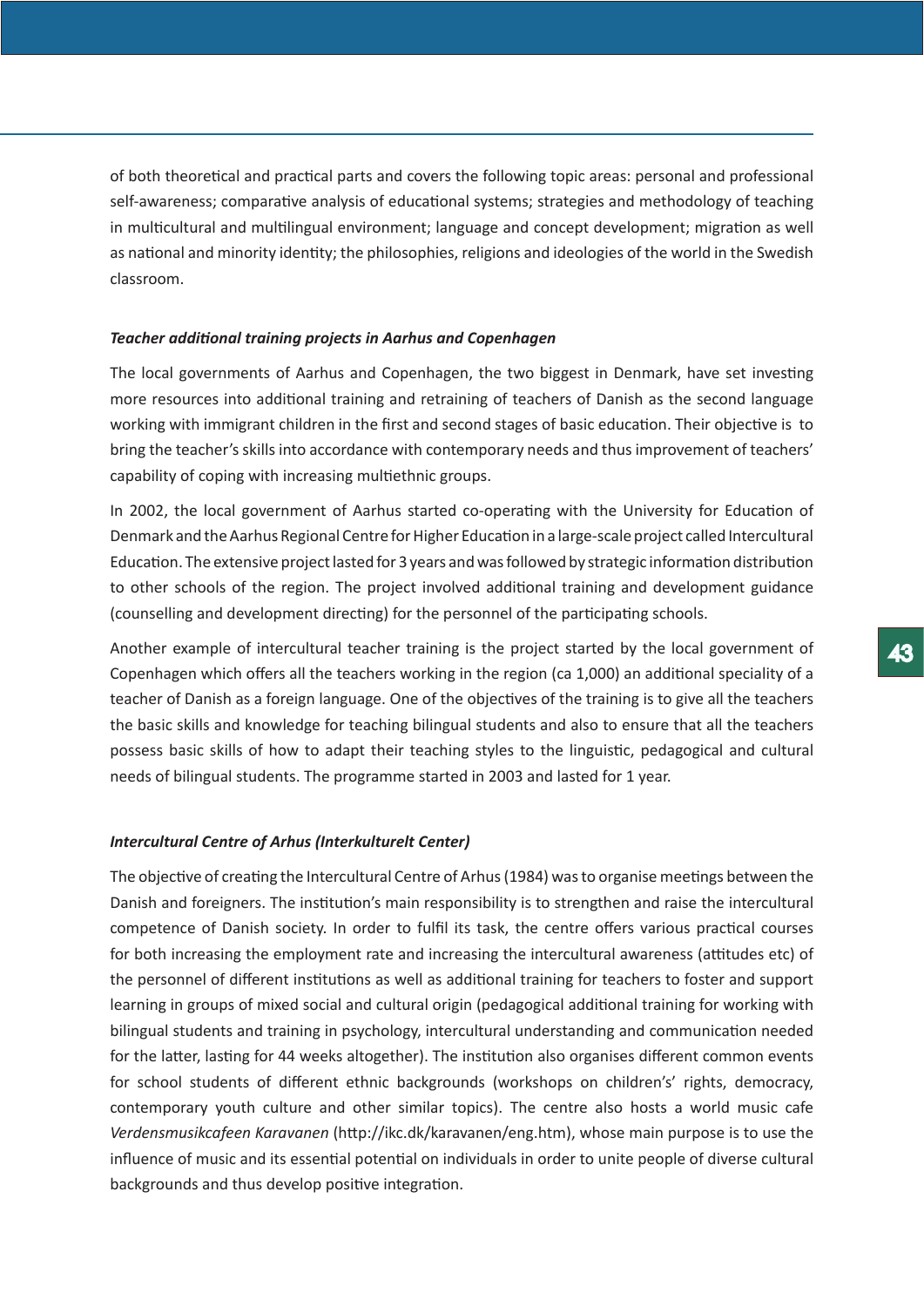## *Schools Community Relations Programme in Northern Ireland (UK)*

The governmentally funded *Schools Community Relations* Programme started in 1987 supports projects and incentives aimed at the development of contacts between the schools of the region. The objective of the programme is to encourage schools to unite the students originating from different communities (especially the communities having conflicts) through various activities that would foster good relationships between the communities. The programme is an addition to the principles of *Education for Mutual Understanding* and of *Cultural Heritage* implemented in the schools of Northern Ireland in their teaching activities and school culture since 1992. The programme states that every teacher, headmaster, member of the school guardian council and education official is responsible for helping children learn to understand and respect one another, one another's various customs and traditions and for preparing them for life in a tolerant and harmonious community.

In the year when the programme was started, £500,000 was allocated for the purpose, and 15 per cent of schools were involved. The number of schools involved and, consequently, the financing of the programme has been increasing yearly, comprising around £1,200,000 in the last five years and covering 95 per cent of schools (only 24 per cent of students, though). In addition to that, every year another £3,100,000 is allocated for covering teachers' additional expenses within the framework of the programme. The Community Relations Bureau was created as a part of the Department of Education of Northern Ireland for administrating the programme.

The activities subject to financing within the programme are different extracurricular activities that might but do not have to be connected to the curriculum. The schools are advised to perform the activities in neutral surroundings such as museums or youth leisure centres. Both teachers and school headmasters considered governmental financing extremely important for the co-operation of schools and believed that it would not have been possible to organise a large part of activities without it. Teachers' professional and personal commitment was equally important for the programme's efficiency.

The programme was positively assessed by independent assessors in 2002 and considered to be a very important measure for improving relations between communities and also for supporting intercultural education in schools. The development of contacts between teachers enabling the teachers to provide support for one another and exchange experience was considered one of the positive outcomes of the programme. At the same time, the assessors have mentioned some weak spots such as, for example, too large cost of the programme per student (£22 a year on average) and the superficial nature of contacts between students as well as focus on sports events.

#### **Measures to Decrease Segregation in Schools**

#### *Student exchange programmes and fostering of local community cohesion (UK)*

Several years ago, exchange programmes known as *school twinning* or *school linking* for students with different cultural backgrounds were initiated in some cities and towns of Great Britain. The main reason behind starting the pilot project was the fact that the schools situated in the same region can have quite different ethic structures, i.e., they might not only be multicultural but also it sometimes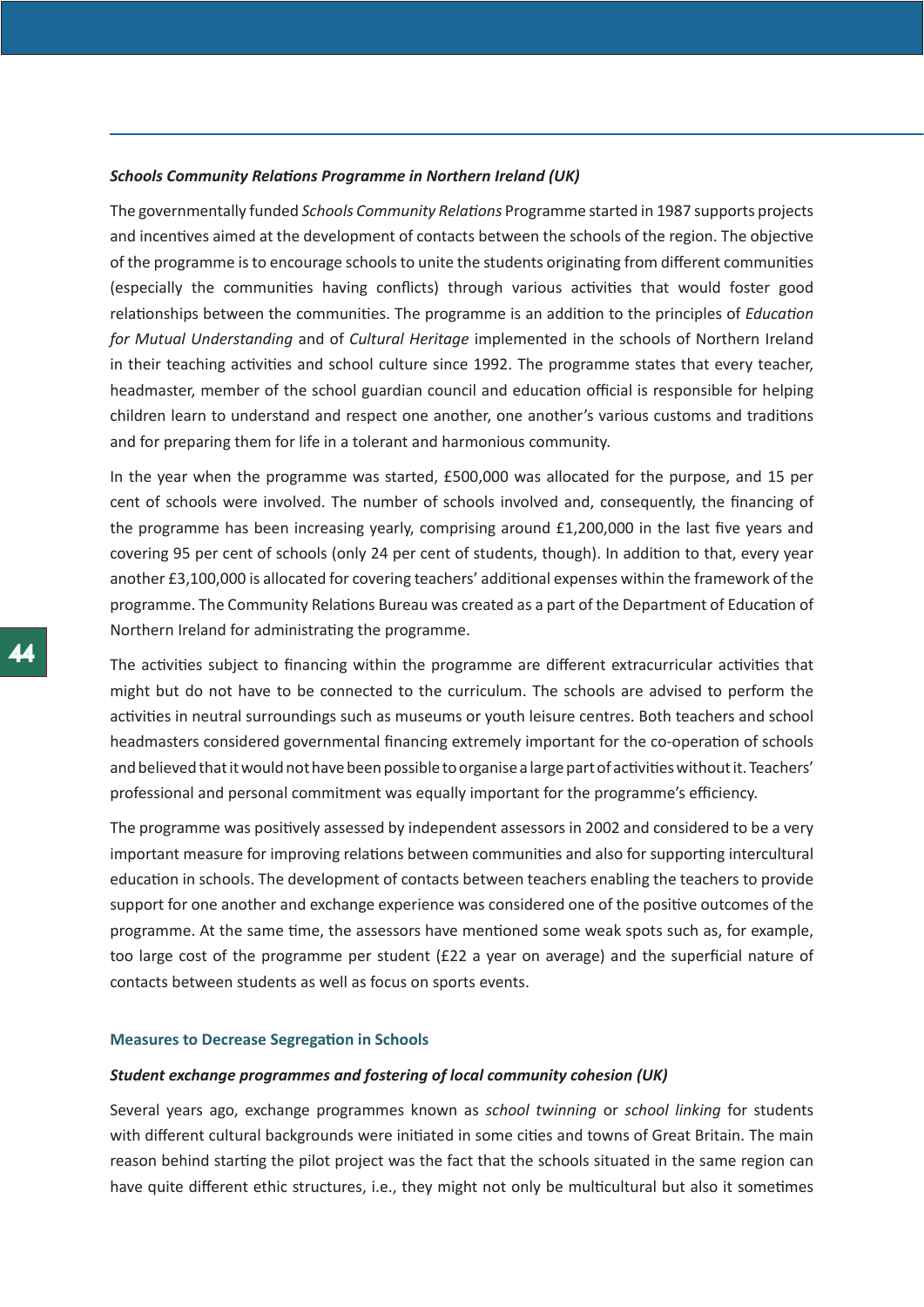occurs that some of the neighbouring schools had 90 per cent or more white students whereas in others such was the proportion of students with minority background. Moreover, the research (for instance, in Bristol, Kirklees and Oldham) showed that rebellious young people, especially young white males, committed the majority of the reputedly racist acts happening in the towns. It also emerged that most young people lacked the experience of communication or possibility to contact people of other nationalities either during classes or after school even if such a possibility theoretically existed in face of a neighbouring school of a different ethnic, racial or cultural composition.

The exchange programme for school students involves the lessons within the framework of obligatory class time in which young people of different ethnic backgrounds take part. In addition to the specific subject topics (for instance, geography, history etc.) also issues connected to diversity, differences and cultural individuality are discussed. In other words, the students participate in discussions and learn in the environment which, on the one hand, helps decrease the possibility of stereotypes emerging (for instance, children tend to hold the biased view that skin colour determines one's religious beliefs etc.) and increase social cohesion, and, on the other hand, can create the basis for young people's long-term co-operation or friendship. While usually the exchange takes place between monocultural schools, in Scotland there have been exchange programmes between religious schools belonging to a certain confession and secular ones. The exchange mostly involves placing forms of one or several age groups in the partner school for a day or a half which usually takes place one a week and is regular through the whole academic year. Apart from lessons and sports events, common visits to the institution out of school such as churches, mosques or gurdwarads (Sikh temples) are organised. Often the whole project culminates with a final event or common performance in which the whole school and the students' parents take part.

While at first the exchange took place between educational institutions of the same town and small groups from two schools, soon the scope of the programme was developed into a co-operation project between different towns. Additionally, the project *Meet Your Neighbours* in the local governments of Blackburn and Darwen that involves students from 4 different schools: a Muslim, Jewish, catholic and secular school can be brought as an example. Due to the great efficiency of the programme the school students' exchange programme was changed into a governmentally co-ordinated and enforceable project whereas one of the reasons for such development was also the output of the programme that had already led to full merging of some schools. It emerged in the course of follow-up assessment that, as the result of the programme, young people had learnt to appreciate the differences and similarities between people in a positive way originating from their common traits. At the same time, the young people involved in the project were able to educate their acquaintances about different communities residing in the town thus bearing positive influence upon their families and relatives. The analysis of the questionnaires conducted in Bradford showed that each one of the ca 1,900 students involved in the project had established on average 2.6 new intercultural friendships whereas the effectiveness of the programme did not depend on the student's social and financial background or the confession of the partner school (religious or secular) (see *Bringing Communities and People Together*).

Another very popular measure of increasing social cohesion appeared to be the so called "teabag" project in which every British citizen received a teabag with the note "*Please, have a cup of tea with your*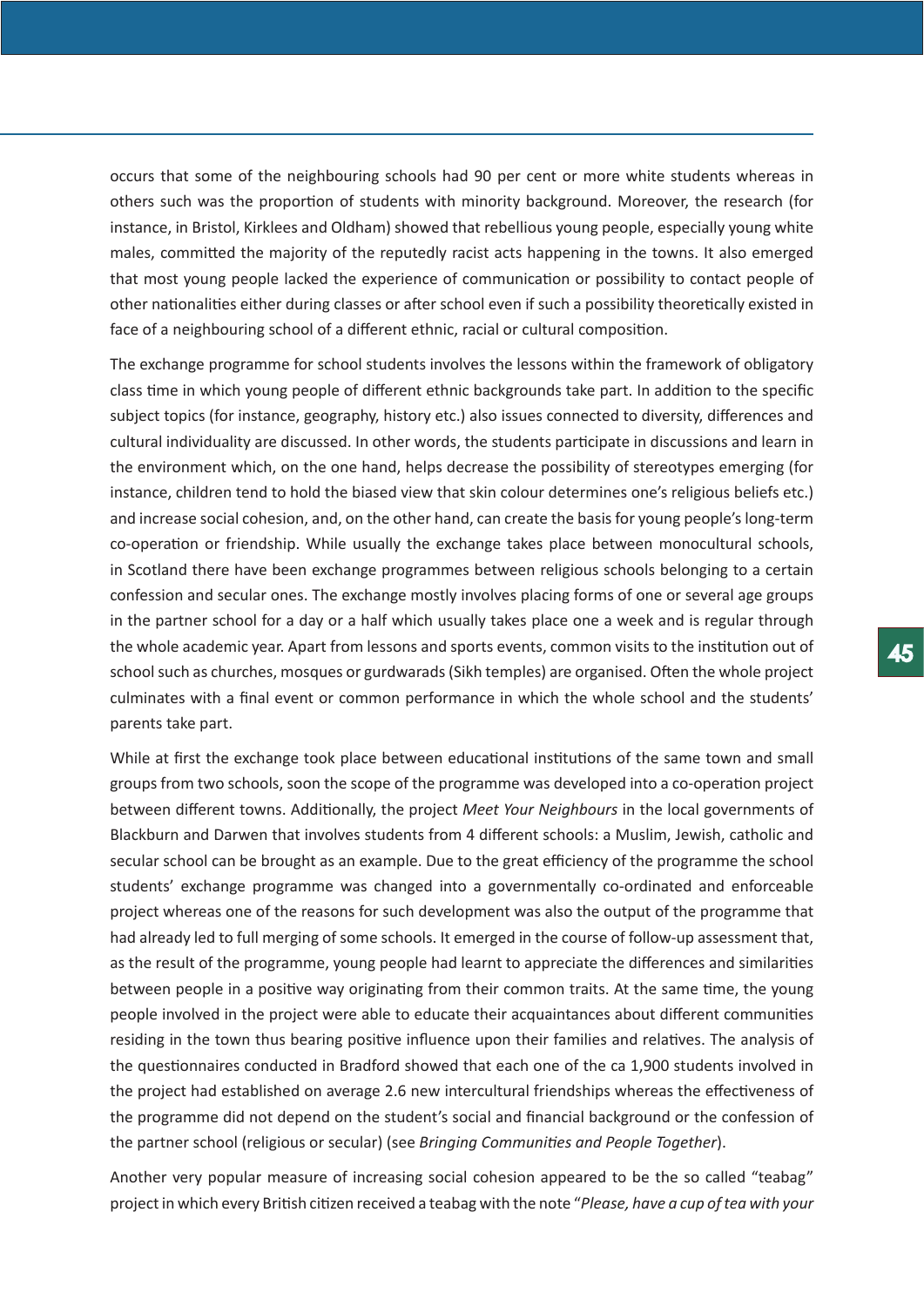*neighbour*" by post. Numerous local governments invest into the development of places for common meetings such as entertainment or shopping spots, libraries, gyms, festivals etc. after conducting background research on where people like being and spending their time. The aim of the latter is to create and develop the common space based on shared experiences, trust and collective values. The examples mentioned above are, however, just several of the different approaches to the development of social capital, mutual understanding between communities and social networks.

#### *Magnet School project – the project for decreasing school segregation in Enghoi school (Denmark)*

Similarly to many other European countries, school segregation is a serious problem for Denmark; if immigrant children are prevailing in a school, Danish parents tend to transfer their children to other schools. School segregation decreases immigrant children's command of the Danish language and their general level of integration. Acknowledging the problem of segregation, the local government of Hvivdore set its objective at achieving the situation in which immigrant children do not form more than 25 per cent of all the students in every school. The magnet School project of Enghoi school aimed at attracting more Danish students than before by improving the quality of educational and extracurricular activities. 20 million Danish krones was allocated to the school for the purpose, 75 per cent of which was financed by the state, and 25 per cent given by the local government. In four years, Enghoi school managed to achieve the proportion of students around a third of which belonged to ethic minority groups. The school authorities stated that the percentage would have been higher if not for the Magnet School project.

The local government of Arhus implemented the Magnet School project in its schools in the academic year of 2006/2007. It is a part of the plan of the Danish Parliament to decrease school segregation nationwide. Arhus Magnet School project focuses on the skill development: more effective assistance in homework, the development of school and home partnership, additional training for teachers and school authorities, and better co-ordination of activities.

Another example of a policy employed to achieve the goal of decreasing segregation and intensifying Danish as a foreign language teaching is the actions of Arhus local government that transfers the students with poor Danish language skills needing additional assistance in case the regional school does not enable them to learn Danish on the necessary level (for instance, if the proportion of immigrant children is too large). When Danish language skills have become satisfactory, the parents can either transfer the child to the regional school or leave them in the school where they were sent to learn Danish. The policy of Arhus local government is backed by the government regulation passed in 2006, which allows sending a child in need of special language teaching to non-regional schools.

# *"Ideational Schools for Multicultural Education": experimental schools in Karlskrona*

The programme of experimental schools of Karlskrona concerns the schools with 80 per cent of students with other mother tongue than Swedish. Experimental schools were created in order to implement the integrated approach to education in the socially problematic areas where immigrants constitute more than 40 per cent of the population. The students of Karlskrona school represent 45 different ethnic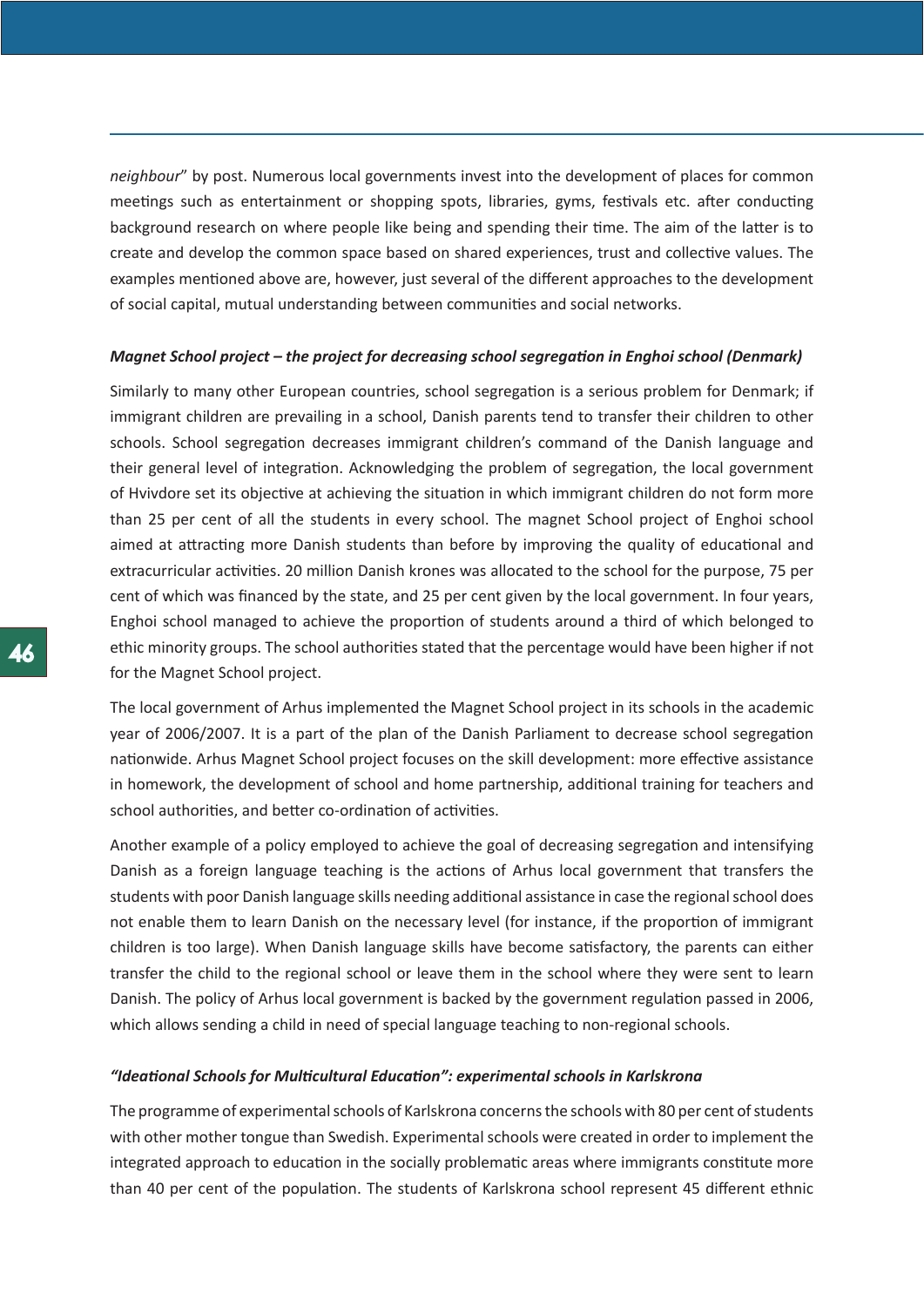groups; 65 per cent of the children come from low income families, and most of their parents lack education. The school organises preparation classes for the children of asylum seekers, reception classes for newly arrived immigrant children and mother tongue lessons in six major immigrant languages. Special attention is paid to physical education and health education. In the second year, Swedish reading lessons based on books by Astrid Lindgren begin. Art is taught in form of active participation with the local theatre and maritime museum acting as partners.

# **Actions Directed at Immigrant Youths**

# *GAM3: the project for supporting street culture (Denmark)*

GAM3 (pronounce as *game*) is the project for supporting street culture largely initiated by the third sector and volunteers in 2002. It aims at offering young people aged 12-25 living in deprived regions meaningful ways of spending their time alternative to loitering in the streets. The main starting point of the project is meeting young people where they regularly gather anyway - in the street - and do that on their terms. The common goal is to support the integration of the young. The following activities are organised within the framework of GAM3:

(1) Week-long hip-hop and street basketball training classes and weekend camps in the present 14th GAM3 zone (in city areas);

(2) Annual hip-hop and street basketball Olympic games at the square in front of the Copenhagen city council building;

(3) Every GAM3 zone has a team of volunteer coaches. They are provided with GAM3 start packages including basketballs, ghetto-radios for hip-hop;

(4) GAM3 website where GAM3 members can communicate in chat rooms and keep up with the latest street basketball and hip-hop news has been created.

In 2005 the project was supported by the Ministry of Refugee, Immigration and Integration Affairs of Denmark. Local governments and such private sponsors as Nike, MTV and Copenhagen technical School were also involved.

#### *Governmental campaign "We Need All Young People" (Brug for alle unge) (Denmark)*

In 2002, the Ministry of Refugee, Immigration and Integration Affairs of Denmark started a campaign aimed at guiding more immigrant young people to start studying in vocational education institutions and to complete their studies in order to acquire sufficient qualifications for success in the labour market. Research had shown that twice as many immigrant young people dropped out of the education system and programmes as young Danes. The dropout rate was equally substantial among young immigrants of both the first and the second generations. The highest dropout rate was in vocational education where 60 per cent of young people did not complete the studies they had started.

The campaign focused at the distribution of information about the opportunities for education and training among young people and their parents as well as at offering positive examples, general attitudes towards education and vocational education, connections between education and the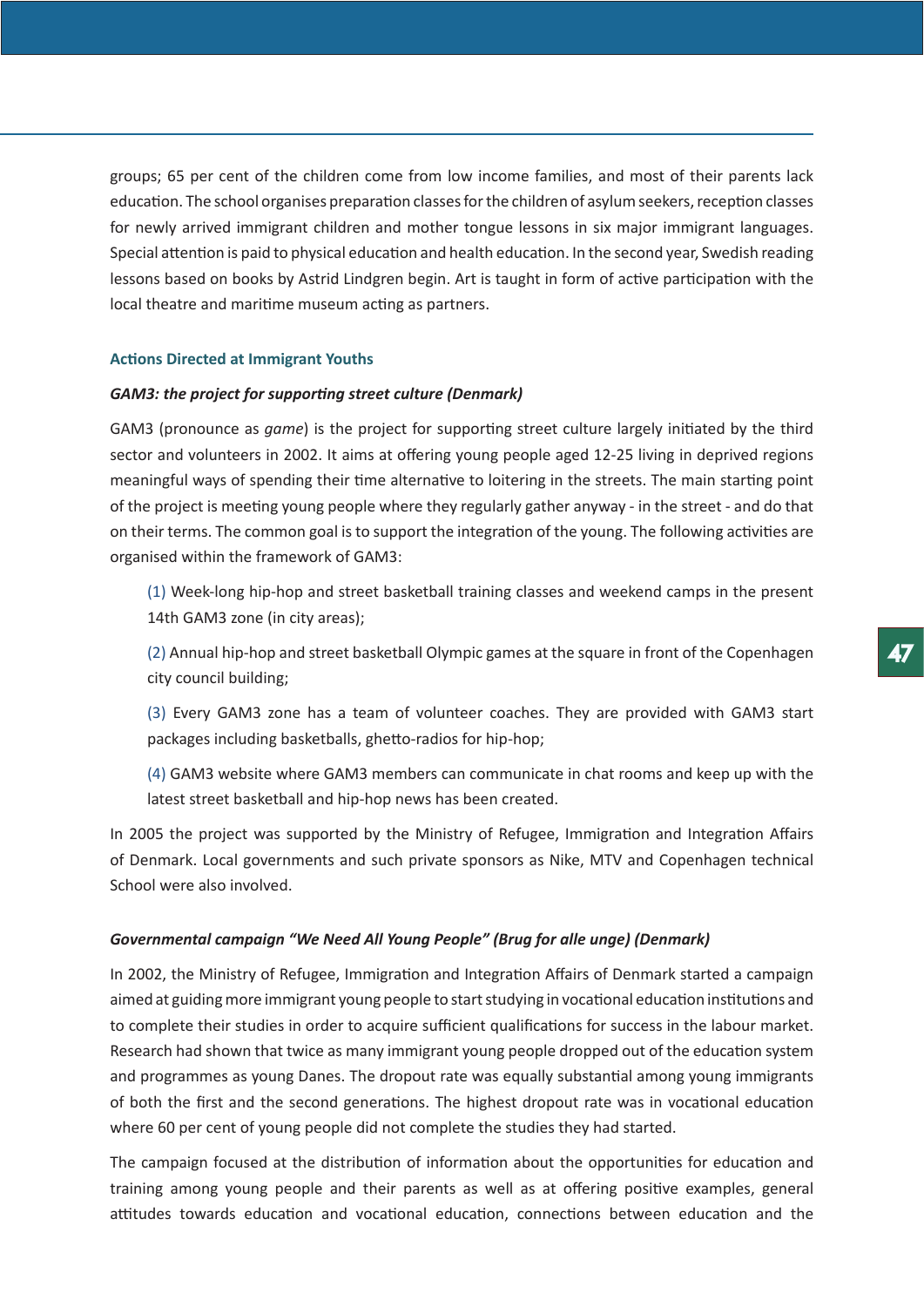labour market and other similar issues. Two consultants responsible for composing and distributing the information, organising the visits of people serving as role models to schools, co-operating with school career counsellors, developing the network of volunteer homework tutors and finding places for students' vocational practice were hired in the course of the campaign. Special practice programmes were developed in co-operation with the police, defence forces and rescue services.

Positive examples, so called role models were chosen from young people of immigrant background who had been successful in acquiring both the education and a profession. The team of role models visited schools, youth leisure centres and immigrant organisations and talked about their personal experience and choices. By now, the team has met around 10,000 young people of immigrant background in different parts of Denmark.

The campaign was initiated and financed by the Ministry of Refugee, Immigration and Integration Affairs of Denmark. In 2006 and 2007, the financing was partly provided by the European Social Fund. The campaign was implemented by local governments, education institutions and third sector organisations. It is planned to last from 2002 to 2009.

# **Useful Links**

Information network on education in Europe containing reports on citizenship education in different countries:

http://www.eurydice.org/portal/page/portal/Eurydice/

Take Part project for citizenship education for adults: http://www.takepart.org/

*"Politik i skolan"* (Policy in school) report (in Swedish): http://www.skolverket.se/

Qualifications and Curriculum Authority of Great Britain: http://www.qca.org.uk/qca\_4791.aspx

British Post-16 Citizenship: http://www.post16citizenship.org/

Association for Citizenship Teaching: http://www.teachingcitizenship.org.uk/

Active Citizens in Schools (UK): http://www.continyou.org.uk/node/923

The Citizenship Education Longitudinal Study (UK): http://www.nfer.ac.uk/research-areas/citizenship/

British Council *Global Gateway. Contributing to an International Dimension in Education*: http://www.globalgateway.org.uk/

Intercultural Education at Primary School – Utrecht (The Netherlands): http://www.ncca.ie/index.asp?locID=257&docID=102

Intercultural Education at Primary School – Utrecht (The Netherlands): http://www.eukn.org/netherlands/themes/Urban\_Policy/Social\_inclusion\_and\_integration/ Education/Primary\_education/world-school\_1022.html

Deutscher Bildungsserver. German intercultural education homepage: http://www.bildungsserver.de/zeigen\_e.html?seite=3071

Compendium: Cultural policies and Trends in Europe: http://www.culturalpolicies.net/web/index.php

Bringing Communities And People Together (2007). *Commission on Integration and Cohesion*: http://www.integrationandcohesion.org.uk/bringing\_communities\_and\_people\_together.pdf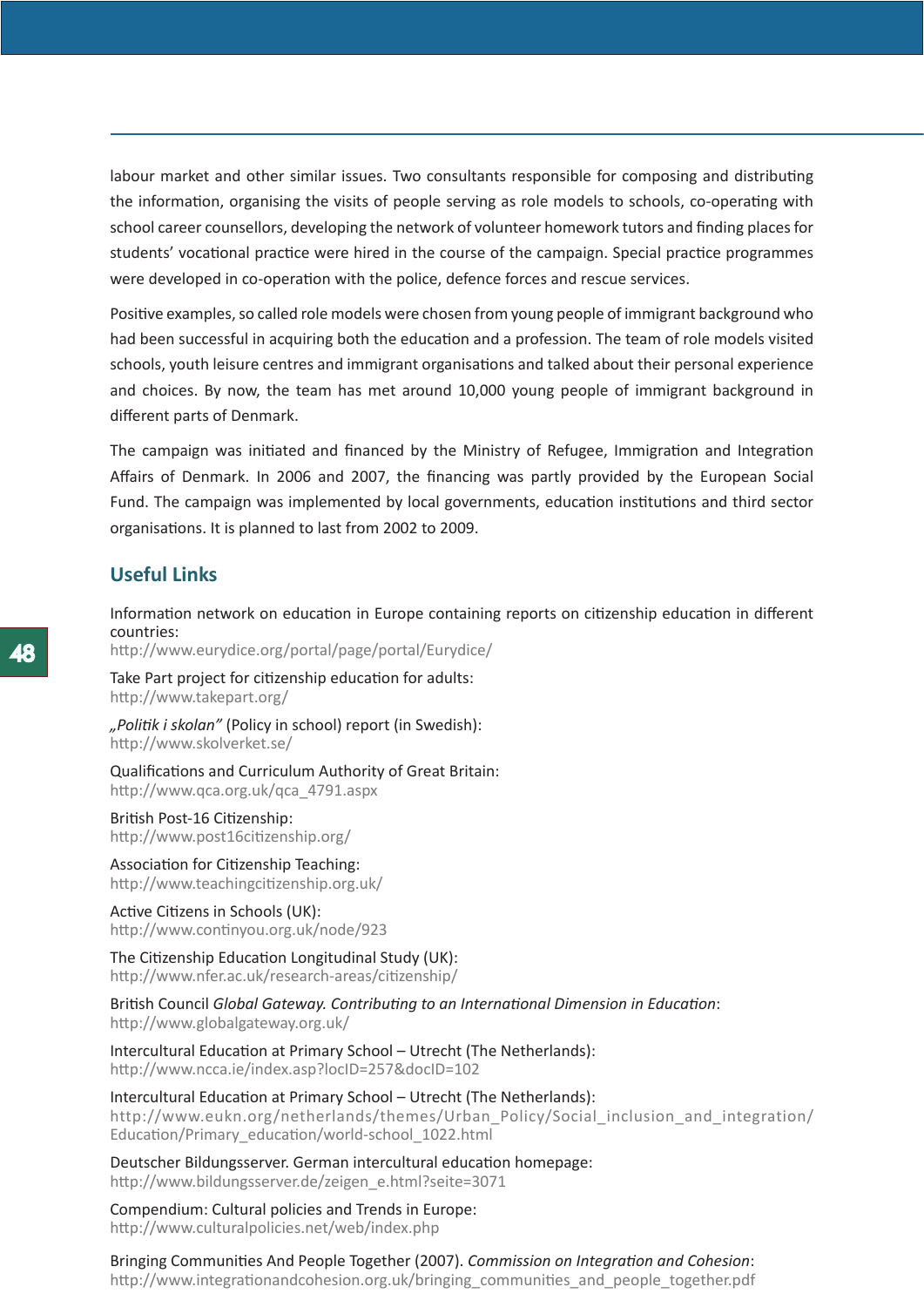# **Labour Market**

The participation in the labour market is one of the most important aspects of effective integration as economic involvement is often considered an important factor which, in turn, fosters social and cultural involvement. In its report on integration policy, OSCE emphasises that the creation of equal opportunities and access to labour market should be the focus of all the integration policies for the labour market (OSCE 2006: 48).

The immigrants' low employment rate and high unemployment rate pose a problem in the three studied countries. The disparities between employment and unemployment rates are especially significant in Denmark and Sweden. Both countries have also given top priority to the issue of the labour market in their integration policy. The difference between the employment rate of Swedes and the citizens of third countries constitutes the remarkable 27.6 per cent in favour of the Swedes and is even greater among women and young people (MIPEX 2007). The corresponding figure in Denmark constitutes 12.3 per cent and in Great Britain, 9.4 per cent (MIPEX 2007). The largest disparities concerning employment rate tend to emerge among women and young people. The difference between employment rates of women of immigrant background and native residents is the most significant in Denmark (31.1 per cent, compared to 13.5 per cent in Sweden). The general unemployment rate in Denmark and Sweden was also rather high: the chances of an immigrant to become unemployed are twice as high as those of a native resident (OSCE 2006: 49).

The problems that immigrants and their descendants face in the labour market do not as a rule differ from those of other minority groups mainly being caused by insufficient education or qualifications, little work experience and a large scope of family responsibilities. Moreover, other factors influencing the employment of immigrants may be their insufficient command of the official language or the fact that employers do not recognise the documents proving the immigrants' education or qualifications. Improving the language skills of adult immigrants is considered an important part of solving employment problems; not only general language instructions but also learning the language needed for one's profession is emphasised as an important factor in integration improvement. Thus, as a result of policy changes in the recent years language instruction for adults in Denmark has been connected to labour market (see the subchapter on language instruction for adults). Germany has also set the language command of young people and adults as one of the top priorities of its integration policy, implementing an extensive governmental language learning programme for immigrants.

Sweden, Denmark and Great Britain have separated immigrants and their descendants as a specific target group in the national employment strategies presented to the European Commission.<sup>27</sup> Broadly speaking the policy actions implemented in the labour market of the countries can be divided into two groups:

(1) actions that focus on labour supply side, trying to develop the immigrants' skills to make them meet the requirements of the labour market, and

(2) actions that focus on demand side of the labour market, such as informing and training employers for integrating employees of different culture backgrounds into the labour market.

The actions focusing on labour supply side mainly include professional language instruction, labour market counsellor training, and the development of practical skills by promoting vocational education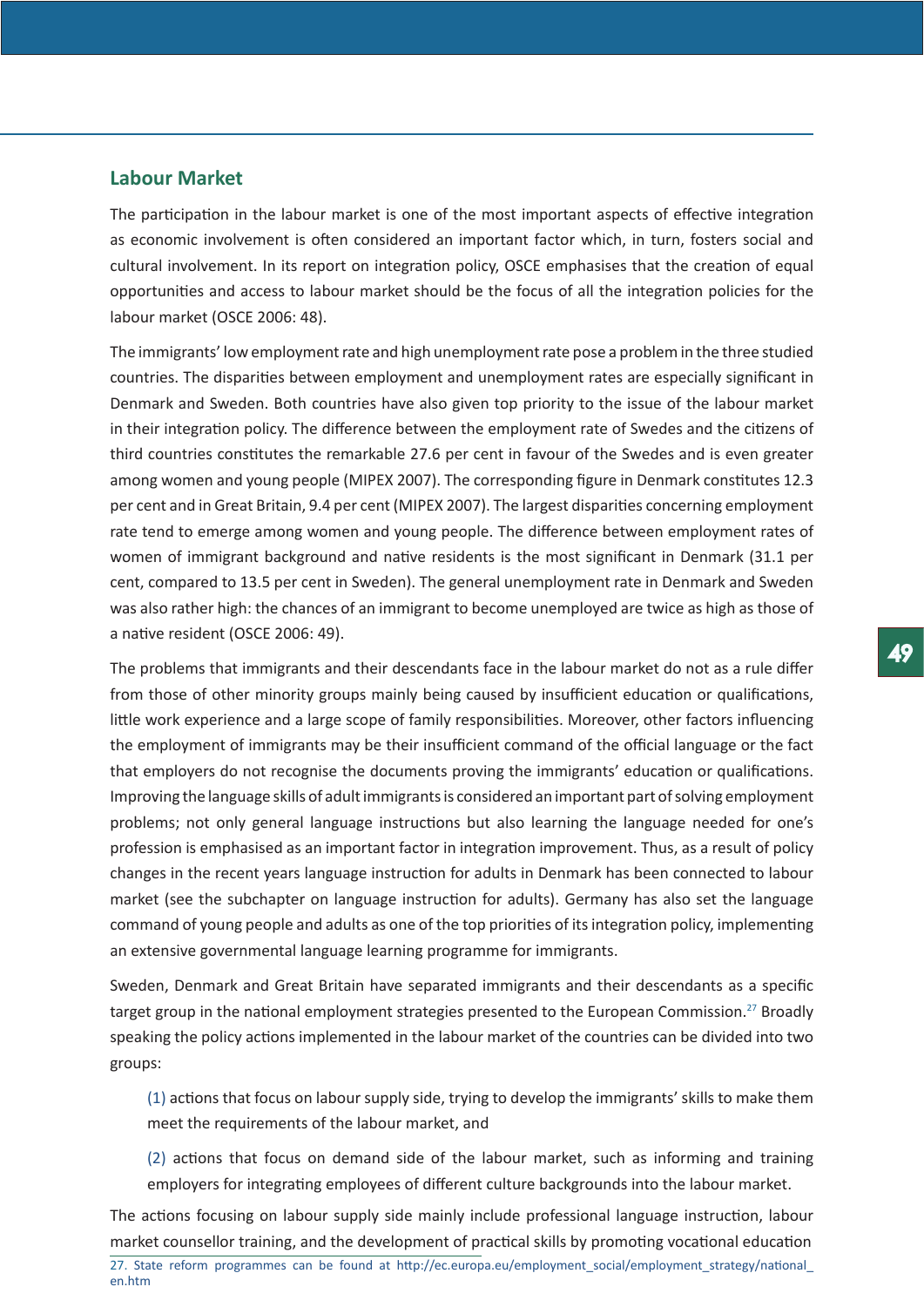and directing people to professional practice places. Among the policy actions focusing on labour demand side, various anti-discrimination programmes and the promotion of diversity at workplace are predominant. The countries search for possibilities to encourage and convince employers in the importance of diversity at workplace, and usually it is the public sector that is considered to be an example for the private sector employers.

The promotion of diversity at workplace is especially actively used in the public sector of Great Britain where the state uses its procurement policy as a stimulus to encourage entrepreneurs to foster the diversity of their personnel. Sweden has also started implementing this policy in the recent years. Still, less attention is paid to the development of immigrants' skills in Great Britain, and the governmental labour market policy is only focused at creating equal opportunities. However, Denmark is actively involved in developing immigrants' skills having designed the governmental programme *A New Chance for Everyone* (see below). Thus the differences in labour market actions the countries take reflect the structural differences of the countries' labour markets, differences in labour market policies and the history of immigration. The area of the labour market mostly invested into reflects the country's vision of what its main integration problem is. The policies focused on labour supply side consider immigrants' lack of skills the major problem; the policies focused on labour demand side admit that the labour market lacks equal opportunities. The labour market integration actions are in brief listed in the following table.

|                | <b>Tabel 2.</b> Integration on the labour market in comparison                                                                                                                                                                                           |                                                                                                                                                                                                            |                                                                                          |  |  |  |  |
|----------------|----------------------------------------------------------------------------------------------------------------------------------------------------------------------------------------------------------------------------------------------------------|------------------------------------------------------------------------------------------------------------------------------------------------------------------------------------------------------------|------------------------------------------------------------------------------------------|--|--|--|--|
|                | Labour market actions focused<br>on labour supply                                                                                                                                                                                                        | Labour market actions focused<br>on labour demand                                                                                                                                                          | <b>Business activity support</b><br>actions                                              |  |  |  |  |
| Sweden         | Free (professional) Swedish<br>language learning.                                                                                                                                                                                                        | Large scale legislation and<br>policy programme tackling<br>discrimination;<br>CV anonymity in the process of<br>applying;<br>Policy of fostering diversity at<br>public sector workplace.                 | Special consultation service<br>for entrepreneurs of<br>immigrant background by<br>ALMI. |  |  |  |  |
| <b>Denmark</b> | Free (professional) Danish<br>language learning for adults;<br>Network of immigrants' labour<br>market counsellors;<br>System of salary support;<br>Obligatory participation in the<br>activation programme.                                             | Negotiations between the<br>employers, labour unions<br>and government for the<br>improvement of immigrants'<br>labour market indices;<br>Partnership contracts<br>with employers to employ<br>immigrants. |                                                                                          |  |  |  |  |
| Great Britain  | Free language learning as<br>needed (ESOL), connected to the<br>employment programme;<br>Free Jobcentre Plus services for<br>immigrants;<br>Ethnic Minority Outreach coun-<br>sellors as a part of the gen-<br>eral labour market counselling<br>system. | Large scale legislation and policy<br>programme tackling discrimina-<br>tion;<br>Public sector procurement<br>policy;<br>Public sector race equality duty.                                                 | Businesslink - online, busi-<br>ness related consultation<br>service.                    |  |  |  |  |

| 50 | Tabel 2. Integration on the labour market in comparison |
|----|---------------------------------------------------------|
|    |                                                         |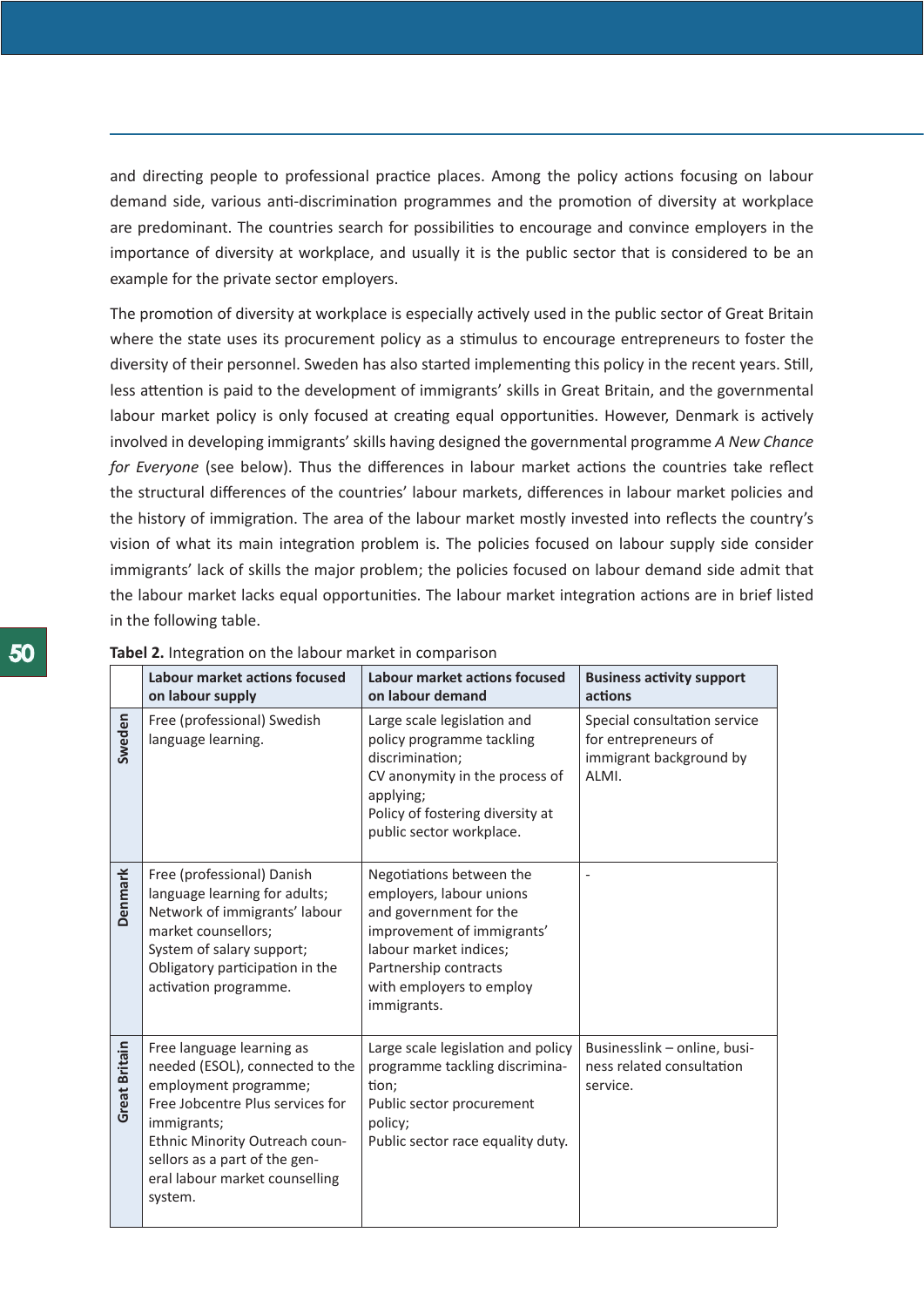The European Commission has separated minority and immigrant entrepreneurs as a distinct target group whose business activity should be supported by the countries in its business activity support policy. Of the countries researched, Great Britain has the highest rate of immigrants' business activity: around 12 per cent of immigrants run a business. This type of support has not been set a priority in the studied countries, but separate actions have been taken. A large proportion of the activities supporting immigrant entrepreneurs are conducted by citizen organisations with Great Britain being the most active in this respect.

The research of the labour market integration actions can be summarized by the statement that effectiveness is often achieved by combining the actions focused on stimulating both labour supply and demand side. Developing immigrants' skills is not enough if ethnic discrimination exists in the labour market and the employers' awareness of the problem is low.

# **A New Chance for Everyone: Reform Plan of the Danish Welfare Policy**

The objective of the Danish integration policy is to make immigrants financially independent i.e. not depending on the state's social benefits, and integration into the labour market plays a key role in this process. By approving the governmental programme *A New Chance for Everyone* in 2005, the government of Denmark has set its objective to bring another 25,000 people of immigrant background into the labour market by 2010. In the course of developing and implementing the reform plan as well as improving immigrants' employment rate, intensive quadrilateral negotiations between the government, labour unions, employer organisations and local governments took place. The agreement and involvement of all the parties is considered important in implementing the labour market reform plan. The major part of the agreement is every party's investment in increasing the employment rate of immigrants and their descendants which is mostly achieved by organising Danish language courses

Danish labour market policy, including the development of actions directed at immigrants and their descendants, has been the result of quadrilateral negotiations as the effectiveness of labour market actions depends on the agreement and involvement of all the parties. The government, labour unions, employer organisations and local governments have participated in the negotiations. Additionally, the government has created a separate department in the Ministry of Refugee, Immigration and Integration Affairs to tackle the problems of unemployed immigrants and to counsel the labour force centres all over the country in issues of specific labour market problems concerning immigrants.

(government and local governments) and at the same time establishing connections with the labour market (employers).

The responsibility of the Integration Service (*Integrationsservice*) created by the Ministry of Refugee, Immigration and Integration Affairs in 2005 is to assist and counsel local governments in their activity aimed at improving the employment rate of immigrants (planning and implementing activation programmes and other activities envisaged by the

reform plan). The objective of the reform is to increase the employment rate of immigrants and their descendants using the following measures:

• The introduction of the salary benefit system for private businesses intended for the people who have difficulties finding work (have been unemployed for at least 90 per cent of the last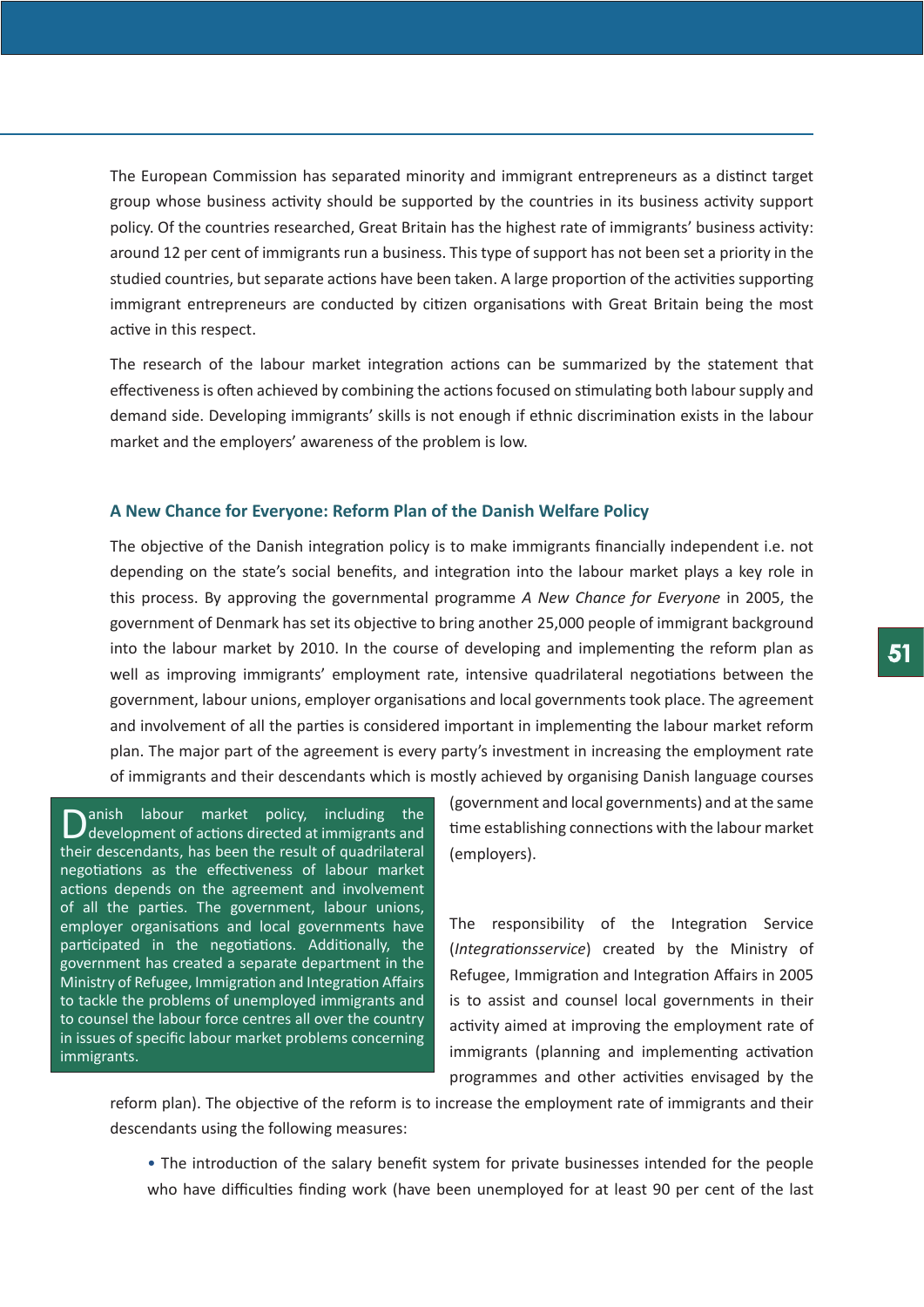three years). It involves paying governmental salary benefits to the businesses that employ an immigrant with a lengthy history of unemployment. The research by the Danish technological Institute show that every third immigrant employed on the basis of salary benefits is later offered a permanent job (Danish National Reform Programme 2006: 47);<sup>28</sup>

• Partnership agreements between employers and the state or local governments about employing the immigrants who have had difficulties finding a job. These are framework agreements that are the basis for implementing the above mentioned system of salary benefits. Partnership agreements contain the practice programme suggested by the employer accompanied by training and mentoring system. If the employer is satisfied with the results of a subsidised employee's work, the employee is offered a permanent job contract with the usual salary;

• The immigrants of at least 30 years of age receiving social benefits and the introductory programme benefits are obliged to be involved in the labour market integration activities, organised by local governments, every six months. The duration of each period of participation is at least four weeks. So called activation programmes are designed by local governments on the basis of agreements with local employers and involve practice opportunities or special vocational training. According to the new reform plan, the local governments that are most active in the development of activation programmes for immigrants will have more of the expenses covered governmentally than those that do not actively offer activation programmes;

• €40.2 million is allocated in order to hire more labour market counsellors than before and to improve immigrant services in the 10-15 local governments where immigrants constitute a remarkable proportion of residents. The counsellors are to carefully observe unemployed immigrants and to help people create connections with the labour market or find a mentor.

The target group of the actions constitutes both new refugees obliged by the integration agreement to attend labour market training and the immigrants already residing in the country and their family members. 500 million Danish krona is expected to be allocated for the implementation of the actions.

## **Adult Language Instruction as Organised in Denmark**

Language instruction for adults has been governmentally organised in Denmark since 1983 when the objectives of the state integration policy were first worded. In the earlier period, 1960s-1970s, language instruction was organised differently in various regions of the country without much governmental co-ordination. The large scale reorganisation of Danish as a second language teaching happened in 1998 when the new *Consolidated Act on Teaching Danish as a Second Language For Adult Foreigners and Others*, and Language Centres was adopted, and the example at hand describes the language instruction system in use since then.<sup>29</sup>

<sup>28.</sup> The reform plan also includes actions to increase the level of education of immigrants and their descendants and to prevent the emerging of ghettos. See *A New Chance for Everyone – the Danish Government's Integration Plan*. Ministry of Refugee, Immigration and Integration Affairs (May 2005). The specific actions directed at labour market can be found in the Danish state reform plan presented to the European Commission as a Lisbon strategy implementation report in 2006.

<sup>29.</sup> The non-official translation of the *Consolidated Act on Teaching Danish as a Second Language for Adult Foreigners and Others, and Language Centres* can be found at http://eng.uvm.dk/publications/laws/danishlow.htm?menuid=1530 (as of 05.12.2007).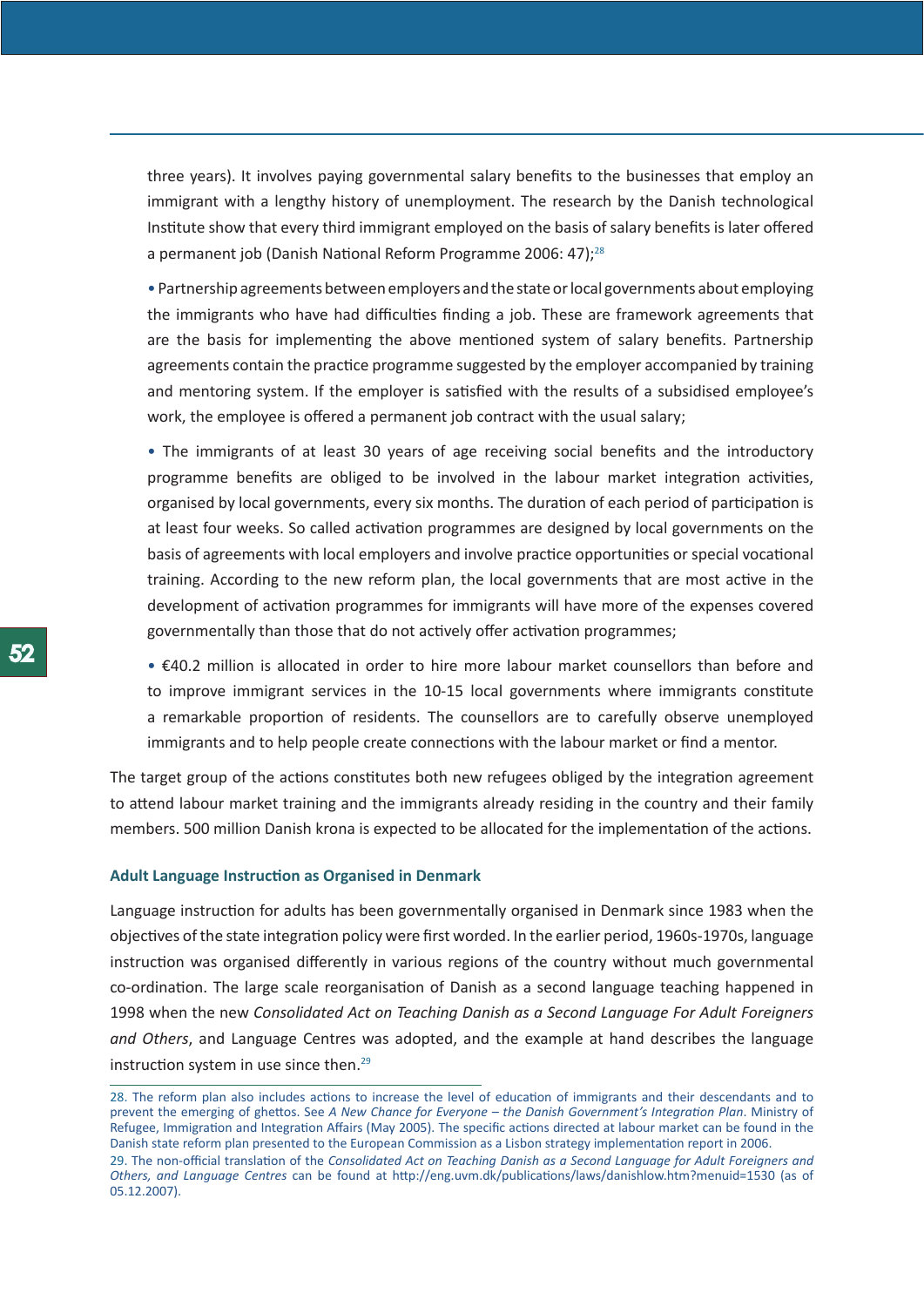In accordance with the Integration Act passed in 1999 all the refugees and immigrants as well as their family members arriving in Denmark must participate in the adaptation programme with language learning as one of its parts.<sup>30</sup> Danish language teaching is organised by language centres whose work is co-ordinated by the Danish Language Courses Bureau of the Integration Department of the Ministry of Refugee, Immigration and Integration Affairs. Private language schools can also suggest language teaching if they have been accredited by the state. At the same time, the obligation to organise the activity of language centres lies upon local governments. As a rule, several local governments co-operate in organising a common language centre. The language centres have to employ a foreign language teaching coordinator who will control the centre's language teaching curricula and methodology. In 2004, 65 language centres operated all over the country. The centres are governmentally financed, and the financing depends on the number of students who pass level examinations.

All the adult (older than 18) refugees or immigrants and their family members registered in the local

The students' educational background and skills are taken into<br>
consideration in the organisation of language teaching for adults in Denmark. Language centre counsellors divide language students into three groups based on their skills:

(1) The first category includes the students with non-existent or poor educational background who are illiterate in their mother tongue.

(2) The second category consists of the students who have received some education and whose language learning progress is described as slow.

(3) The last, third group contains the student with basic, secondary or higher education.

government who are liable to adhere to the integration agreement are directed to language courses by the local government's social worker who also compile immigrants' individual integration plans. One can learn Danish in these centres for up to three years. In 2003, 45,882 students were enrolled (Petersen 2004: 11).

Language learning, in turn, falls into 6 modules (see fig. 1 in the Appendix) within each category.

The last stage of the third category (module 6 ending with the *Studieprøven* examination) is meant for the students who wish to learn Danish in order to acquire further education. Almost all the Danish universities recognise the certificate issued to prove this level of language skills.

 $\bigcap$  uch language teaching organisation facilitates using various  $\bigcup$  teaching methods according to a student's skills. The use of different methods, in turn, makes language teaching more effective. Until 1998, the educational background of students was not taken into consideration in language teaching; however, currently an additional objective to compile an individual studies plan for every student taking into consideration all the aspects of learning and future plans has been set. For example, whether the language is being learnt for employment or education purposes is taken into consideration in creating an individual study plan. The individual study plan is compiled by the language centre counsellor in cooperation with every student.

<sup>30.</sup> Until 1999, integration courses including language courses were only obligatory for refugees. Immigrants and their family members had to organise their own language learning without state support. Only refugees can still participate in the labour market training programme as immigrants have to be financially independent (see the chapter on Danish integration policy for immigration policy changes).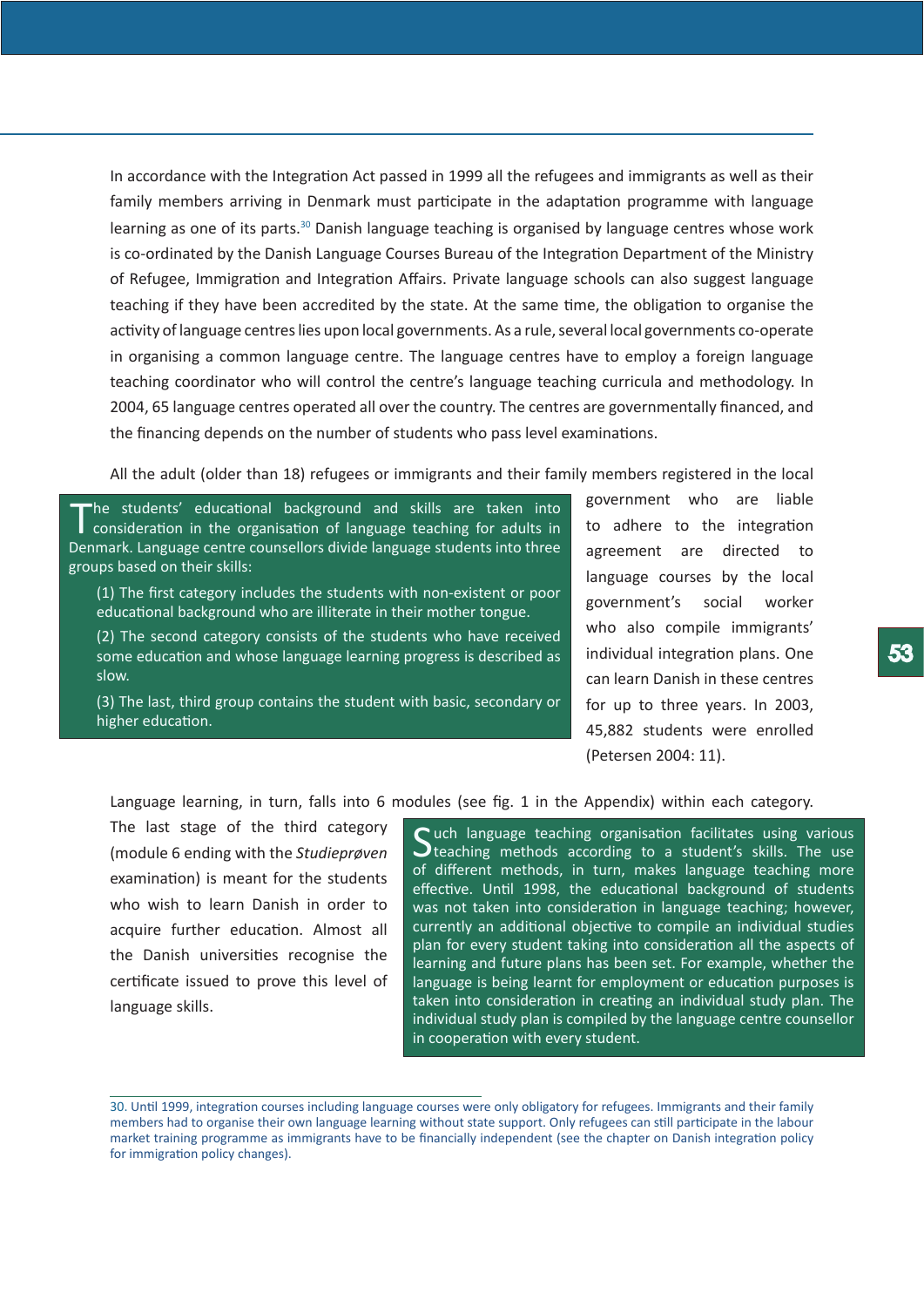A new immigrant has to attend the average of 340 to 2,000 obligatory hours of language instruction required by the integration agreement and reach B1 level in writing and B2 in speaking. Achieving the levels in question is a prerequisite for the acquisition of citizenship. Language instruction costs around €20,000 a year per person and is free of charge for the students.

A student cannot be absent from more than 15 per cent of the classes. The certificate issued by the language centre, in turn, gives one the right to apply for Danish citizenship.<sup>31</sup>

The language instruction programme is mainly focused on immigrants<br>being active in the job market. The language instruction programme is governmentally developed, and all its stages and modules are accredited. In 2004, the language instruction programme was rearranged (the language instruction legislation mentioned before was changed) with a view to redirect it more efficiently into teaching the language skills especially needed for being active in the labour market. Keeping this objective in mind, communicative language skills and the connection of language instruction with the demand of the labour market are emphasised. The language instruction has to give students the best possible opportunities to find a job, which is the reason for employing different study modules combining class work with occupational practice. Some of the language centres organise the studies using the 2/3 system that includes 3 days of class work and 2 of occupational practice a week. In other centres the class work takes place in the morning and language practice in the evening. Additionally, the language instruction employs rather flexible methods including possibilities for individual learning using a computer and flexible timetables including extracurricular learning.

<sup>31.</sup> See Petersen 2004 for further information (http://www.dansk.nu)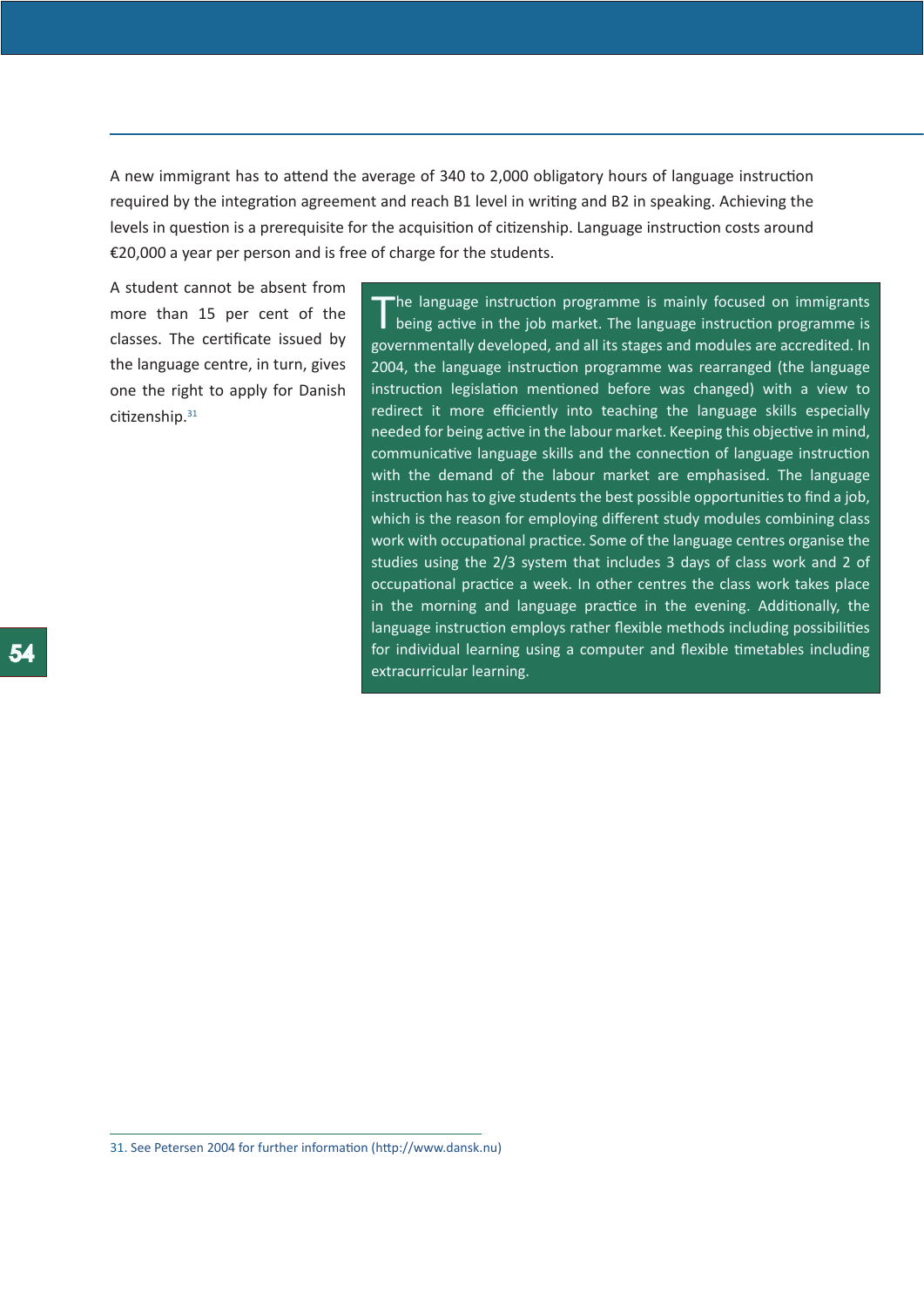## **Public Sector Recruitment Policy in Great Britain**

Great Britain has implemented the governmental procurement policy as a mechanism to influence the involvement of ethnic and racial minorities in the labour market. Below there are several examples of best practices of institutions (HM Revenue and Customs, Crown Prosecution Service, The Home Office, British Telecom, The Scottish Parliament, etc) that describe how general employment problems and those concerning discrimination in the labour market characteristic of ethnic and racial minorities are solved within the process of governmental procurement.

The majority of the institutions in question possess their own Race Equality Schemes or some other additional acts or provisions that protect individuals from racial discrimination in the labour market, sphere of education, housing market and the distribution of goods and services on the basis of the legislation passed in 1976 (see the subchapter on British integration policy).

**W** ithin the HM Revenue and Customs, there exists the Equality is to assess racial equality in all the recruitment procedures in the institution. In the phase of planning the recruitment, it is responsible for reviewing the documents in order to ensure the possibility of assessing importance and proportionality of racial equality in every recruitment contract. The team is also in charge of compiling an ethnic monitoring survey at the stage of provisional qualification with a view to assess the capability of a potential supplier to fulfil the standard of racial equality. Standard contract provisions are reviewed in numerous cases, and additional clauses are added if needed that help the contract parties to monitor the issues of racial equality more efficiently. As to the HM Customs and Excise the clauses establishing that the contract signing party does not discriminate against anyone on the basis of their colour, race, gender etc. as well as acts in accordance with the legislative acts concerning the matter are added to all the recruitment and resulting contracts in which racial equality plays an important role.

In some of the governmental institutions there are specific learning materials for the personnel in charge of governmental procurement with a view to increase the officials' awareness of the necessity to take racial equality into consideration and of their legal obligations. Similar wording and design should also be followed in compiling advertisements that would encourage the candidates from ethnic minority groups to apply for a job.

The Crown Prosecution Service employs a checklist of the aspects of racial equality and diversity that

a supplier must adhere to while planning and repairing concerning all the cases of governmental procurement. On the other hand, a similar checklist is valid for the officials responsible for managing and monitoring governmental procurement contracts. The Home Office employs similar questions for the assessment of recruitment impact (i.e. assessing if the objectives of a recruitment plan foster equality in general) using different methods of improving racial equality according to its necessity, for example, advertisements or principal clauses of contracts. The British Telecom, in turn, has started to realise that actively supporting racial equality and diversity helps the organisation protect its brand as well as improve and enhance the reputation of the institution. The applicants for governmental procurement contracts have also understood that the proactive support of racial equality and diversity is changing into a great advantage of obtaining governmental contracts.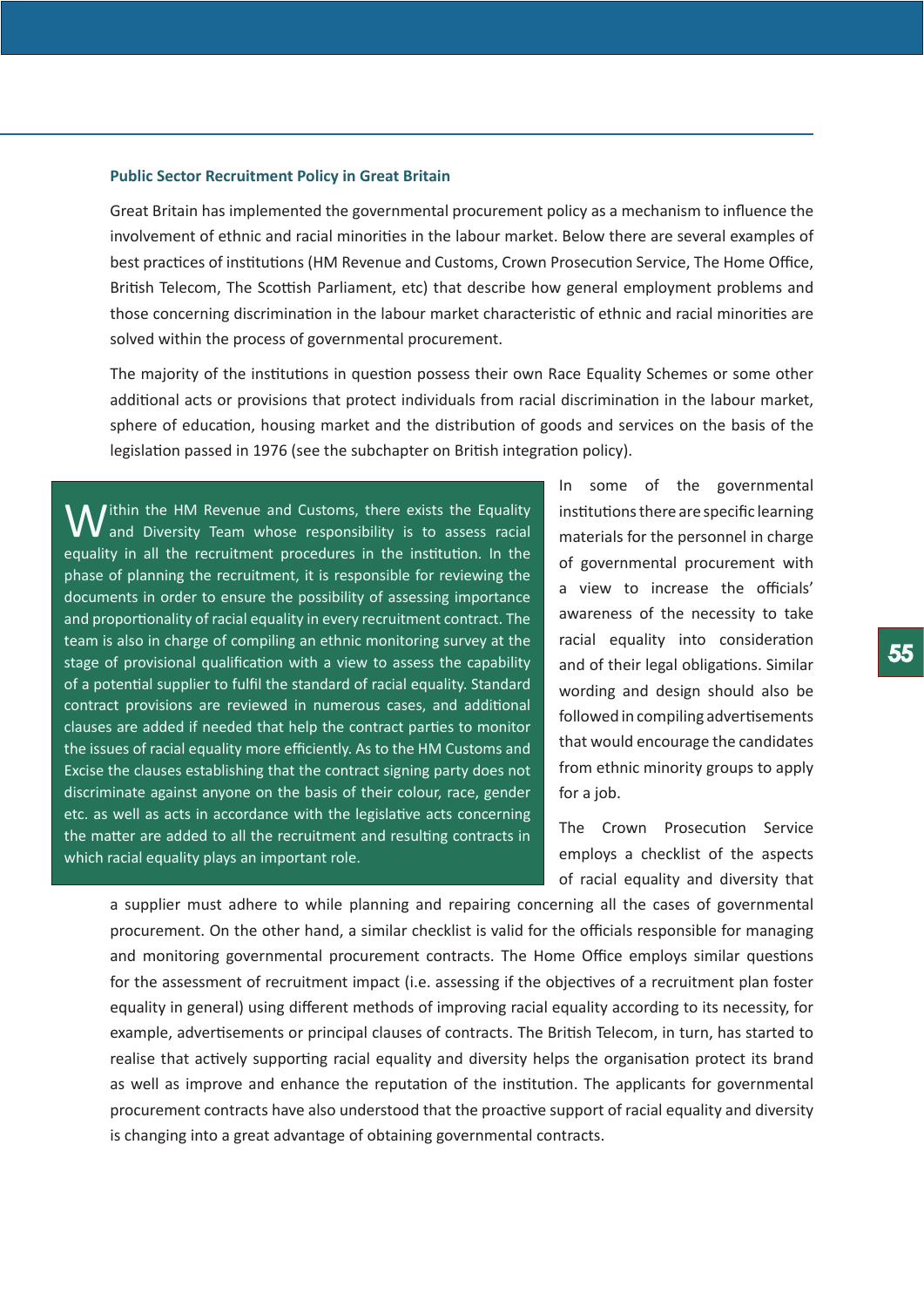## **Workplace Diversity Policy in the Public Sector in Sweden and Great Britain**

The idea that the government must set a positive example in terms of personnel's ethnic and cultural diversity has been of paramount importance for **Swedish** integration policy. Ethnic and cultural diversity which means minority nations and races being represented at the workplace is not only seen as a quality indicator but has a significantly more important meaning being one of democracy indicators, and paying attention to that will make the public sector more trustworthy. A career in public services requires excellent command of Swedish language and knowledge of Swedish administrative culture. These two factors are the main obstacles for immigrants searching for employment in Swedish public sector. Moreover, some of the high administrative posts require Swedish education, which can also exclude numerous otherwise suitable candidates from the competition. Thus, due to the above mentioned reasons coupled with some other obstacles, the representation of immigrants in public sector has been rather low for years. However, on the basis of statistic it can be claimed that the situation is changing; for instance, the proportion of state employed officials of foreign descent increased from 9.2 per cent in 2000 to 11.1 per cent in 2006 (Arbeitsgivarverket 2007: 4).

The change has been caused by the steps Swedish government took in order to foster ethnic diversity. In accordance with the Act on Measures Against Discrimination in Working Life on Grounds of Ethnic Origin, Religion or Other Belief passed in 1999, employers are obliged to foster ethnic diversity at the workplace and it can be stated this has been an important objective of all the governmental organisations

> **D**ublic sector is regarded to be a role model in promoting diversity at the workplace and an exemplary employer. The Swedish government holds a view that the measures employed by the public sector to foster ethnic diversity at the workplace will later be overtaken by the private sector, which will, in turn, foster the implementation of the measures in society as a whole. In the spring of 1999, the integration minister Ulrika Messing proposed an initiative to develop a governmental plan of action for fostering ethnic diversity in government offices. The objective of the plan of action was to raise public awareness of how personnel diversity fostered, in turn, the diversity of competences and better quality of providing public services to various target groups. The plan of action stated that the recruiting policy of government offices should be based on the principle of ethnic diversity; in order to implement it more efficiently, separate institution were advised to adopt plans of actions to increase ethnic diversity. The plans of actions have varied as to their content and extent, and a large proportion of these have not included quota systems or any indices measured in specific numbers. Labour market institutions have been the most active in developing such plans of actions.

> A ccording to the data from *Utländsk bakgrund i staten* 7.5 per cent of personnel born abroad<br>Worked in central government institutions in 2000; in 2006 this proportion constituted 9.1 per cent, and 11 per cent for government offices in general (Arbetsgivarverket 2007: 5). Taking into consideration the fact that in 2000 14 per cent and in 2006 16 per cent of all the population aged 20- 46 were immigrants, it can be claimed that Swedish efforts to improve integration and ethnic diversity have been successful.

since. The government has also included propositions on the issue at hand into numerous draft acts of government offices.32

<sup>32.</sup> Telephone interview with Hans Hillforth, the assistant advisor of the Ministry of Integration and Gender Equality (02.11.2007, Kadri Nestra).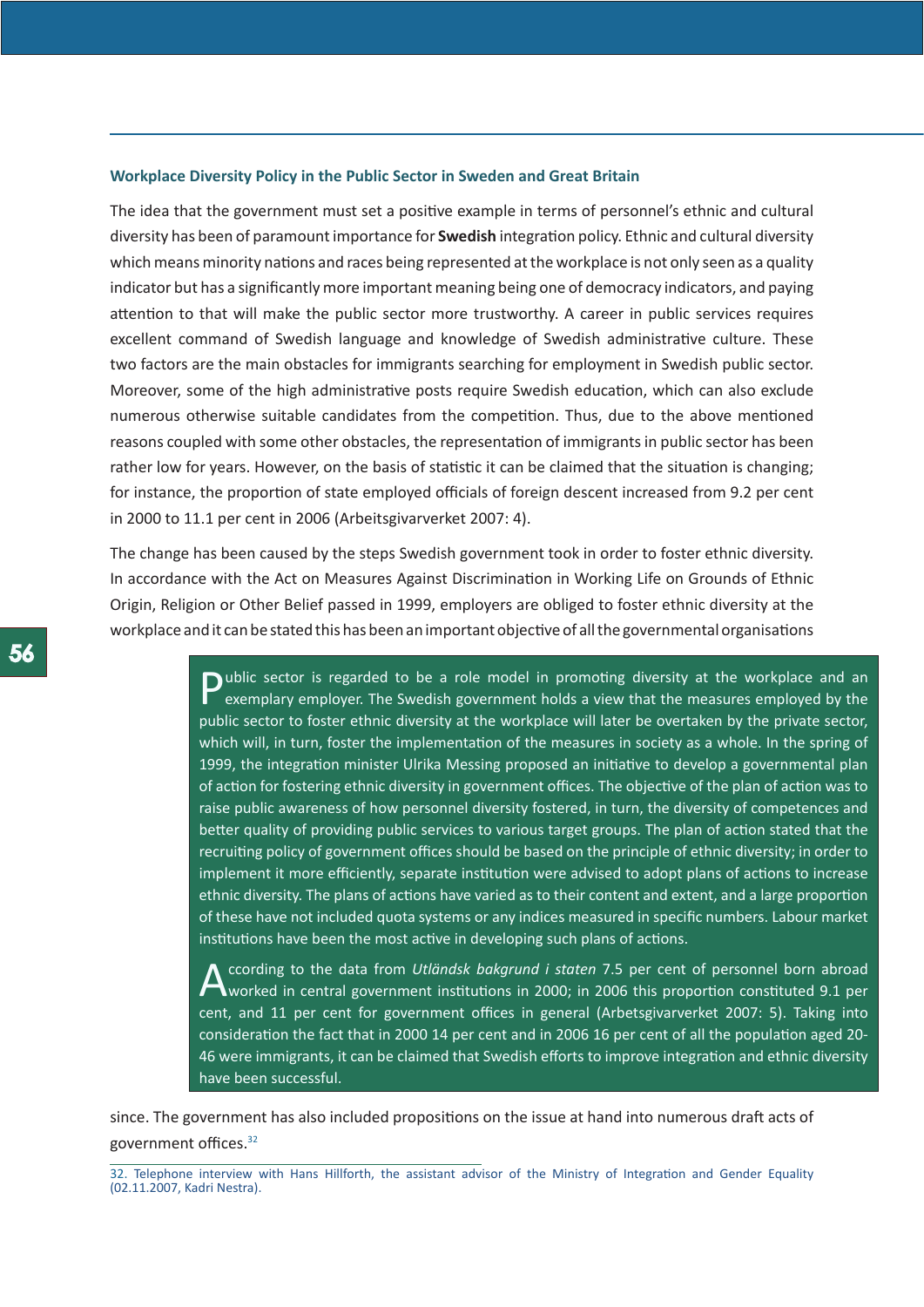Since 1999, state institutions have been obliged to report on the measures they have implemented and future plans to foster ethnic diversity in recruiting their employees. The Swedish Administrative Development Agency is responsible for the process as well as for guiding and co-ordinating the antidiscrimination project in five Swedish provinces. The first general report on state institutions compiled in 1998 even before the act was passed showed that around 8 per cent of state institutions did not employ any specific methods to increase diversity. However, the report compiled in 2000 stated that 20 per cent of institutions had developed large scale plans and started vigorous activity in order to increase ethnic diversity at the workplace. Some of the institutions employed personnel of foreign descent; the others set objectives in numbers, and quite numerous institutions started directing their recruiting campaigns at immigrant population.

The recruitment process relies on anonymous application. This method was first used by the previous government, but it has not yet become deeply ingrained and is only employed to a certain extent in certain cases. It is not easy to assess the effectiveness of the method, but it is believed to decrease the possibility for discrimination. In the first stage of the anonymous recruitment process, only formal qualifications such as education and relevant experience are taken into consideration, and personal and social characteristics only emerge during the interview; thus, first of all, attention is paid to the candidate's knowledge and skills, and the possibility of bias caused by the person's ethnic or racial background is excluded. Such a method also guarantees that national minorities have bigger odds of successfully completing the first stage and moving further.

In addition to the schemes described above, immigrants in Sweden who would like to start working in the public sector can attend additional training courses. Today they can choose from the courses taught in four universities (Stockholm, Göteborg, Malmö and Linköping), and the objective of these preparatory courses is to broaden immigrants' opportunities in the labour market by offering the university degree necessary for an administrative career.<sup>33</sup>

The Swedish Broadcasting Council (*Sveriges Radio*) has initiated the project entitled *More Colours in the Media* whose objective it is to employ more journalists from ethnic minority groups and immigrant communities. The government has also allocated funds to the Journalism, Media and Communication Department of Stockholm University with a view to develop a course of lectures *Media, Diversity, People* which would focus on such topics as the representation of ethnic minorities and immigrants in the media and the role of news reporters in opposing bias and fostering cultural diversity in society.

The government has also directed its policy of fostering ethnic diversity at the workplace to the local level. Since 2000, the local governments that have been the most successful in the area are awarded a prize. A diversity award is also given by FORUM, an umbrella organisation uniting eight labour unions and boards, with a view

to acknowledge the effort of the state institutions fostering the policy of cultural diversity in their personnel recruitment and working conditions.

<sup>33.</sup> Telephone interview with Hans Hillforth, the assistant advisor of the Ministry of Integration and Gender Equality (02.11.2007, Kadri Nestra).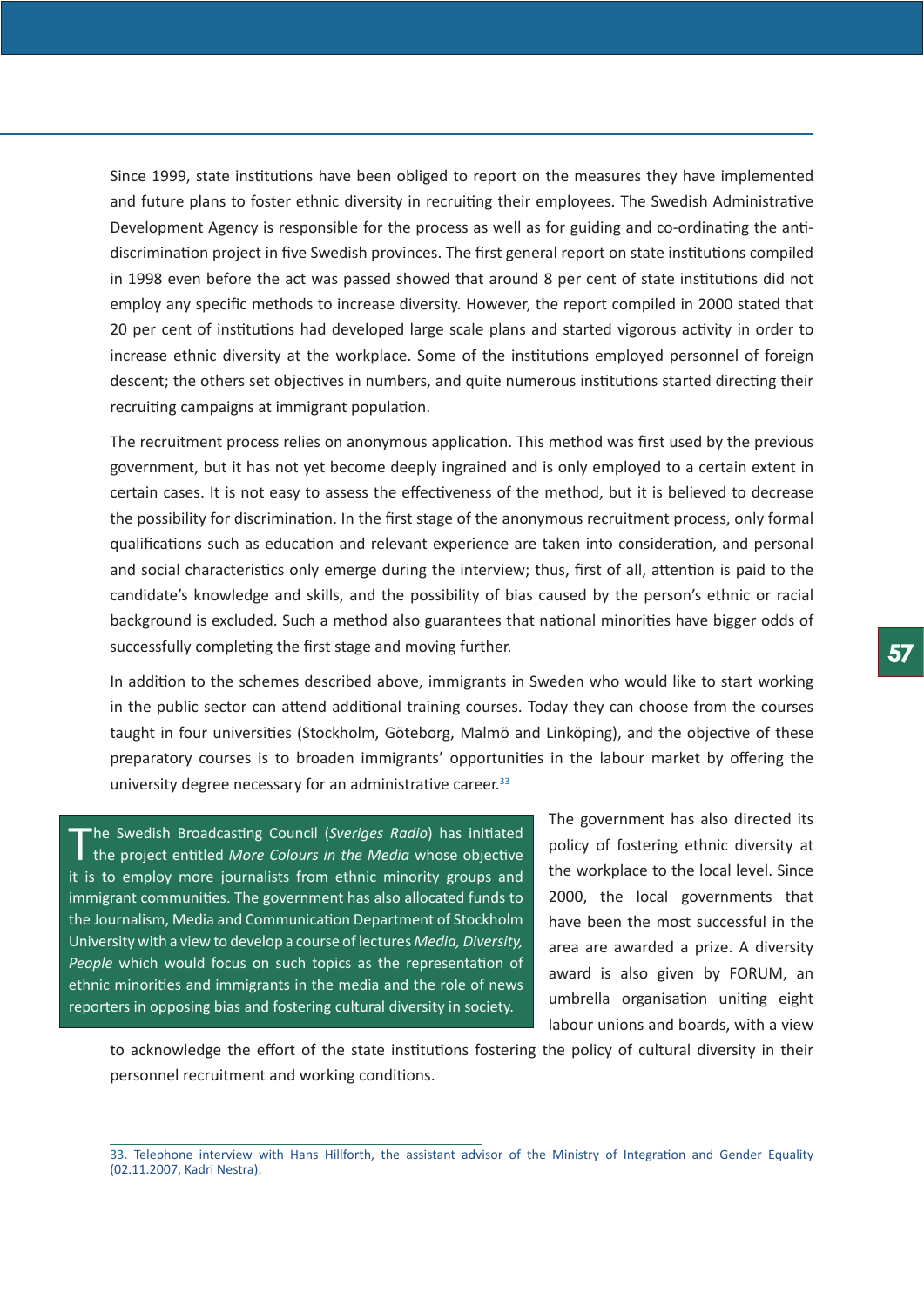As of 2006, public officials of **Great Britain** contained 8.4 per cent employees from ethnic minorities, which correlates with the general national composition of the population. The data can lead to the conclusion that the percentage of minority representation varies considerably from region to region and is directly linked to the peculiarities of the region. For instance, the minority percentage varies remarkably in London,

The Amendment to the Race Relations Act passed in 2000 in Great Britain contains an important additional clause – an observation that all the public service institutions are obliged to foster ethnic equality. The purpose of the observation is to help all the state authority bodies offer just and accessible service and improve equal opportunities in their recruiting procedures. By passing the Amendment, Great Britain received the most influential legislation in the area of ethnic equality ever. The act in question place legal obligations on more than 43,000 state institutions. The UK Statistics Authority regularly gathers data as to the ethnic proportions of public officials.

but the average is 40.2 per cent, and the representation of minorities in public offices is 30 per cent whereas in the South-Eastern part of Great Britain the corresponding proportions are 8.7 per cent and 5.2 per cent. After studying the representation of ethnic minorities in higher positions, it can be stated that they are underrepresented in comparison to the native-born white British, although some improvements have been made in this sphere. While in 2005 only 3.5 per cent of the highest posts (SCS level) were occupied by ethnic minorities, in 2006 this proportion constituted 4.1 per cent. In the second highest type of post (class 6/7), their representation proportions were respectively 5.3 per cent and 5.9 per cent (National Statistics Online 2007).

London Police Department is a good example of occupations that received special attention in the governmental strategy publicised in 2005 (City of London Police, Race Equality Scheme Monitoring Report 2005). It is believed that in order to guarantee equal treatment of all parts of society, ethnic diversity should be favoured in both police forces and the police governing body. In order to achieve this target it is important for the ethnic composition of police forces in certain town parts to correspond to the ethnic composition of these areas. London Police department has been closely monitoring the ethnic background of its workers and paid attention to the representation of ethnic minorities since 2004. The report of years 2004-2005 stated that 4.9 per cent of police officers and 16.6 per cent of all the workers belonged to racial minority groups. The research conducted a year later showed that the respective indicators were 5.35 per cent of police officers and 18.62 per cent of all the workers (City of London Police, Race Equality Scheme Monitoring Report 2006). London Police Department has been set an objective of employing at least 7.3 per cent of ethnic minority police officers by 2008, and, judging by the latest development, such a result is quite reachable.

In November 2005, the Commission for Racial Equality issued a document titled *Code of Practice on Racial Equality in Employment* which characterises the trend towards decreasing ethnic discrimination. The above mentioned document is still merely advisory, and does not place any legal obligations on employers. On the other hand, the document thoroughly presents legal base for decreasing discrimination as well as the rights and obligations of employers and employees and explains what different forms of discrimination exist in society. The document also contains examples of applications to avoid later discrimination (job advertisements, records of code of work eliminating discrimination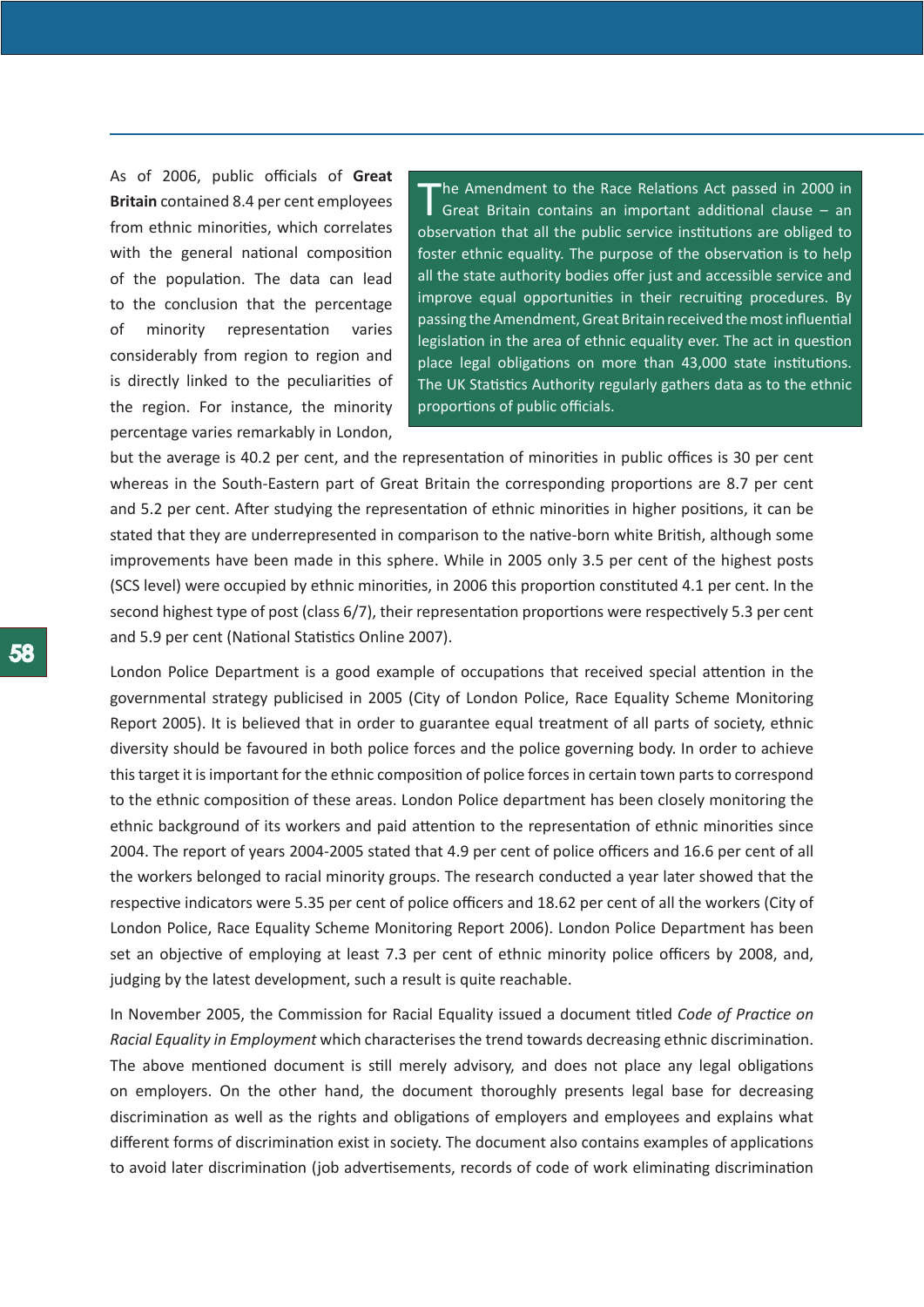etc.) which could simplify the work of an institution.

The initiatives of the public sector on the current issue have received positive feedback both in the country and abroad. At the same time, policy analysts have referred to several dangers that emerge in case of the absence of a proper monitoring system. The assessment of the effectiveness of the policy at hand also needs close monitoring of ethnic minorities and immigrants according to their ranks to prevent the concentration of the target group in lower ranks. For example, higher-rank public officials of ethnic minority and immigrant descent in Great Britain constitute 3.3 per cent whereas those of lower ranks 10 per cent of all the official posts (OSCE 2006: 53).

#### **Examples of Measures and Actions in the Sphere of Labour Market Integration**

### *Ethnic Minority Employment Task Force (UK)*

The Ethnic Minority Employment Task Force was created in Great Britain with a view to be specifically occupied with the problems of ethnic minority employment. Research has shown that ethnic minorities, especially dark-skinned, have fewer opportunities to find a job and to keep it in comparison with their white fellow residents. The Task Force was created by the strategy department of the Prime Minister's Office in accordance with the recommendations in the report on the research of the situation of ethnic minorities in the labour market conducted in 2001.

The report stated the necessity to tackle the problems of the employment of ethnic minorities by using the following actions and methods:

- Actions that would increase the education level and skill development of ethnic minorities;
- Actions that would enable people to have contact with work by reforming previous employment programmes, encouraging private business organisation, and removing the obstacles that hinder employment in necessitous spheres;
- Actions that would foster equality at the workplace by raising the employer's awareness, better counselling and usage of government sanctions such as the policy of recruitment.

The objectives of the Task Force are to find solutions to the problems mentioned in the report, to monitor the progress towards the stated goals, to co-ordinate the work of various public offices and to guarantee the implementation of the governmental ethnic minorities' strategy.

The Task Force includes the following government units: the Department for Work and Pensions, the Department for Trade and Industry, the Department for Education and Skills, the Department for Communities and Local Government, the Department for Culture, Media and Sport. The representatives of the Commission for Racial Equality, the Greater London Organisation and the Confederation of British Industry also participate in the group work.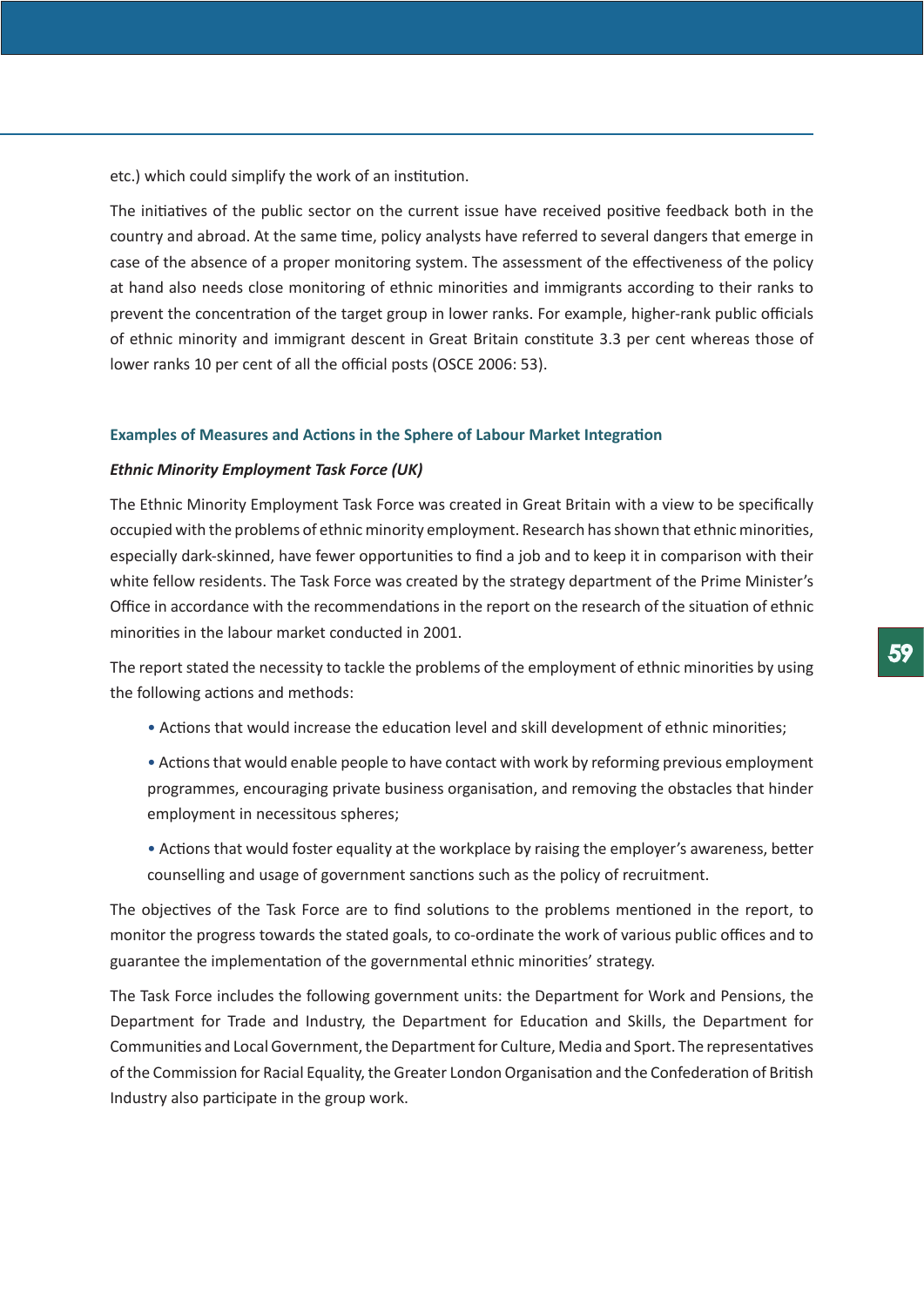## *Youth employment programme in Amsterdam*

The purpose of the Amsterdam city council youth employment programme is to solve the problem of youth unemployment. The young unemployed who do not participate in studies do not qualify for the financial support and other increasing welfare benefits provided to the unemployed by the city council. Instead, they are encourage to return to school or volunteer for one of the work projects meant for studying a certain vocation, offered by the local government. Although this approach is characteristic of general youth policy in Amsterdam, it mainly concerns the target group of young people of immigrant background. Notwithstanding the fact that most of the young people mentioned possess quite good work experience, they lack the necessary social skills, are in the midst of different social problems and are usually not easily tempted to participate in state employment programmes.

Different local government's institutions (schools, social workers, labour market bureaus, police departments) co-operate closely establishing remarkably strict and inflexible guidelines and rules to force young people either to participate in a work project or return to school. When one of the given objectives is achieved, the representatives of the authorities proceed guiding the young in order to discover the necessary skills that will enable young people find their niche in the labour market.

The practical method at hand guarantees young people the personal attention that is both positive and directed into the future. The main objective of the creators of the policy practice is to make young people more aware of their personal responsibility and (development) potential. It is one of the reasons why the authorities of Amsterdam have started favouring the policy that is free from ethnic categories and specific target groups but whose prescriptions directed at individual development have shown especial effectiveness in case of young immigrants.

#### *Arbeidsvoorziening – public sector service (The Netherlands)*

Since 1997, Dutch government had been implementing the so called labour market trajectory policy which was focused on regulating public sector workplaces and aimed at achieving the proportional representation of ethnic minority groups at public sector workplaces by at least 2000. Although larger representation of ethnic minorities at public service workplaces has been achieved, the incidence of this group being appointed at certain posts is still much lower than that of the native Dutch.

Additionally, the legislation has been changed in order to further influence the demand. Dutch negative experience with quota system could be mentioned here. In order to decrease the inequality of labour market conditions, the government passed and act that obliged any enterprise with more than 35 workers to employ ethnic minority representative in the proportion corresponding to their population in the region where the enterprise was situated. The enterprises in question were yearly forced to report on their steps in the given direction. The fact that the act referred to the enterprises with more than 35 workers was considered one of its weaknesses as it is that small enterprises are usually the most labour-intensive. Moreover, there were no sanctions for not adhering to the act. Enterprises complained about a vast amount of administrative work required by the legislation, and at 1996 only 14 per cent of the enterprises obliged by the law were actually fulfilling the requirements. In 1998, the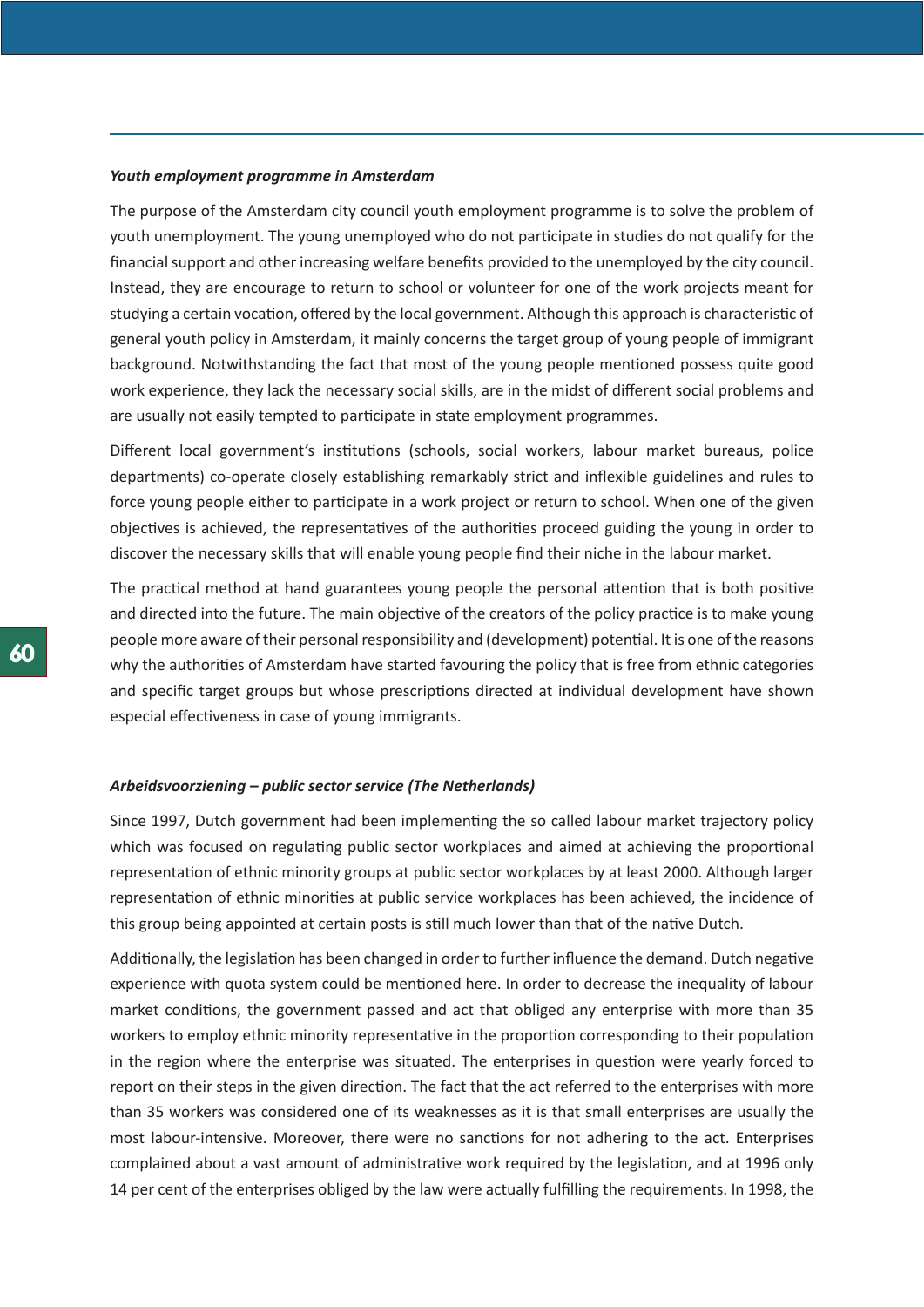act was substituted for milder regulations that saw employing ethnic minorities as a bonus and not an obligation.

# **Useful Links**

National Reform Programmes for implementing the Lisbon Strategy of the EU: http://ec.europa.eu/employment\_social/employment\_strategy/national\_en.htm

ALMI special consultation service for immigrant entrepreneurs (Sweden): http://www.almi.se/downloads/almi\_english.pdf

# Jobcentre Plus (UK):

http://www.jobcentreplus.gov.uk

Businesslink (UK): http://www.businesslink.gov.uk

Consolidated Act on Teaching Danish as a Second Language for Adult Foreigners and Others, and Language Centres:

http://eng.uvm.dk/publications/laws/danishlow.htm?menuid=1530

Internet environment for learning Danish as a second language: http://www.dansk.nu

Code of practice on racial equality in employment (UK): http://www.equalityhumanrights.com/Documents/Race/Employment/Code%20of%20practice%20on %20racial%20equality%20in%20employment.pdf

Ethnic Minority Employment Task Force: http://www.emetaskforce.gov.uk/index.asp

Statistics of the ethnic background and positions of British civil service employees: http://www.statistics.gov.uk/downloads/theme\_labour/CivilService2006TablesandCharts.xls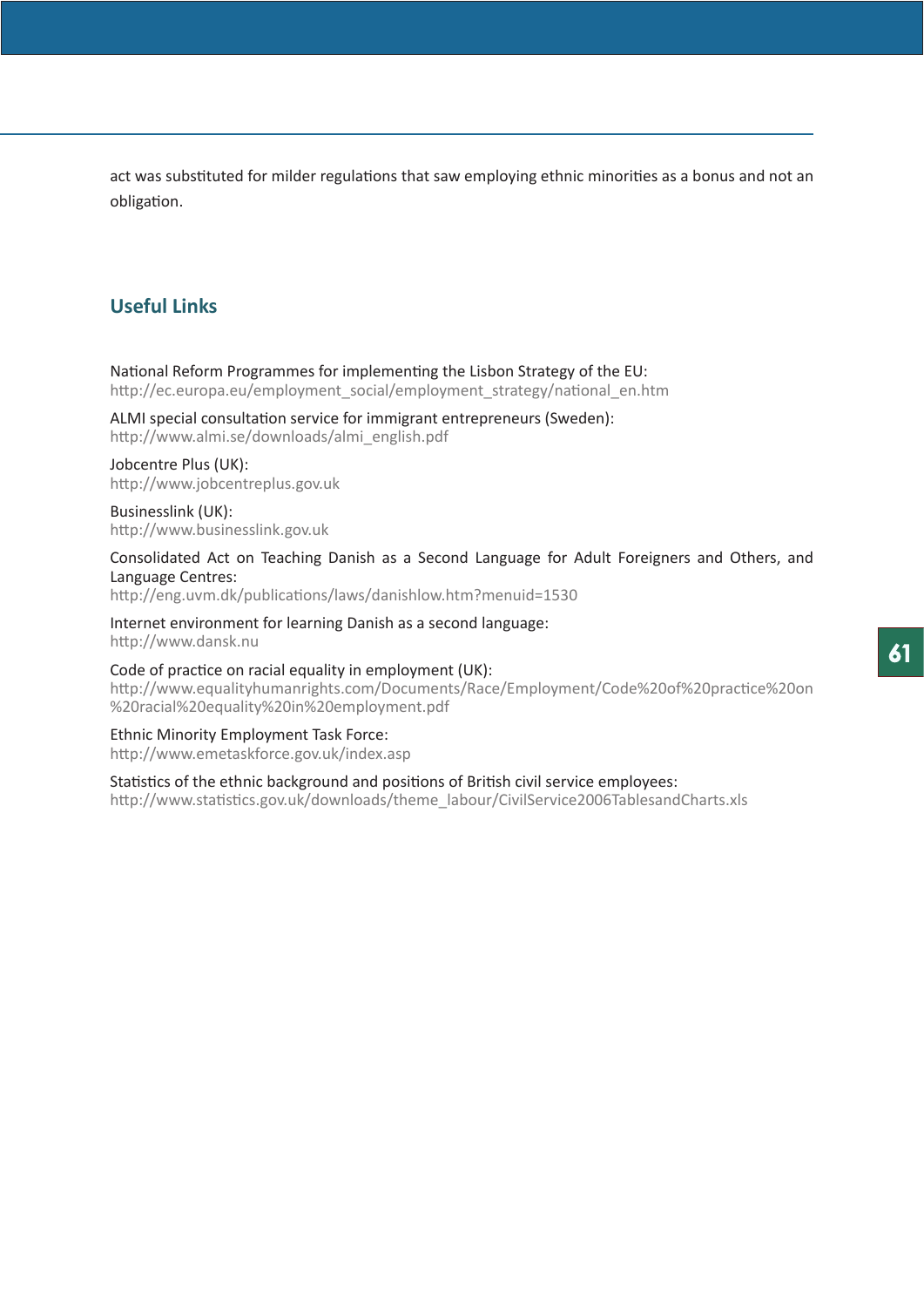# **Involvement in Public Life**

Involvement in public life means opportunities for every citizen to participate in the activity of public institutions. The more open public institutions and society as such are, the better the opinions and interests of all the members of society are represented. Political rights that are established in ways varying from country to country constitute an important tool for the involvement in public life. The acquisition of citizen rights varies in all the three countries from rather a liberal citizenship policy in Sweden to the policy of Denmark that has become stricter with time. Great Britain occupies the middle section (see part I of the report for the description of citizenship policies of the countries). However,

the acquisition of citizenship is not the only way to be able to participate in public life. For instance, Sweden and Denmark enable citizens of other countries to participate in local elections whereas they can both elect and stand for election.

In addition to formal political rights, immigrants' participation in public life is influenced by activity in civil society organisations. The more civil unions there are in society and the closer their network

The distribution of information in immigrants' native<br>I language is not considered to be controversial alongside simultaneous teaching of official state language. For example, the information concerning immigrants' rights and opportunities in Denmark at the homepage of The Ministry of Refugee, Immigration and Integration Affairs is not only presented in Danish and English, but also in the languages of the 14 largest immigrant nation groups (www.inm.dk).

is, the more active the residents are in societal life including the participation in elections. In all the researched countries, the central government has taken certain steps in order to create advisory boards uniting immigrants. Sweden is one of the few European countries that consider the support of immigrants' political activity one of the most important spheres of integration policy.

Informing immigrants in their mother tongue about the aspects concerning their involvement and opportunities in the new country of residence is considered necessary in increasing their societal activity. For example, immigrants can obtain the materials about the country's education system in their mother tongue; however, it is local governments that have been especially active in compiling the materials concerning local life in immigrants' native languages.

#### *The support of immigrants' political activity in Sweden*

Having lived in Sweden for more than three years, in addition to the rights of voting and stand for election in local governments non-citizens obtain the right to belong to a political party and establish unions liable for governmental financing. As the result of the 2002 elections, 25 (7 per cent) deputies of the Riksdag were of immigrant descent which corresponds to immigrants' percentage in society (7 per cent of citizen but 12 per cent of the whole population). Since 2000, Swedish government has demonstrated considerable effort in order to increase political involvement of the whole population by implementing numerous democracy developing programmes stating immigrants and their descendents as separate target groups.

In 2000, the Swedish Democracy Analysis Commission established by the government presented a report that emphasised the worrying trend for political passiveness in several society groups (Time for Democracy 2001). The government initiated the civil activity strategy and plan of action named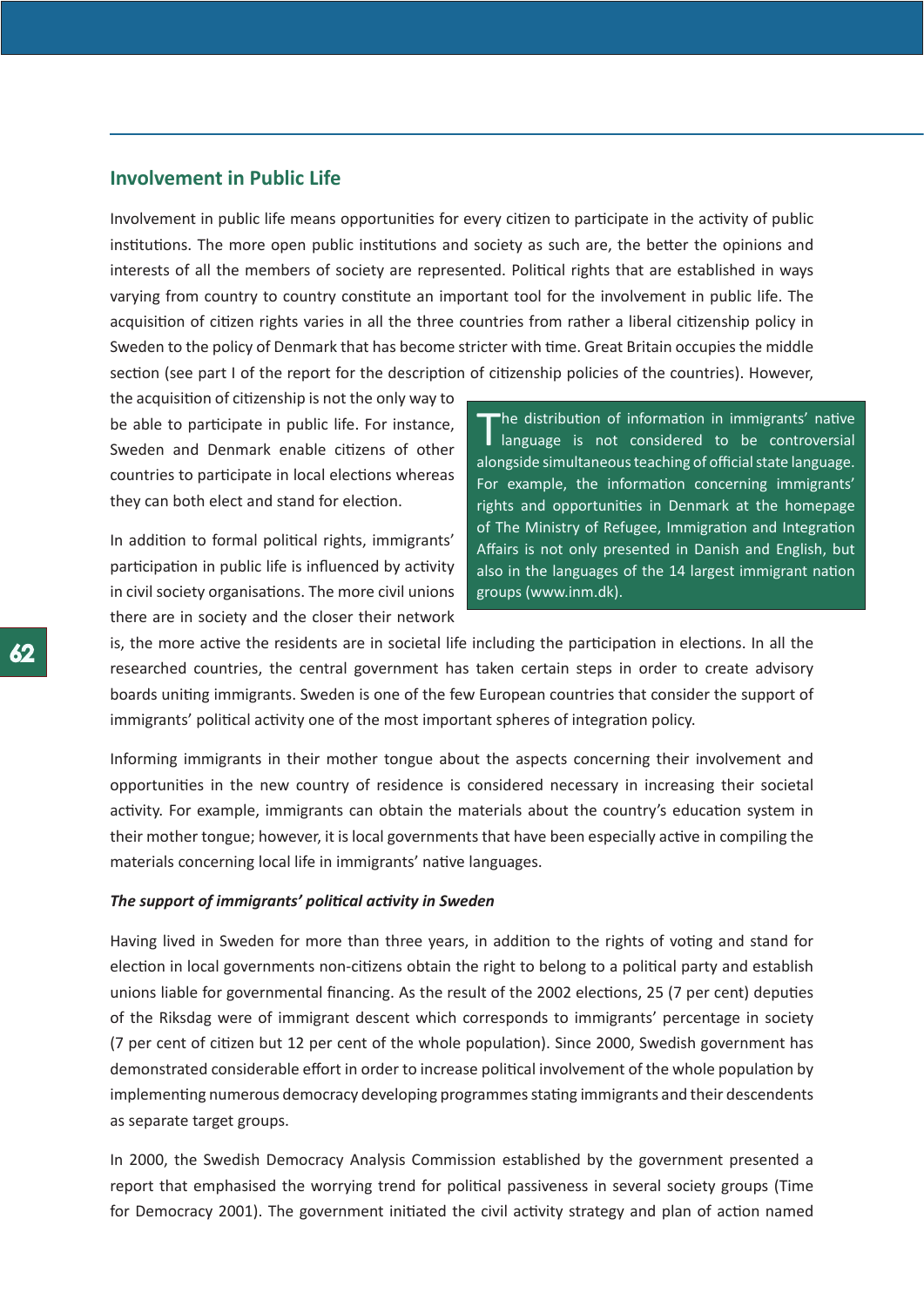*Time for Democracy* based on the report at hand. The target group of the project did not only include immigrants, but the whole population of Sweden; still, young people and immigrants were considered very important target groups because of their low involvement. The project lasted for two years (2000- 2002) and was allocated SEK30 million. A special democracy advocating council presided by then the Minister for Democracy, Administration and Consumer Rights, Britta Lejon, was responsible for the implementation of the programme.

A special homepage *www.demokratitorget.gov.se* was created to foster societal activity. Local governments often demonstrated their proactive attitude by creating their own advisory boards to discuss the problems concerning democracy development and public involvement. Several independently initiated projects aiming at the least active society groups and mainly focused on the development of democracy at the local level or at the issues of democracy in school were also financed within the *Time for Democracy* project (SEK 13 million was allocated for 101 projects). The 80th anniversary of the establishment of universal political rights was marked with a large scale state initiated campaign in 2001 and 2002.

In 2002, the government approved a new democracy strengthening strategy *Democracy in the New Century* whose main objective was to increase the population's election activity. Notwithstanding the fact that election activity in Sweden is one of the highest in Europe, (81.9 per cent of the population participated in the election of 2006) the government was concerned about its progressing decrease. The target group, again, included the whole population with special attention paid to young people, those of foreign descent and the unemployed. The necessity to take some actions to increase election activity was once again emphasised in this strategy. Information campaigns about the importance of the voting right were planned as the main type of activity. In addition to the campaign to celebrate the 80the anniversary of the establishment of universal political rights, the 25th anniversary of non-citizens receiving the right to vote was celebrated in 2001 on the local level. In 2006, only 37 per cent of the noncitizens entitled to vote participated in the elections on the local level, this being the lowest participation

Since 2003, Swedish government has organised information campaigns during several election periods in order to increase people's political activity, especially election activity. The campaigns are aimed at the whole population, with young people and those of immigrant descent whose election activity has been lower than average being a separate target group.

percentage ever. The availability of information and awareness are considered to play an important role in fostering immigrants' involvement. That is why the inclusion of the introduction to Swedish democracy system and immigrants' rights and obligations into the courses offered within the framework of adaptation programmes was suggested. The topic of introducing the Swedish democracy system is also included in Swedish language teaching curricula.

Additionally, the government organises campaigns advocating active involvement during the national elections. The first campaigns took place during the 2003 election and during the 2004 European parliament election. The subprojects of the programmes can be found under the title Time for *Democracy – Eight Good Examples* at www.sweden.gov.se. For the election campaign of 2006 and the period until the next election, the government allocated SEK 22 million in order to advocate election and public activity among the population. The planned actions are supposed to focus on increasing people's awareness of their opportunities to influence the issues of everyday life and on effectiveness of different approaches to increasing public involvement and decreasing segregation.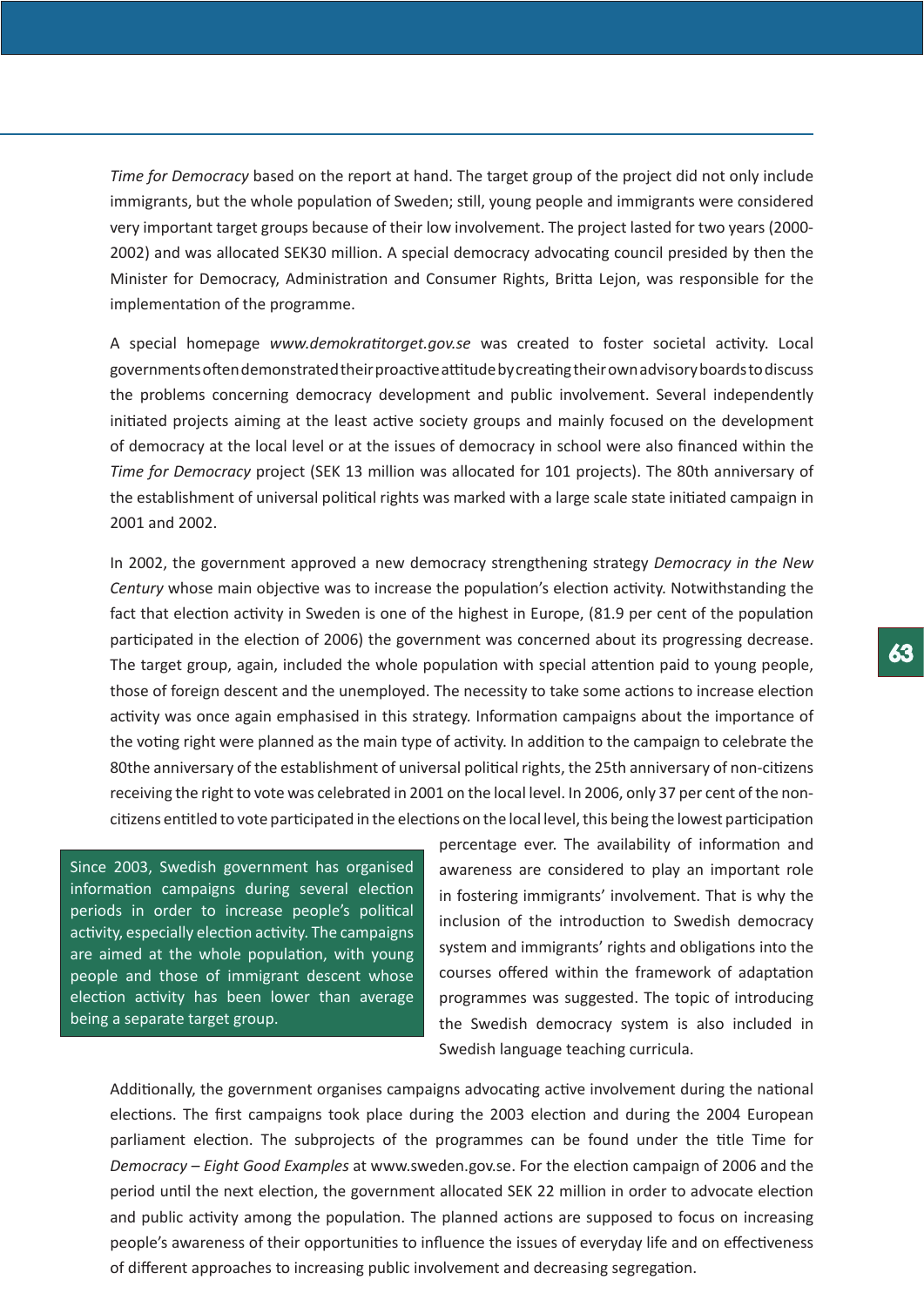# **Anti-Discrimination Policy**

The creation of equal opportunities is considered the cornerstone of integration policy in numerous European countries. The integration of immigrants and minority nationalities in any sphere is not considered possible without the state implementing the policy of equal opportunities. The policy of equal opportunities is a mixture of the policy of individual rights (anti-discrimination legislation) and the proactive policy of equality (the impact assessment of positive discrimination and equal opportunities). A significant change in the legislation in the sphere of discrimination occurred in 1999 under the influence of the European Union, when one of its directives obliged the Member States to integrate the anti-discrimination provisions into the countries' legislation. Numerous countries have brought their anti-discrimination legislation much further than the EU required. Still, OSCE states that it is the discrimination on the grounds of nationality that is the least enacted in the countries, this being especially true for third countries' citizens (OSCE 2006: 6).

The scope of anti-discrimination policy in the studied countries varies. In Great Britain, the policy of equal opportunities constitutes the most important backbone for the development of integration policy. Similarly, the issue of discrimination has become an important part of integration policy in Sweden. However, although anti-discrimination legislation in Denmark does exist, there has not developed such a large scale policy area with its institutions and measures as in Great Britain and Sweden. The newly conducted comparative research of integration policies applied to the citizens of the third countries in the EU Member States (MIPEX 2007) shows that the mechanism of implementing the legislation in Denmark is weak and does not employ proactive information strategies. Similarly to Denmark, Estonian anti-discrimination policy has also received some criticism in the research. The same study highly appreciates the anti-discrimination policies of Great Britain and Sweden, giving Sweden the first and Great Britain the fifth place in the top list (after Portugal, Hungary and Canada). The integration policy of Great Britain is almost entirely based on the anti-discrimination principle or connected to a greater or smaller extent with the effort to eradicate discrimination. That is why it is difficult to distinguish integration policy from anti-discrimination policy in Great Britain, which was presented in the first part of the report. The current chapter reviews the anti-discrimination policy and its administration in Sweden.

In 1986, the Ombudsman against ethnic discrimination34 (*Ombudsman mot etnisk diskriminering, DO*) whose task it is to counsel the government on all the discrimination issues and those related to immigrants and refugees was established in **Sweden**. The ombudsman's main responsibility is to review the discrimination related complaints received from the population and to support the application of anti-discrimination legislation by creating information materials, organising seminars and trainings and paying special attention to the sphere of education.

<sup>34.</sup> Additionally, there is also the ombudsman of equal opportunities (mainly dealing with gender equality), ombudsman against sexual orientation discrimination and the ombudsman against disability discrimination.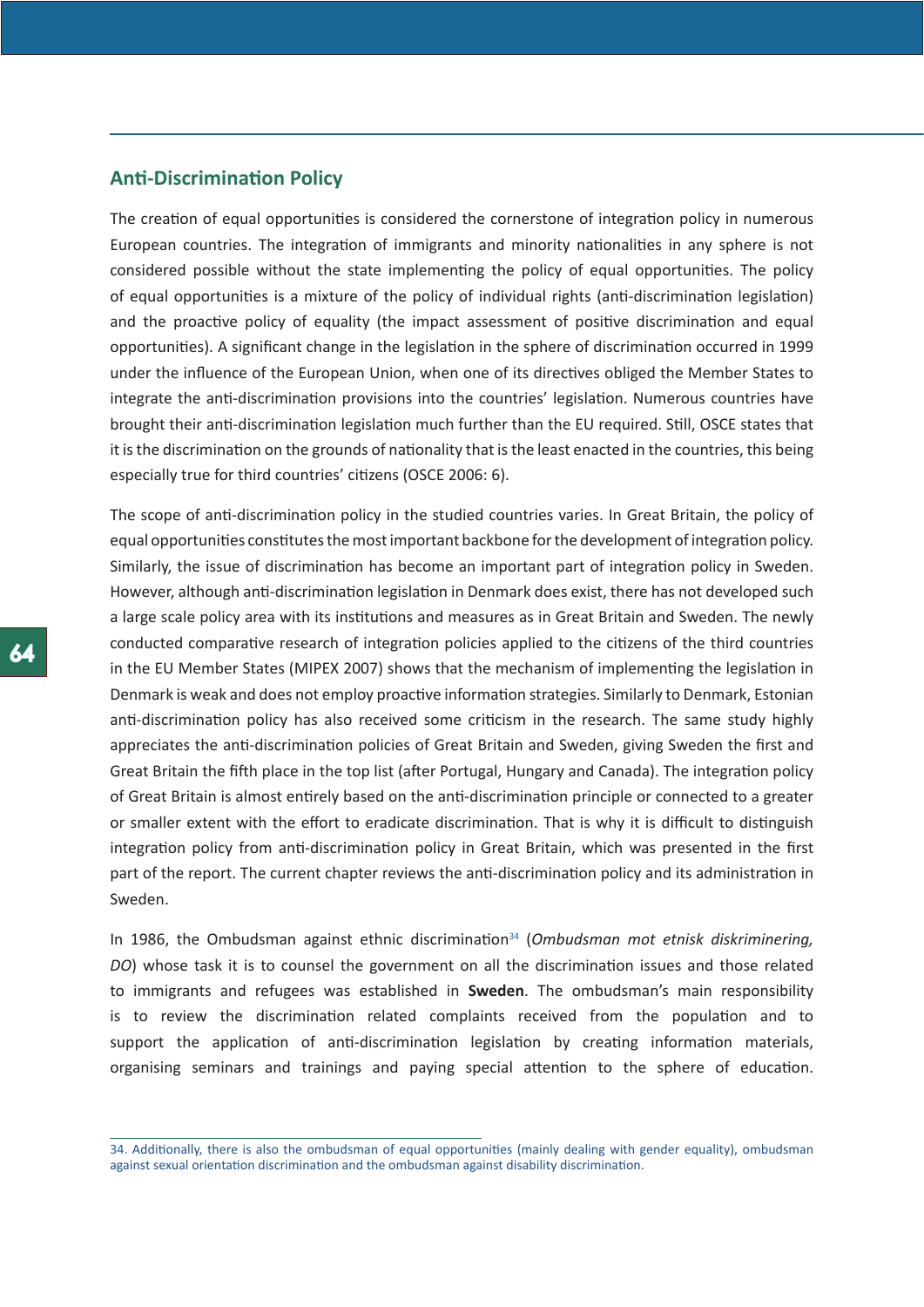It must be emphasised that the ombudsman not only solves the cases of discrimination but also initiates anti-discrimination activities and measures. t must be emphasised that the ombudsman not only solves the cases of The latter mainly means meetings with government offices, enterprises and other organisations, influencing the public opinion and conducting information campaigns. The ombudsman's bureau has compiled a handbook on best practices of supporting diversity at the workplace which focuses on the transparency of the recruiting procedures, working conditions, and the issues of racial discrimination. As to the recruiting procedures, considerable attention is paid among other things, for example, to advertising a workplace with the help of immigrant organisations and schools. As to the working conditions, the necessity of the employer's attention to, for instance, food, uniforms and the celebration of festivals is emphasised. Additionally, the bureau has published an information leaflet for the public sector persuading personnel managers to use of the diversity principles in the recruiting process and to compile so called diversity action plans (Vollmer 2002).

Opposing the discrimination of any kind has been the focus of Swedish integration and minorities' policy. A range of anti-discrimination acts have been passed concerning various issues from discrimination in the labour market to equal treatment in higher education. The former Department of Integration, now a ministry, is responsible for anti-discrimination policy. In addition to the development of

legislation and policy, its responsibilities include the implementation of the policy and assisting local governments with discrimination issues by counselling and advice; it also trains the officials of the government, local governments and other key organisations (including entrepreneurs) in the sphere of measures used against ethnic, racial, gender and sexual orientation discrimination. In 2000, the government approved of an action plan with a view to fight ethnic, gender and sexual orientation discrimination (2000/01:59). By this plan, the Department of Integration was also obliged to compile the State Information Bank including the so far employed effective methods of fighting discrimination both in Sweden and the rest of the world. Moreover, the department had to distribute the information gathered into the bank and to guarantee its large scale availability. The Department of Integration was also responsible for initiating and maintaining active dialogue and consultations with civil society organisations and local governments on anti-discrimination measures and their effectiveness. In 2002, a parliament committee was established whose responsibility it was to review the anti-discrimination legislation in use at the moment and the equal treatment situation in society as such and to produce suggestions for further measures and policy steps.

There are anti-discrimination bureaus, established by such non-governmental organisations like the Red Cross or Workers Education Association and joined by private individuals working within large local governments. Quite many of these bureaus are financed by the state through the Ministry of Integration.

The ombudsman's bureau has also organised and conducted training for the personnel of such bureaus providing them with the necessary information and training materials.

S weden has started developing the strategy and methods for Systematic data collection that would inform policy developers and other parties about the instances of ethnic discrimination. Data collection is necessary for the assessment of the extent of discrimination and its increase or decrease. It is also considered useful for the development of methods of fighting racism and for the elimination of discrimination that hinders the process of integration.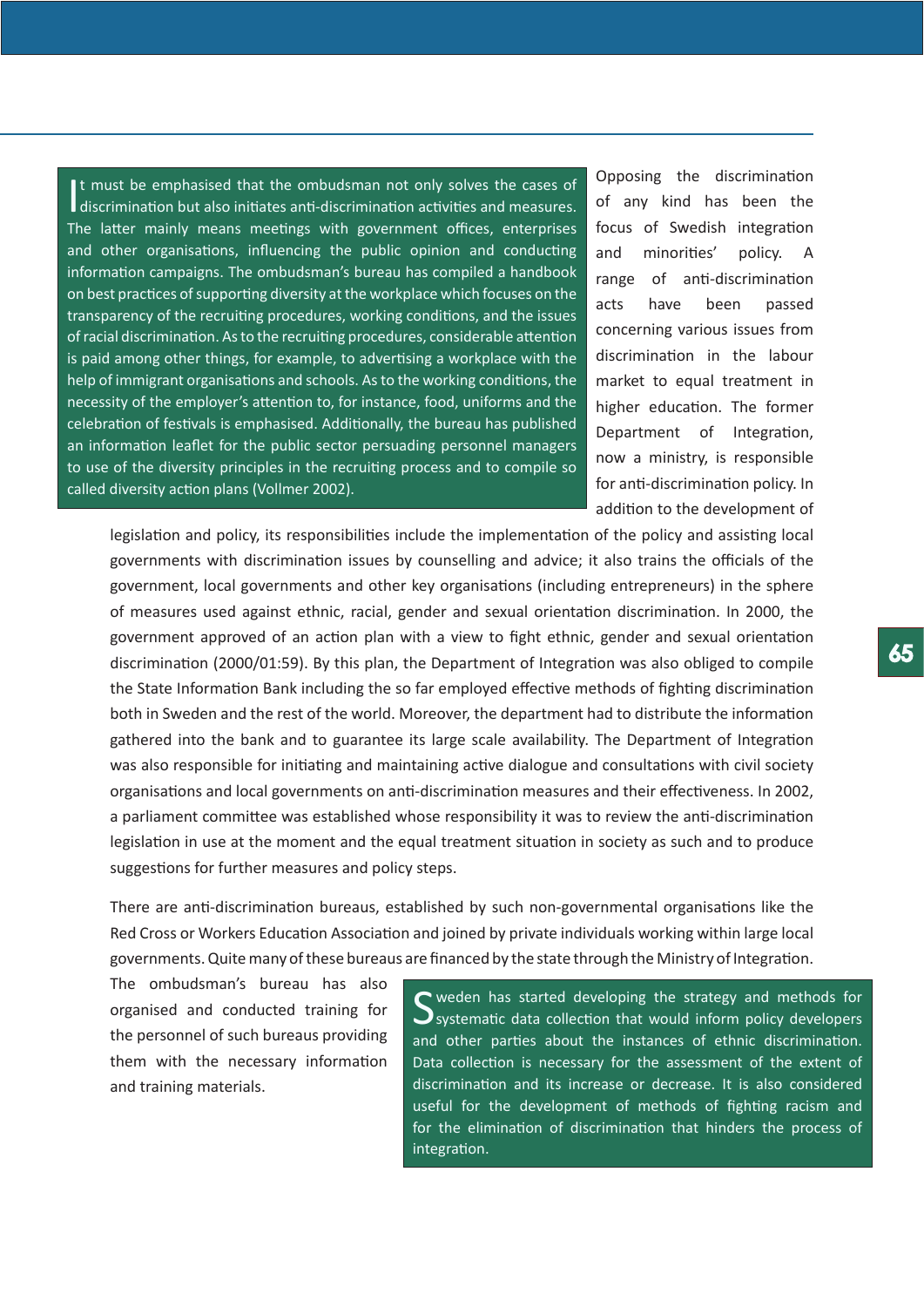# **Integration of New Immigrants: Integration Agreements**

The current subchapter contains the examples of integration methods concerning new immigrants, used in the European countries which the research at hand otherwise does not focus on, providing additional information by drawing other countries into the comparison. The system of integration agreements has been used since the end of the 1990s by almost all the European countries facing more or less extensive immigration. The objective of the integration agreement is to set a realistic individual plan of integration into society for an immigrant arriving into the country. By signing it, an immigrant accepts the obligation to respect the state legislation, to become acquainted with and to accept the key values of the prevailing culture and to learn the country's language.

The target groups of integration agreements do vary from country to country, but as a rule all the refugees are obliged to participate in integration programmes. Still, in some countries, for instance, Denmark, the immigrants who have lived in the country for some time have the right to attend the free of charge courses offered by the state (language courses in the first place).

#### *Germany*

Since the new Immigration Act (*Zuwanderungsgesetz*) was passed in Germany in 2005, new immigrants have been obliged to attend at least 300 hours (at most 600) of German language courses as well as 30 hours of German civic studies (culture, history, constitution, judicial system, political institutions) in order to obtain the initial overview of the state's social and political structures. Whether a person will receive a permanent residence permit depends on their participation in the programme and passing the final examination. The above mentioned adaptation programme and integration agreement are obligatory for everyone lacking the minimal German language command or applying for certain state benefits. Failure to participate in the programme can result in a fine or the decrease of one's social benefits by up to 10 per cent. The expenses related to the integration programme are mainly funded by the federal government, although immigrants sometimes have to pay a moderate fee (€1 per hour). The budget of the integration courses constituted €208 million in 2005.

## *Austria*

Austria implemented integration agreements (*Integrationsvereinbarung*) in 2003. The programme is obligatory for all the immigrants from outside EU having arrived in the country later than 1998. Highly qualified professionals staying in the country for at least two years and the people who succeed in proving their German language command by passing a test are freed from the obligation to sign the agreement. Signing the agreement is a prerequisite for obtaining or renewing a residence permit. The integration programme applied within the framework of the agreement consists of language courses (75 hours) and a citizenship education course (100 hours) after successfully passing the language examination. The objective of the courses at hand is to acquire the language skills at the necessary level (basic vocabulary and communication, reading simple texts) and the basic knowledge to be effectively involved in Austrian social, cultural, and economic life. The new immigrants are taught the skills necessary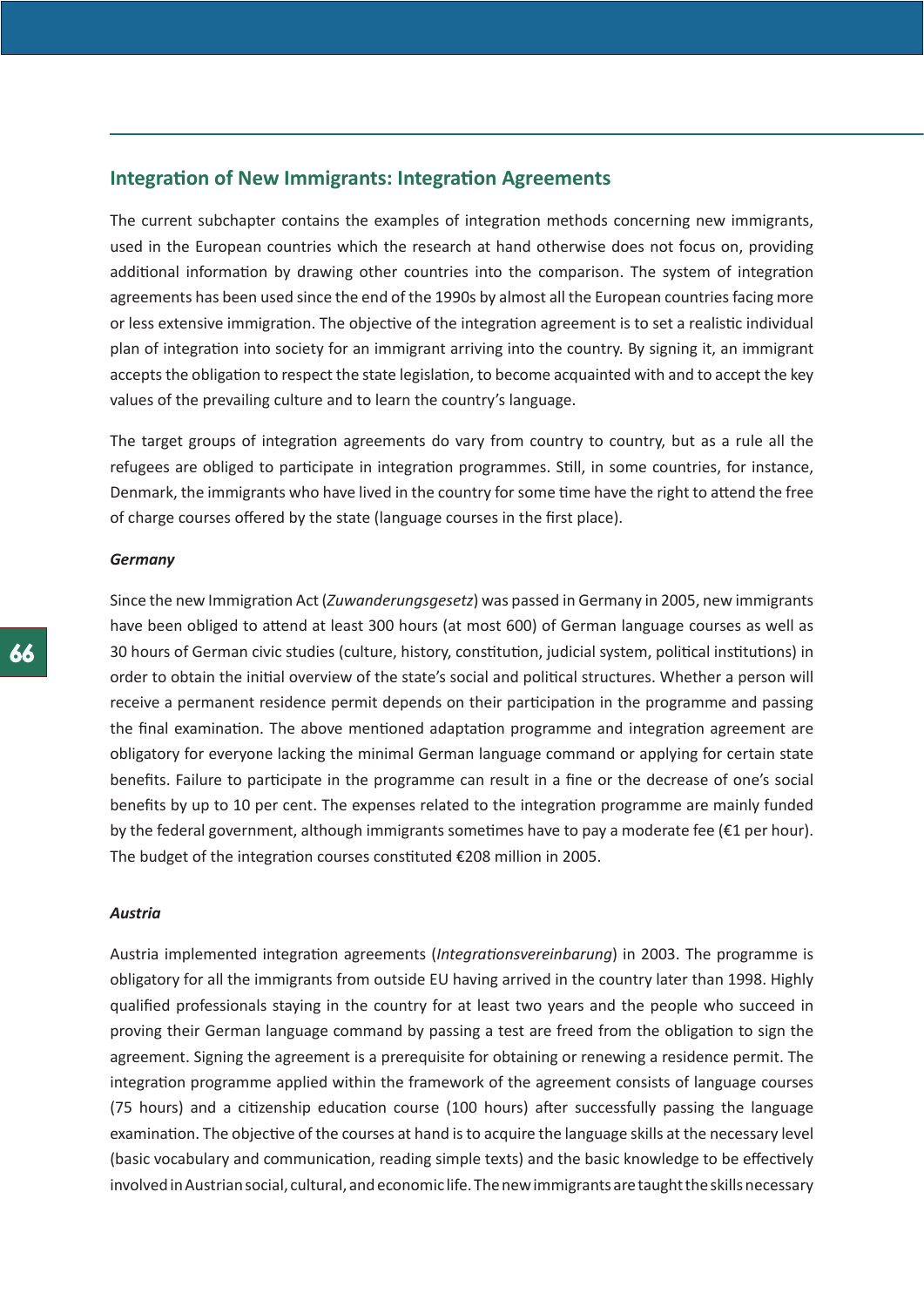for everyday life and also the facts about the country and its administrative system, democracy and general European values. Half of the expenses are paid by the immigrant or their employer, and the other half is financed by the state financing. In case of an immigrant failing to fulfil the goals stated in the integration agreement or meet the required deadlines, the state can apply various sanctions such as terminating one's unemployment benefit, decreasing the period of validity of a temporary residence permit, decreasing the target financing of the participation in the programme or issuing a fine. If an immigrant fails to begin the programme during the three years after arriving in the country or succeed in completing it during four years, it may result in the residence permit being removed and the person's deportation (if the person's unwillingness to integrate into society, *integrationsunwillig*, is proven). The Austrian integration programme is only conducted by the institutes certified by the Austrian Integration Fund (*Österreichischer Integrationsfond*).

#### *France*

The establishment of the French Reception and Integration Agreement (*Contrat d'accueil et d'intégration*) was a part of the new integration programme approved in 2003 and the preceding reform of the old programme initiated by Jean-Pierre Raffarin who was appointed prime minister in 2002. The activity within the framework of the integration agreement includes, first of all, a day-long instruction on citizenship education (6 hours of general "Life in France" studies) which is followed by 300-500 hours of French language courses. The programme is free of charge, and the participants receive an official participation certificate after its completion. As the objective of the integration agreement is to formalise the mutual obligations of the immigrant and the state, the emphasis on such general values of the Republic of France as democracy, freedom, equality, fraternity and secularity is characteristic of the agreement. Moreover, by signing the agreement immigrants officially express their willingness to integrate into French society and agree to accept and respect all the above mentioned values, which has given the agreement its unofficial name of the social contract (*contrat sociale)*. Occupational training forms one part of the programme. Additionally, the agreement requires obligatory interviews with a view to monitor the immigrants' progress, which is why a general language and citizenship education test is not considered necessary although Nicolas Sarkozy elected President in 2007 has stated establishing such a test as one of his goals. The violation of the agreement or failure to participate in the programme do not result in direct sanctions on the part of the state but can influence the ease of obtaining the residence permit.

While prior to 2006 the integration agreement was optional, the fact that only 65 per cent of immigrants actually attended the language courses although their general attitude to the agreement was rather positive (around 90 per cent of all the new immigrants signed one) made signing the agreement obligatory for all the new immigrants except for those arriving from the EU. At the same time, as a result of the system reform in 2003, the obtaining of residence permits became rather complicated and directly linked to the integration agreement and the sufficient command of the French language. Broadly speaking, the integration agreement complemented by anti-discrimination policy is the two most important pillar of the French immigration policy.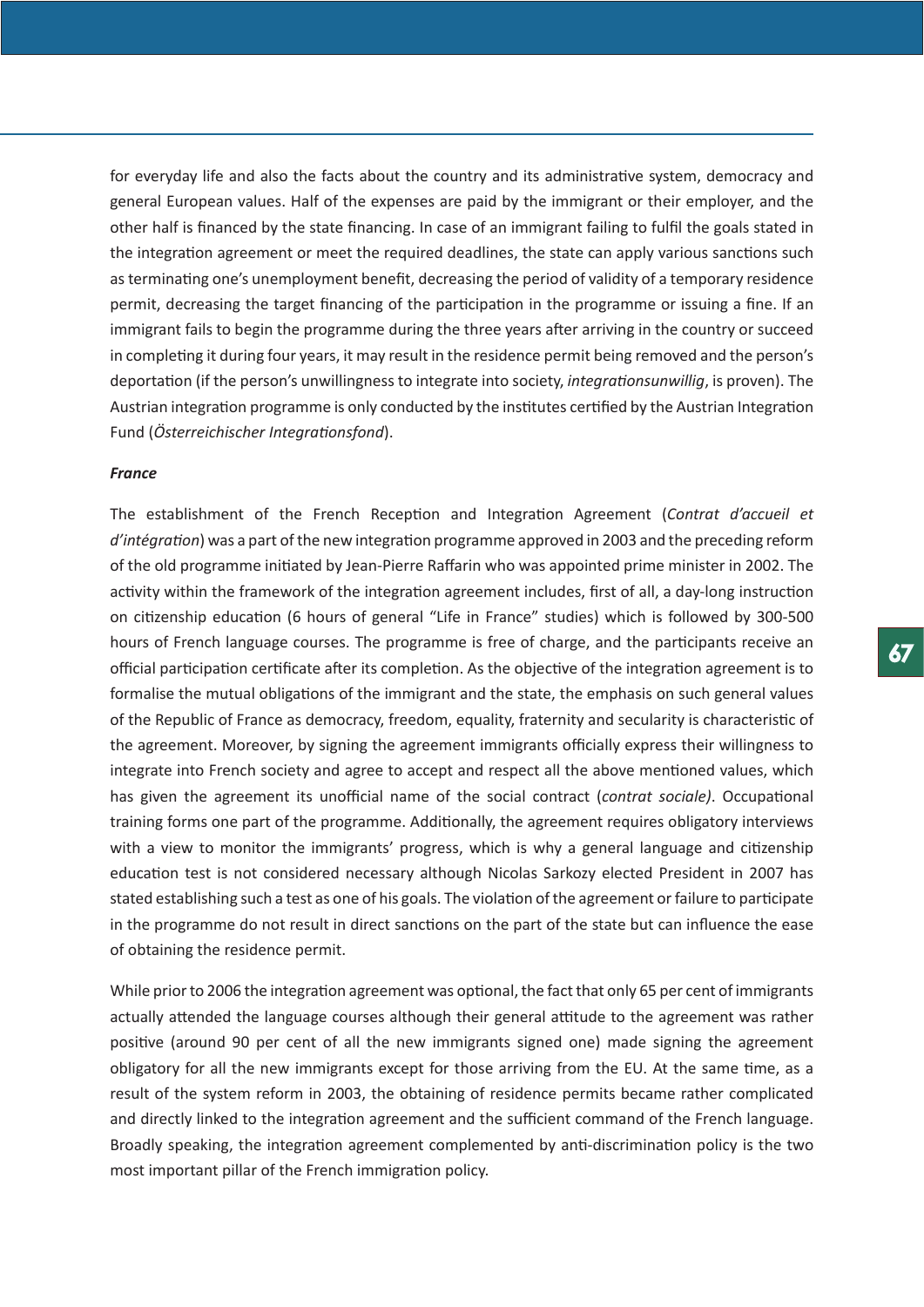# **Integration Policy of the Local Government in the City of Malmö**

The objective of the current subchapter is to bring an example of integration policy good practice development and implementation by the local government. The role of local governments in integration is extremely important in Sweden and other Nordic countries as a broad scope of responsibilities in implementing government policies lies in the domain of local governments. Local governments have themselves come up with numerous initiatives and policy measures in order to foster integration. That is why the example of the city of Malmö was chosen as an example of good practice.

The population of Malmö includes 26 per cent of residents of foreign descent, in addition to the 8per cent of the people who have been born in Sweden but whose both parents are immigrants. 45 per cent of schoolchildren were born in other countries or into immigrant families. As a rule, immigrants tend to reside separately from the native population mainly in the rather deprived suburbs of the city, which complicates their employment situation and strengthens their social isolation and exclusion from society. The city project Metropolitan Policy has been initiated in cities in co-operation with the state; among other things, it should also stop social and ethnic segregation in cities and provide city residents with maximum equality and comparability of working condition as well as gender equality. The index of segregation measuring the degree of geographic segregation between immigrants and the native population has changed as follows in three Swedish cities: it has decreased in a way in Malmö, increased in Stockholm and stayed at the previous level in Göteborg. At the same time, the proportion of people of foreign descent in Malmö has increased considerably in the recent years.

#### *The integration plan of action and administrative organisation of the city of Malmö*

Malmö integration policy basics rely on the *Action plan to promote integration in the City of Malmö*  approved in 1999 which states the most general principles, goals and measures of integration. The action plan is a horizontal policy document stating that all the Malmö city officials, committees, policy commissions and the enterprises under the authority of the local government must rely on the principles and objectives it establishes. In a broader sense, integration is considered a vital part of ensuring the survival of a community consisting of numerous cultures. Still it is true that immigrants obviously exist separately from the native population, which is why the common points necessary for establishing and maintaining the contact between different communities are either insufficient or nonexistent.

The integration policy of Malmö has clearly touched upon the issue of immigrants of different status and backgrounds; all the minorities residing in the country are not viewed as a uniform group. People are divided into subgroups on the basis of their age, religion, family values, beliefs, traditions, language, class belonging, education and profession. Moreover, the duration of their residence in the country (including the nature of immigration; whether the wish to remain in the country is temporary or permanent), place of residence, the community they live in, discrimination experience and the general values of their friends, relatives and other important individuals are taken into consideration. The action plan also recognises the fact that not only is integration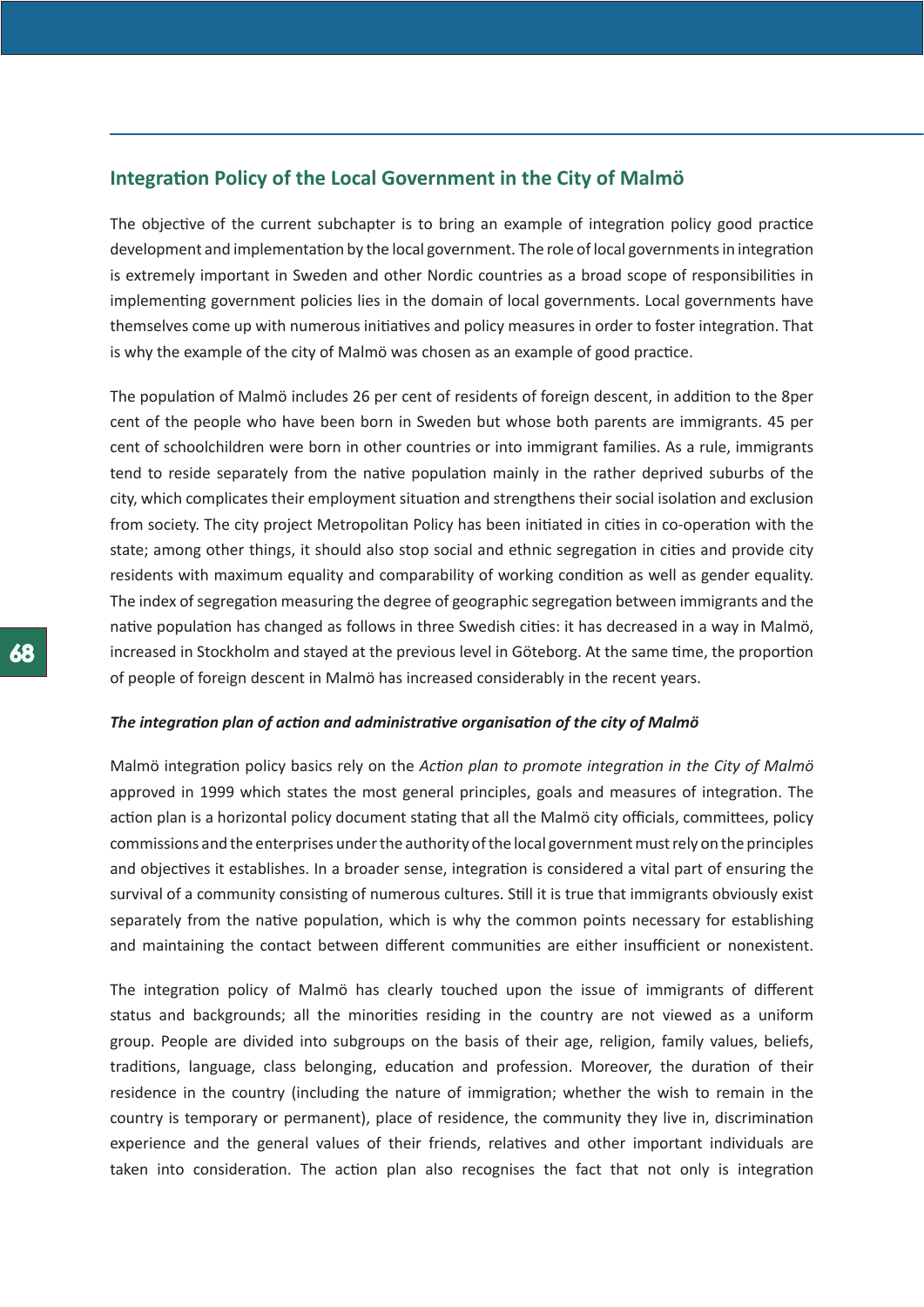a lengthy process but it also requires active participation and incentive of the whole society.

Thus the main principles of Malmö integration policy are the equal recognition of all the people and regarding diversity rather as a resource and wealth, not an obstacle. The objective is to provide all residents of Malmö regardless of their cultural descent, religion or social status with equal rights, obligations and opportunities. The creation of a common living environment free from the fear of aliens, from discrimination, xenophobia and racism is also considered a very important objective. This is partly the reason behind the definition of Malmö integration policy as "respect" meaning not only the understanding and recognition of differences between people, but also of these people's possible common traits. In its action plan, the city of Malmö states that in order to function as a united social community it needs common language, common legal norms and points of contact and most of all mutual respect and tolerance.

The action plan emphasises the importance of local governments in fostering integration i.e. bringing it to the level that is the closest to a citizen and at the same time makes it a link between other society sectors. Also, one of the objectives of the integration platform of Malmö is to become a role model for other Swedish local governments. Consequently, the role of volunteer organisations, clubs and cultural societies as the places where people of different ethnic and cultural descent can meet is considered to be one of paramount importance to integration. The role of enterprises and private sector is also regarded extremely significant for the success of the integration process, especially the minorities' activity in the labour market.

The main integration policy coordinating organ within Malmö local government is the Integration and Employment Directorate with its extremely important body, the independent Anti-Discrimination Bureau. The directorate is responsible for the following areas: the co-ordination of local government's integration activity, of labour market measures and training, the reception of new immigrants (for example, organising Swedish language courses), developing and applying special methods for people with special needs, adult education, and, finally, implementing the development plan of Malmö in accordance with the agreement with the Swedish government. The directorate also develops and assesses policies and co-ordinates the co-operation on different state and local levels. The directorate employs 14 permanent workers, and its budget for 2007 constituted more than 559 million Estonian kroons.

### *Examples of the implemented measures*

The target group of the integration action plan does indeed constitute the whole population of the local government's area, but special attention is given to such special needs groups as senior residents, women and young people with identity problems.

It is also the local government's responsibility to take rigorous actions that would foster ethnic diversity in various local government institutions and would offer more opportunities for occupational practice. It is also considered important that the local government is actively involved in the distribution of knowledge and information to local entrepreneurs about the benefits of diversity at the work place and the development potential the diversity can create.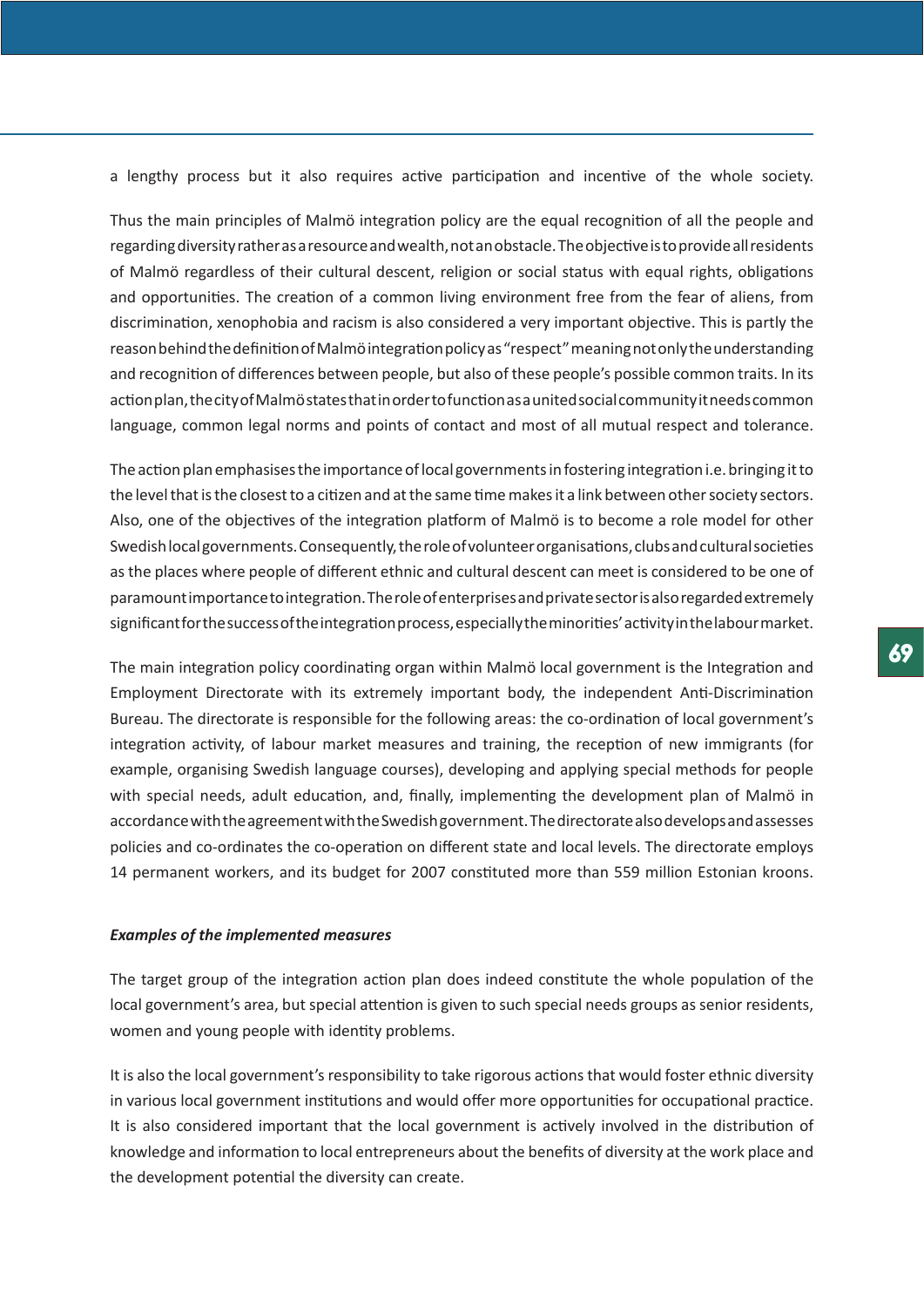In the sphere of education, the action plan prescribes the following measures:

> • Developing special educational and informative programmes in order to increase Malmö population's knowledge about various ethnic groups and religions with a view to foster mutual understanding and to fight racism, xenophobia and discrimination.

**M** almö integration action plan pays special attention to the city authorities' and officials' awareness and readiness to deal with the problems of integration. For example, an objective has been set to reorganise the employees' structure of the local government into one reflecting the ethnic and cultural diversity of the population of the city of Malmö, which would, in turn, ensure better quality of the service due to better understanding of the population's needs. Additionally, the officials employed by the local government are to be trained and informed for the sake of removing barriers, which would foster officials' self-analysis and, deriving from that, may lead to the necessity to change certain attitudes.

• Encouraging schools activities to foster intercultural dialogue and to involve the parents more actively in the development of the dialogue.

- Improving Swedish language teaching in schools and pre-school facilities.
- Providing all school teachers with special training that will help them teach children with various language and religious backgrounds more effectively.

There are some other areas of city life subject to its integration policy. For instance, banks are to ensure the procurement of equal start-up support package irrespective of the applicant's social or ethnic status; construction is to be extensively co-ordinated while taking into consideration different needs in order to avoid segregation; united summer schools, exchange programmes, practice sessions and camps are to be organised for children and young people from various parts of the city.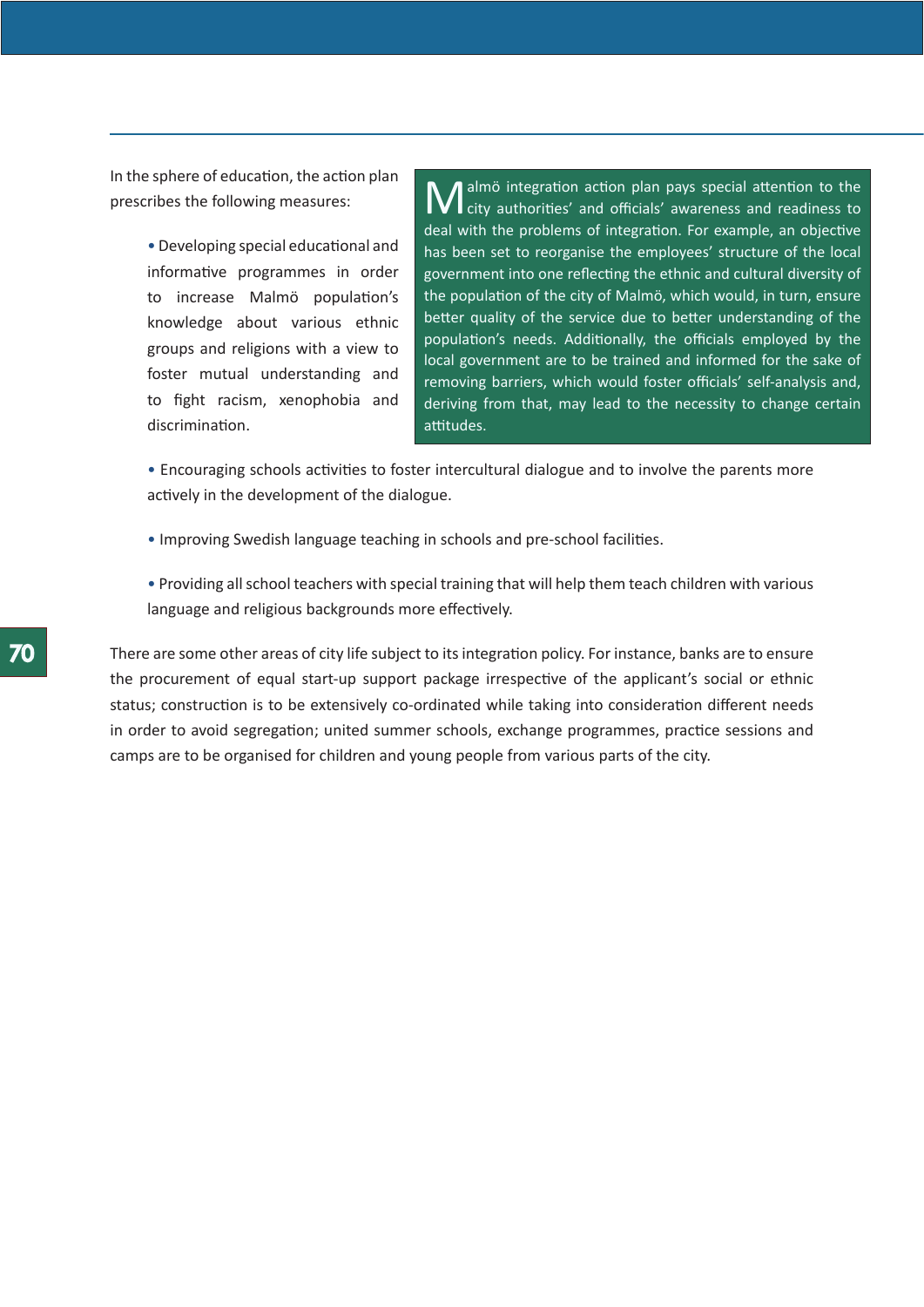# **APPENDICES**

| Year |           | Sweden     |         | <b>Denmark</b> |               | <b>Great Britain</b> |
|------|-----------|------------|---------|----------------|---------------|----------------------|
|      | number    | % of the   | number  | % of the       | number        | % of the             |
|      |           | population |         | population     |               | population           |
| 1995 | 936 000   | 10,5       | 249 900 | 4,8            | 4 030 700     | 6,9                  |
| 1996 | 943 800   | 10,7       | 265 800 | 5,1            | 4 131 900     | 7,1                  |
| 1997 | 954 200   | 10,8       | 276 800 | 5,2            | 4 222 400     | 7,2                  |
| 1998 | 968 700   | 11,0       | 287 700 | 5,4            | 4 3 3 5 1 0 0 | 7,4                  |
| 1999 | 981 600   | 11,8       | 296 900 | 5,6            | 4 486 900     | 7,6                  |
| 2000 | 1 003 800 | 11,3       | 308 700 | 5,8            | 4 666 900     | 7,9                  |
| 2001 | 1 028 000 | 11,5       | 321800  | 6,0            | 4 865 600     | 8,2                  |
| 2002 | 1 053 500 | 11,8       | 331 500 | 6,2            | 5 075 600     | 8,6                  |
| 2003 | 1078 100  | 12,0       | 337800  | 6,3            | 5 290 200     | 8,9                  |
| 2004 | 1 100 300 | 12,2       | 343 400 | 6,3            | 5 5 5 2 7 0 0 | 9,3                  |

**Table 1. The proportion of foreign-born population (1995-2004)** 

*Source: OECD International Migration Outlook 2007.*

| Year | Sweden   |            | <b>Denmark</b> |            | <b>Great Britain</b> |            |
|------|----------|------------|----------------|------------|----------------------|------------|
|      | number   | $%$ of     | number         | $%$ of     | number               | $%$ of     |
|      |          | immigrants |                | immigrants |                      | immigrants |
| 1995 | 31 993   | 6,0        | 5260           | 2,7        | 40 516               | 2,0        |
| 1996 | 25 5 5 2 | 4,8        | 7283           | 3,3        | 43 069               | 2,2        |
| 1997 | 28 867   | 5,5        | 5482           | 2,3        | 37010                | 1,9        |
| 1998 | 46 502   | 8,9        | 10 262         | 4,1        | 53 525               | 2,6        |
| 1999 | 37777    | 7,6        | 12 4 16        | 4,8        | 54 902               | 2,5        |
| 2000 | 43 4 74  | 8,9        | 18811          | 7,3        | 82 210               | 3,7        |
| 2001 | 36 397   | 7,6        | 11 902         | 4,6        | 90 295               | 3,9        |
| 2002 | 37 792   | 7,9        | 17 300         | 6,5        | 120 125              | 4,6        |
| 2003 | 33 006   | 7,0        | 6583           | 2,5        | 125 535              | 4,9        |
| 2004 | 26 7 69  | 5,9        | 14 9 76        | 5,5        | 140 795              | 5,1        |

# **Table 2. Naturalisation process (1995-2004)**

*Source: OECD International Migration Outlook 2007.*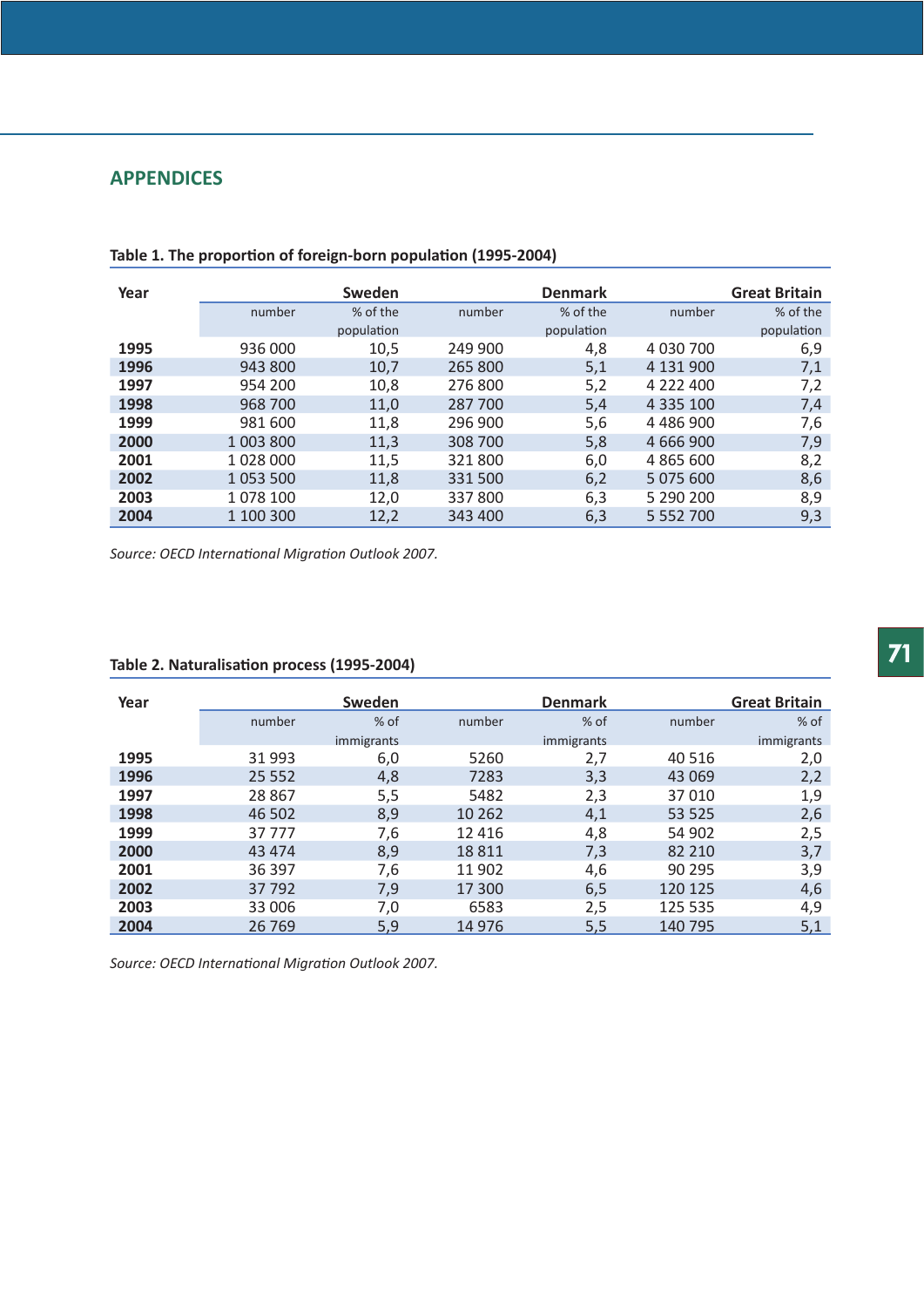

**Figure 1.** Teaching Danish as a foreign language for the adults (Petersen 2004)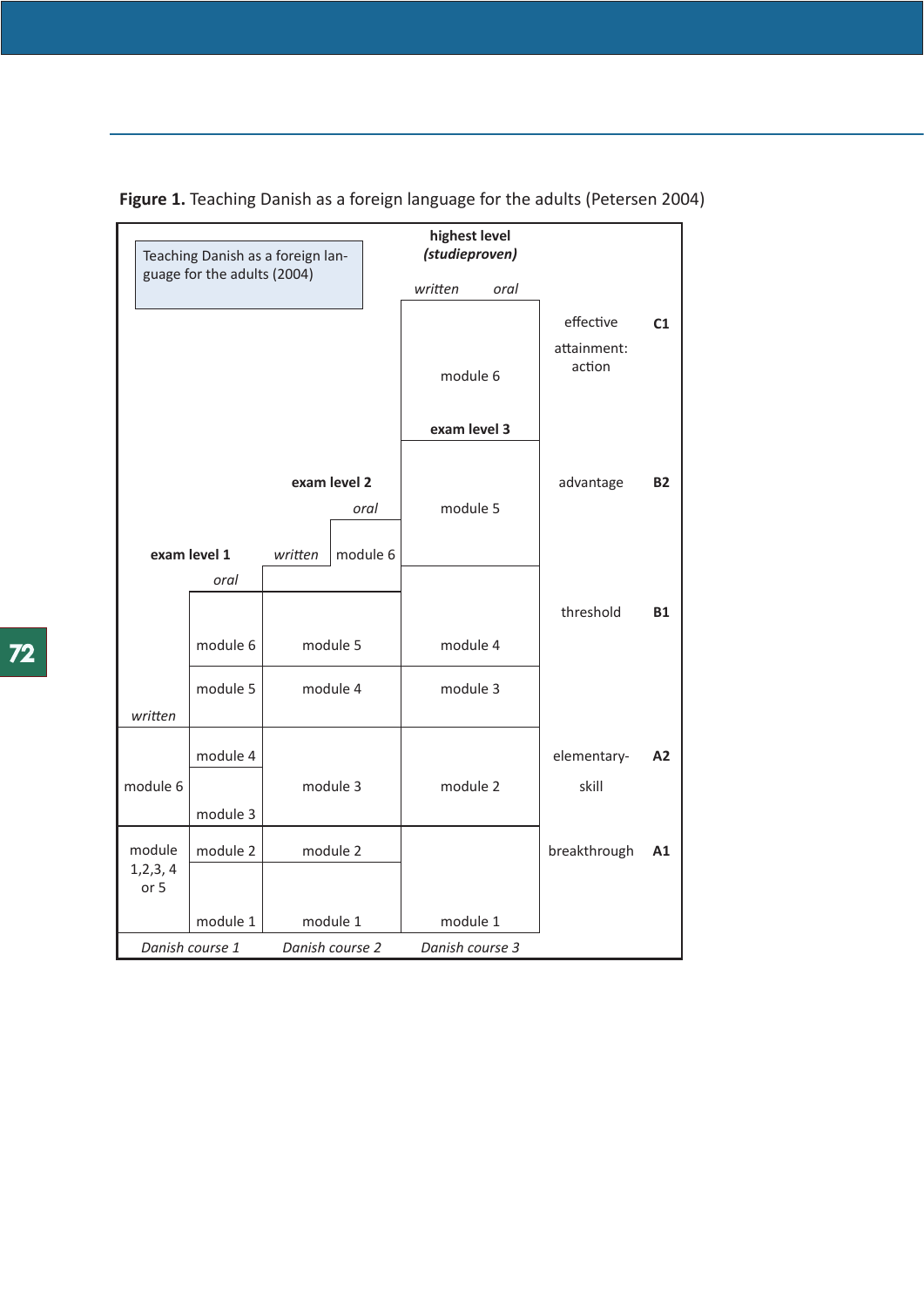## **WORKS CITED**

- Action Plan to Promote Integration in the City of Malmö (1999). Proposal drafted by the Malmö Integration Council 11 November 1999.
- Active Participation of Ethnic Minority Youth in Society. Catalogue of Ideas (2006). Danish Ministry of Refugee, Immigration and Integration Affairs.
- Arbetsgivarverket (2007). *Utländsk bakgrund i staten* 2006. Arbetsgivarverket
- Bevelander, Pieter (2004). "Immigration Patterns, Economic Integration and Residential Segregation Sweden in the Late 20th Century." *Current Themes in IMER Research*, No. 2. (Malmö University).
- Erydice (2004). *Citizenship Education at School in Europe. Country reports of Austria, Finland, Denmark, Germany, Ireland, Latvia, The Netherlands, Sweden and United Kingdom* 2004/05. Saadaval: http://www.eurydice.org. The informal network on education in Europe.
- Ethnic Minorities in Great Britain. Commission for Racial Equality Factfile 2 (2007).

City of London Police, Race Equality Scheme Monitoring Report (2005).

City of London Police, Race Equality Scheme Monitoring Report (2006).

Consolidated Act on Danish Nationality (2004). Act No. 422 of 7 June 2004.

Factsheet Denmark (2006). Ministry of Foreign Affairs of Denmark

- Geddes, Andrew. *Ethnic Minorities in the Labour Market: Comparative Policy Approaches* (Western Europe). Report commissioned by the Ethnic Minorities in the Labour Market Project of the Performance and Innovation Unit, Cabinet Office. Saadaval: http://www.cabinetoffice.gov.uk/ upload/assets/www.cabinetoffice.gov.uk/strategy/geddes.pdf
- Gulicova-Grethe, Maria (2003). *IntPol Denmark. A Politics of Adaptation and Integration in Denmark*. Available at: http://www.emz-berlin.de/projekte\_e/pj32\_1E.htm (accessed on 05.12.2007)
- Home Office (2005). *Improving Opportunity, Strenghtening Society. The Government's Strategy to increase race equality and community cohesion*. Home Office.
- Immigration Survey (2007). CATI Fieldwork: November 2nd 4th 2007. Available at: http://news.bbc. co.uk/2/shared/bsp/hi/pdfs/TABLESv3.pdf (accessed on 07.12.2007)
- Intercultural education in the primary school. Guidelines for schools. The National Council for Curriculum and Assessment, Republic of Ireland.
- International Centre for Migration Policy Development (2005). *Integration Agreements and Voluntary Measures. Compulsion or Voluntary Nature – Comparison of compulsory integration courses, programmes and agreements and voluntary integration programmes and measures in*